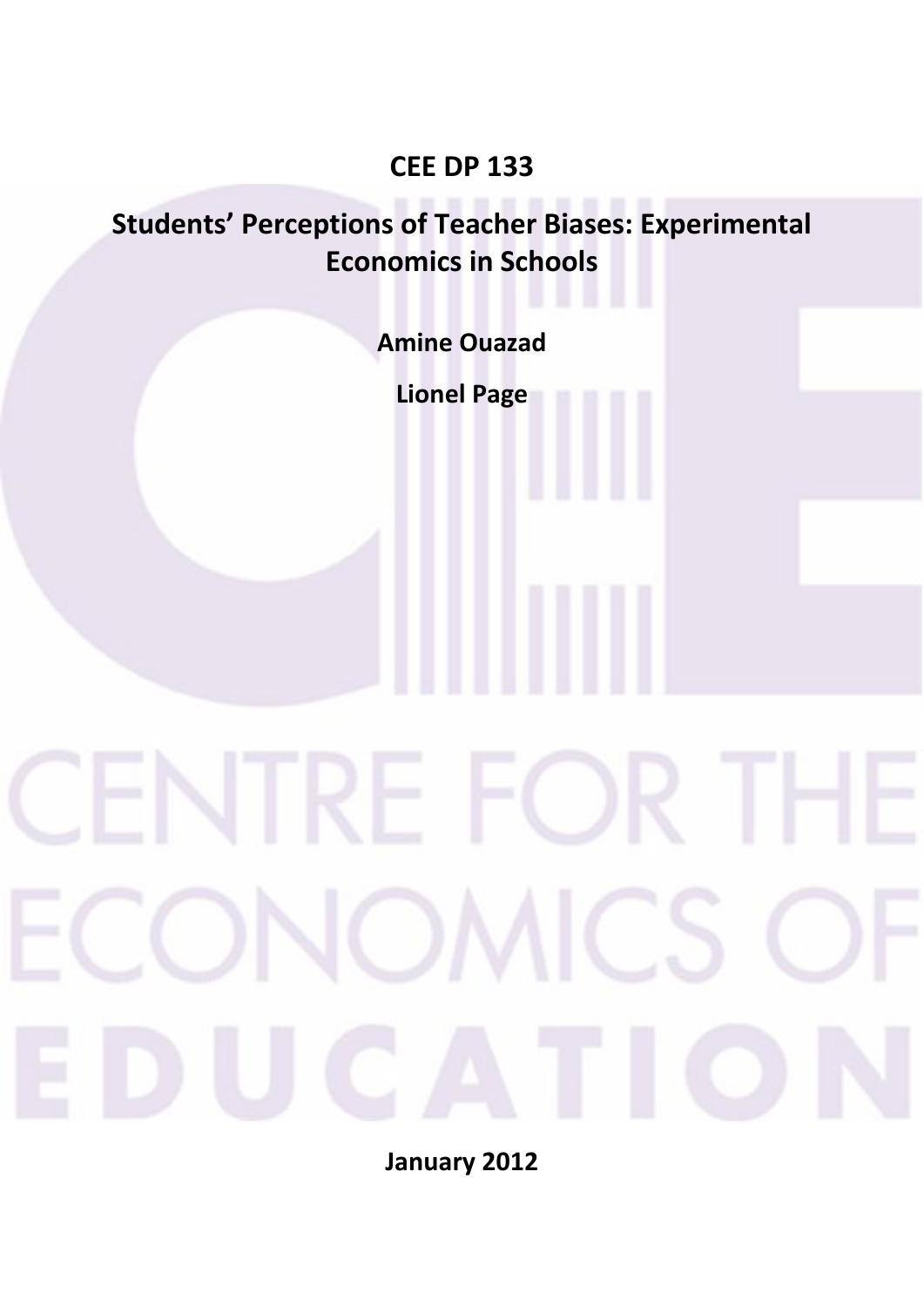Published by Centre for the Economics of Education London School of Economics Houghton Street London WC2A 2AE

© A. Ouazad and L. Page, submitted January 2012

All rights reserved. No part of this publication may be reproduced, stored in a retrieval system or transmitted in any form or by any means without the prior permission in writing of the publisher nor be issued to the public or circulated in any form other than that in which it is published.

Requests for permission to reproduce any article or part of the Working Paper should be sent to the editor at the above address.

The Centre for the Economics of Education is an independent multidisciplinary research centre. All errors and omissions remain the authors.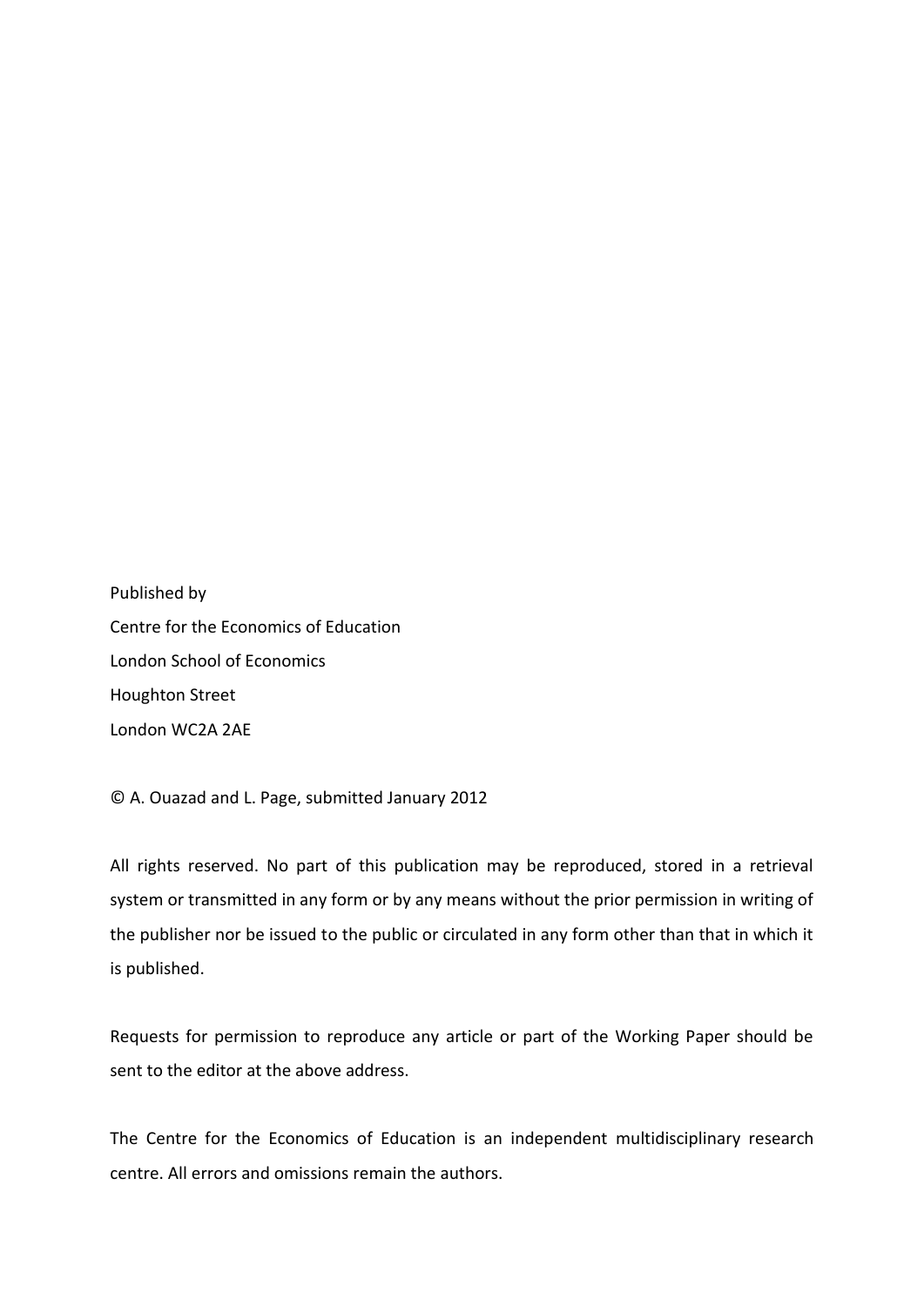### **Executive Summary**

While there has been extensive work on the effect of teachers, school quality, and competition on pupil achievement, little is known about the effect of pupils' beliefs and pupils' strategic behaviour in the classroom on educational achievement. Do pupils hold different beliefs about male or female teachers, teachers of different ethnic backgrounds, teachers of different subjects? Is pupil effort driven by (potentially incorrect) beliefs on the rewards of effort? Understanding students' assumptions about teachers' behaviour helps to design policies that tackle the problem of underachievement at school, as well as policies that address the gender and ethnic gap in education.

This study presents the results of an experiment that involved about 1,200 grade 8 pupils across 29 schools in London, Manchester, and Liverpool. The experiment provides students with economic incentives in the classroom to estimate how students' beliefs are affected by grading conditions. We rely here on students' actual choices rather than students' subjective statements as subjective statements may not predictive of students' actual choices.

Students are handed a sum of £4 which they can either keep or allocate part of the sum to bet on their own performance at a test where grading is partly discretionary. In a random half of the classrooms, grading is done anonymously by an external examiner. In the other random half, grading is done non-anonymously by the teacher. Thus differences in students' betting behavior across the anonymous and non-anonymous classrooms identify the effect of grading conditions on students' beliefs. Interestingly the experiment involved students and teachers of different ethnicity, gender, and socioeconomic status. Also, we can see whether students' betting behavior is consistent with teachers' grading practices compared to the external examiner's grading practices.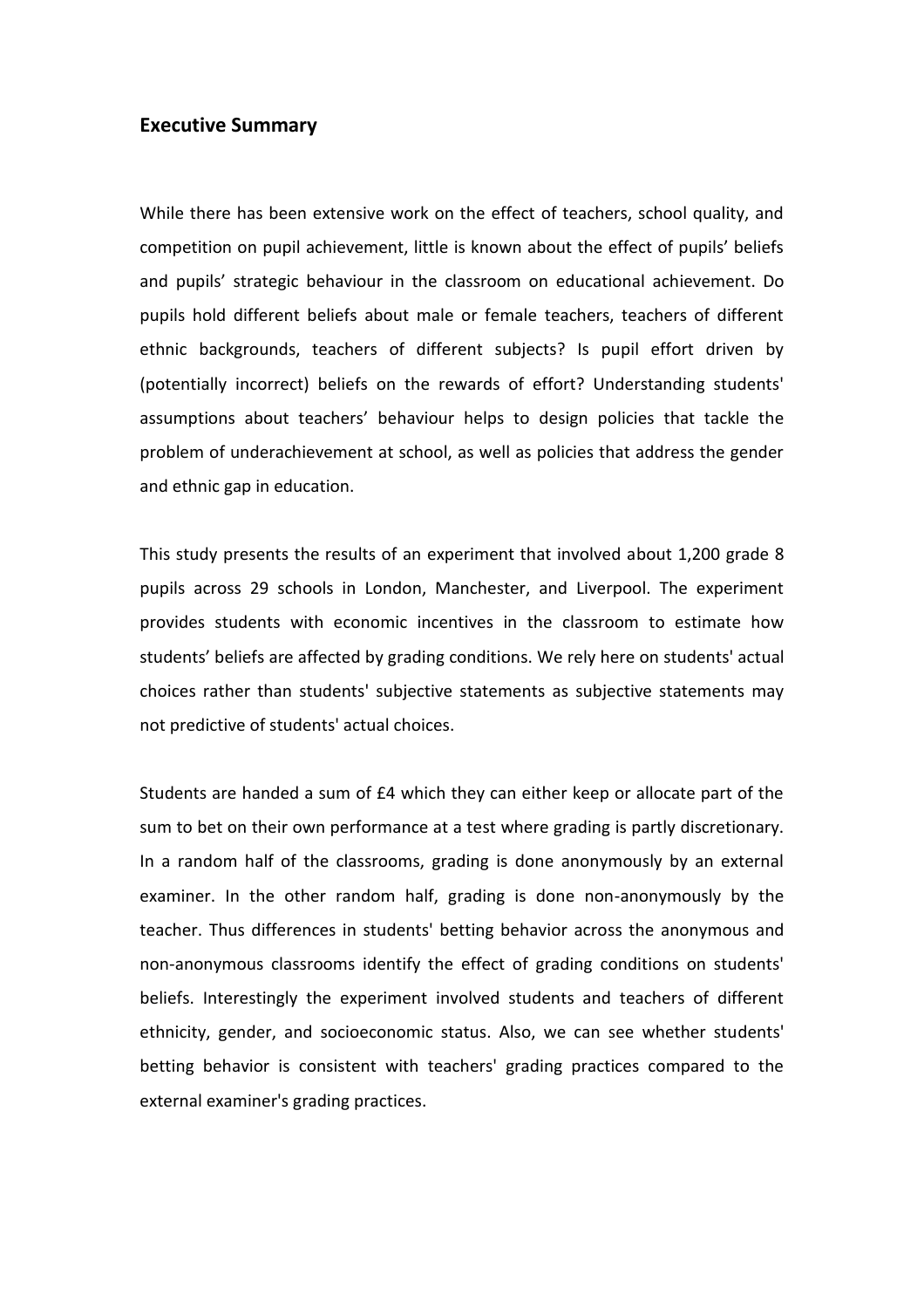The study shows that pupils' perceptions are on average in line with teachers' actual behavior. But there are interesting findings depending on teacher and student gender.

We find that the most important effects come from the interplay between student and teacher gender. Male students tend to bet less when assessed by a female teacher than by an external examiner or by a male teacher. This is consistent with female teachers' grading practices; female teachers give lower grades to male students. Female students bet more when assessed by a male teacher than when assessed by an external examiner or a female teacher. Female students' behavior is not consistent with male teachers' grading practices, since male teachers tend to reward male students more than female students.

The fact that there is no evidence that students' beliefs depend on ethnicity or socioeconomic status is surprising given the large amount of literature on ethnicity, discrimination, and perceptions of discrimination. While the study has significant statistical power, we are not claiming that these effects do not exist - simply that we did not find significant evidence of them.

The gender results show that students' beliefs tend to increase the gender gap in investment and effort. A male teacher increases the effort and investment of a female student. A female teacher tends to lower the effort and investment of male students.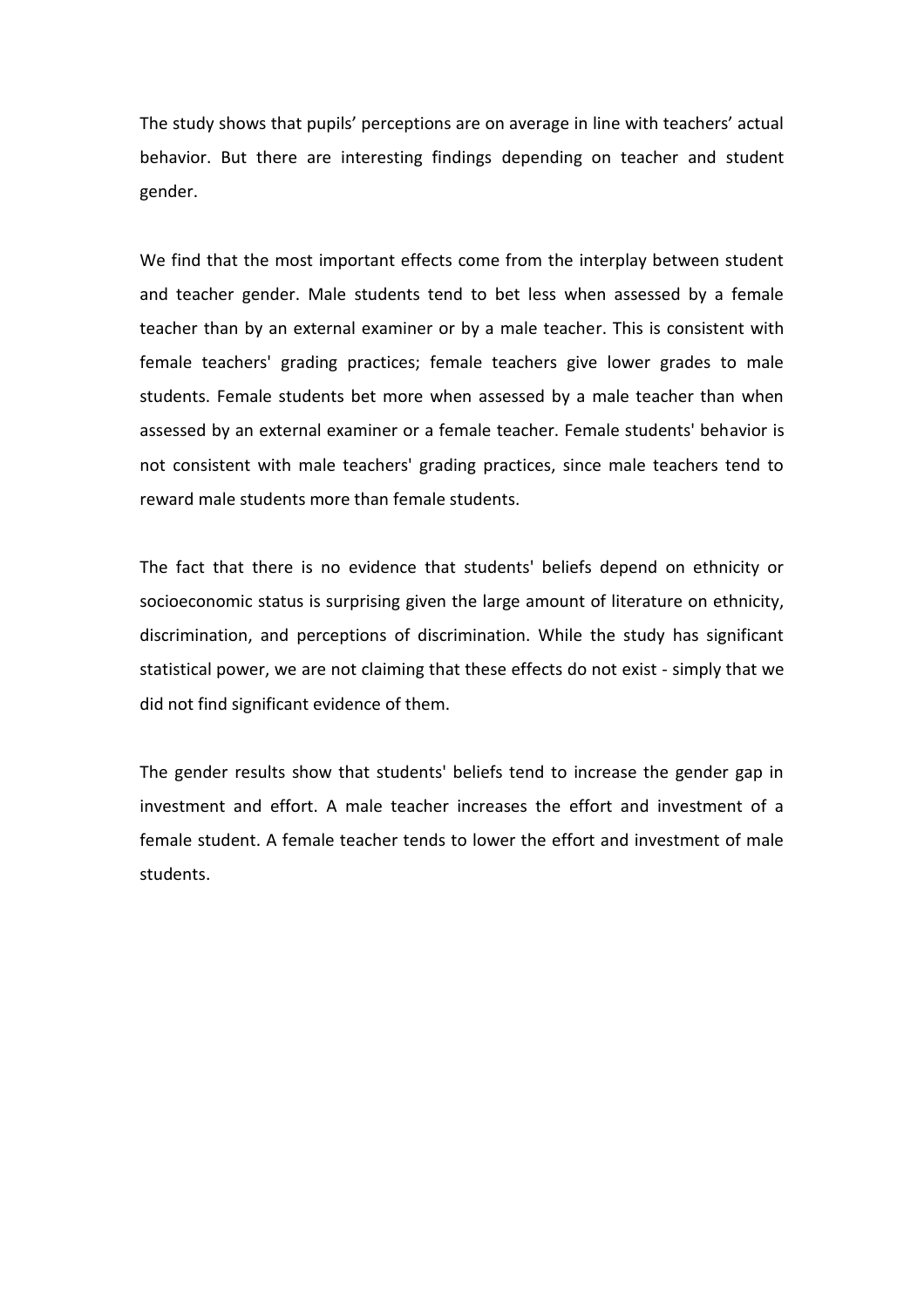# **Students' Perceptions of Teacher Biases: Experimental Economics in Schools**

# **Amine Ouazad**

# **Lionel Page**

| 1.            | Introduction                                                                 | $\overline{2}$ |
|---------------|------------------------------------------------------------------------------|----------------|
| 2.            | <b>Experimental Design</b>                                                   | 4              |
|               | <b>Background information</b>                                                | 5              |
|               | The first session                                                            | 5              |
|               | The second session                                                           | 8              |
|               | Complementary data: survey questionnaire, administrative data and            |                |
|               | teachers' and external examiners' grading                                    | 9              |
|               | Descriptive statistics                                                       | 10             |
| 3.            | <b>Results</b>                                                               | 11             |
|               | Students' perception of teachers' grading practices: identification strategy | 11             |
|               | Perceptions by student gender                                                | 12             |
|               | Perceptions by parental income and by student ethnicity                      | 12             |
|               | Estimating students' subjective probabilities of success                     | 13             |
|               | <b>Grading practices</b>                                                     | 16             |
| 4.            | <b>Discussion</b>                                                            | 18             |
|               | Internal validity                                                            | 18             |
|               | <b>External validity</b>                                                     | 18             |
|               | Gender results by teachers' subject                                          | 19             |
|               | Monetary versus non-monetary incentives                                      | 20             |
|               | <b>Conclusion</b>                                                            | 21             |
|               | <b>References</b>                                                            | 24             |
| <b>Tables</b> |                                                                              | 27             |
|               | <b>Appendices</b>                                                            | 38             |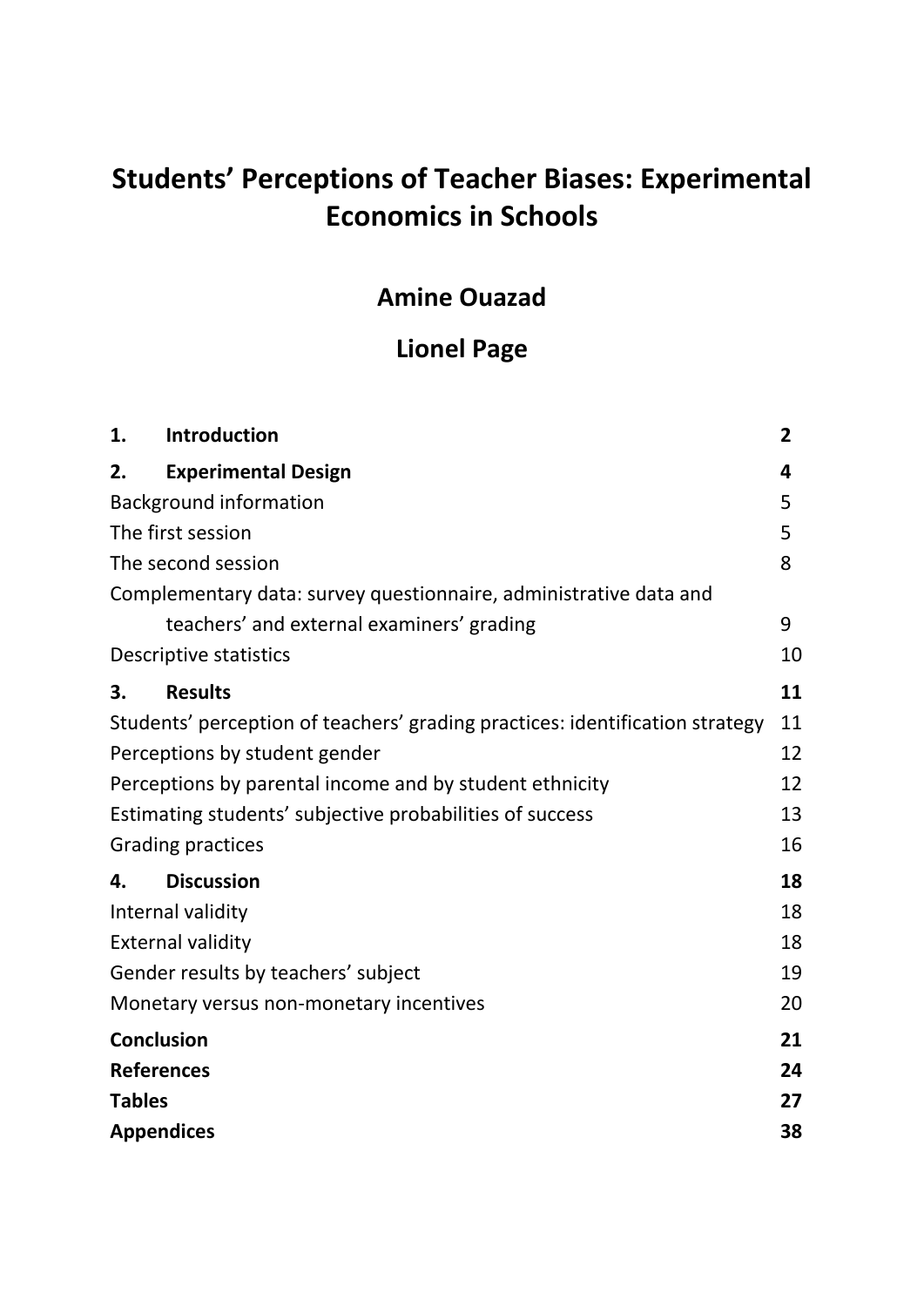# **Acknowledgments**

Amine Ouazad is Assistant Professor of Economics at INSEAD, an Associate Researcher at the Centre for Economic Performance, London School of Economics and an Associate Researcher at CREST-INSEE. Lionel Page is a Postdoctoral Fellow at Queensland University of Technology and an Associate in Finance at the Judge Business School, University of Cambridge.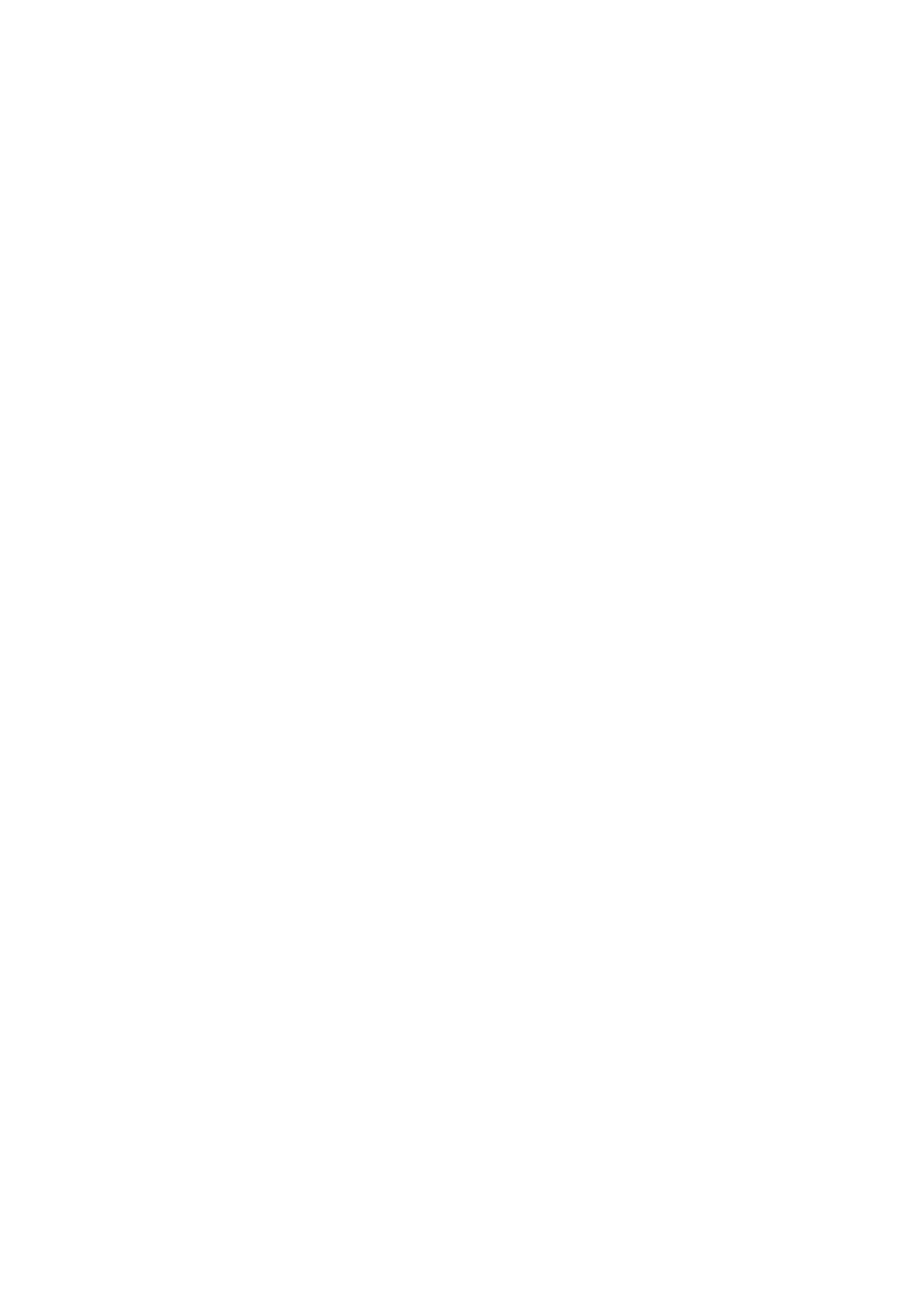# 1 Introduction

There is an extensive literature studying the determinants of educational achievement. There is, in particular, an interest in the factors which foster racial, ethnic, or gender gaps in education. Most studies focus on the effectiveness of educational inputs such as teacher quality (Rockoff 2004, Hanushek & Rivkin 2006), peer effects (Epple & Romano 2010, Black, Devereux & Salvanes 2009), or parental characteristics (Black et al. 2009). A number of these inputs have a significant impact on student achievement. Yet, student effort also impacts achievement, and effort may respond strategically to educational inputs. For instance, Fryer & Torelli (2010) and Akerlof & Kranton  $(2000)$  suggest that students' behavior responds to a change in peer group characteristics<sup>[1](#page-7-0)</sup> in a way that impacts educational achievement. And students' behavior may also respond to teacher characteristics. In psychology, the stereotype threat literature (Steele 1997, Steele & Aronson 1995) argues that female and minority students' fear that teachers' judgments will confirm racial or gender stereotypes may lead to lower performance.

Unfortunately, little economics research exists to document students' perceptions of teachers and the effect of these perceptions on effort and achievement. Recent literature on teacher's grading practices has found consistent, even if sometimes small, biases along the lines of gender, race, and ethnicity. Lavy (2008) finds that in Israel, male students are systematically given lower grades in all fields when graded non anonymously at the high-school matriculation exam and finds that these results are sensitive to the gender of the teacher. Dee (2007) also found that teachers give better grades to students of their own gender. In England, Gibbons & Chevalier (2007), using administrative data that includes a broad range of student characteristics but not teacher characteristics, found teacher biases depending on race and gender. In India, using an experimental design which randomly assigns exam contents to student characteristics, and where success at the exam is tied to financial rewards, Hanna & Linden (2009) finds that lower caste students get lower grades and thus lower rewards. In Sweden, Hinnerich, Hoglin & Johanneson (2011) also estimated teacher biases in grading using an experimental design and found significant teacher biases by student ethnicity but not by student gender.

<span id="page-7-0"></span>Students also express a belief in teacher biases in subjective survey data. In the United States,

<sup>&</sup>lt;sup>1</sup>Fryer & Torelli (2010) suggests that, for minority students only, higher grades have a causal negative impact on the number of friendships. Akerlof & Kranton (2002) shows that group identity affects student effort.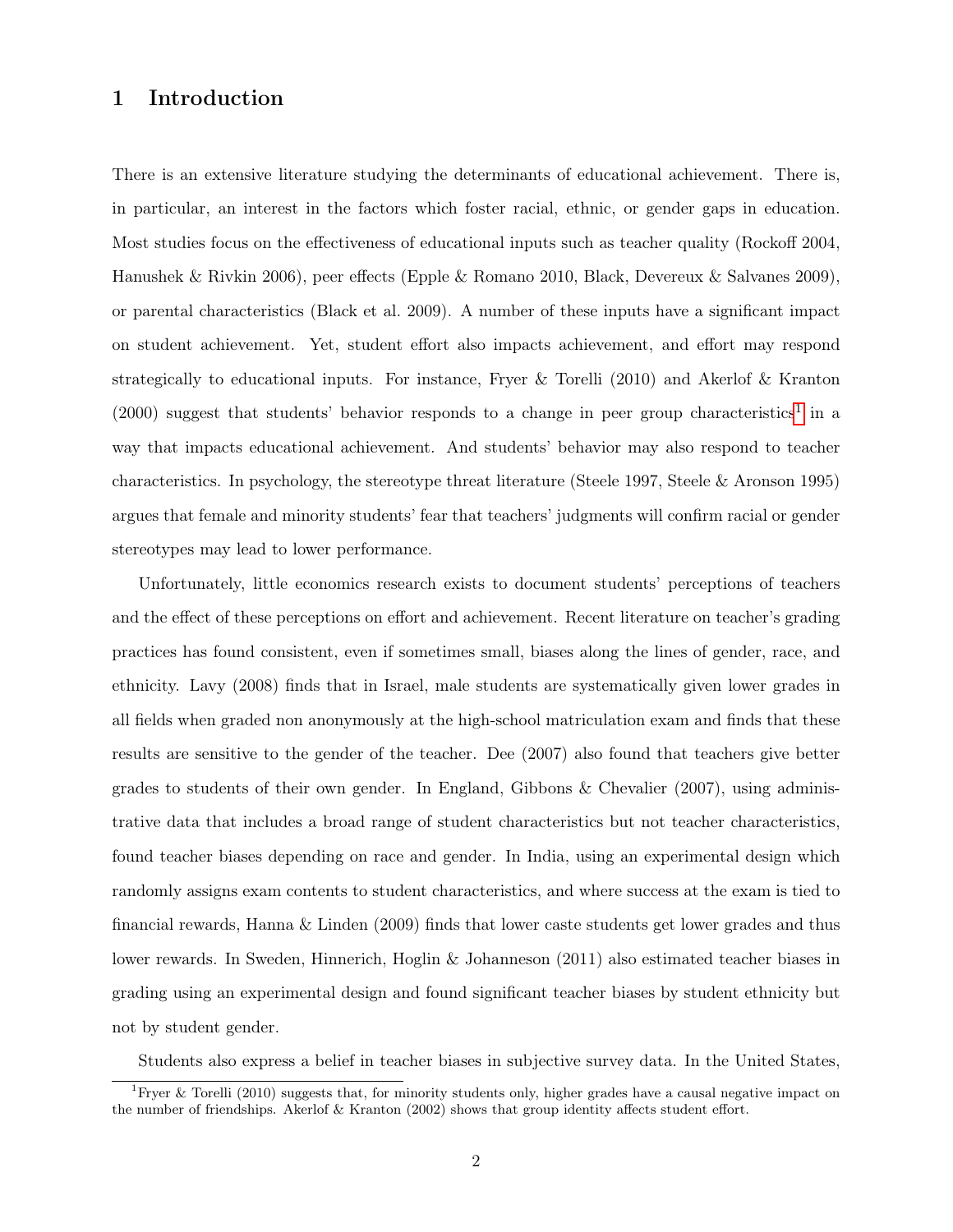the educational literature has looked at students' subjective questionnaire answers on teacher biases (for instance, Wayman (2002)). There is, however, widespread skepticism in economics as to what subjective survey data identifies (Bertrand & Mullainathan 2001), skepticism which is somehow stronger when looking at subjective survey data on perceptions of racial or gender biases (Antecol & Kuhn 2000, Antecol & Cobb-Clark 2008).

This paper designs and implements a large scale experiment in the classroom, with monetary incentives, across 29 English schools with 1,200 grade 8 students, to estimate how students perceive their teacher's grading practices. In the experiment we gave students a substantial monetary endowment, and asked how much of their endowment they would like to devote to a written test. The money that is not devoted to the test is kept by the student. The money devoted to the test can double if all test answers are right, but the payoff is lower than the initial endowment if more than half of the answers are wrong. Interestingly, the teacher's grading practice can be partly discretionary, as these exam questions do not have a formally right or wrong answer. We then compare the amount of the endowment devoted to the test when students know that they will be graded non anonymously by their teacher, and when students know that they will be graded anonymously by an external examiner. Students and teachers are fully aware of the structure of the experiment, i.e. there is no deception involved (Davis & Holt 1993). The experiment was carried out in controlled conditions – no interactions between students, large classroom, scripted experimental instructions – in the classroom with students and their usual teacher, close to the definition of an artefactual experiment (Levitt & List 2009). Importantly, the set of students taking part in the experiment reflects the overall composition of the student population in England.

Our results suggest a strong gender effect: male students tend to invest less when graded by a female teacher than the anonymous examiner, and female students tend to invest more when graded by a male teacher than when graded by anonymous external examiners. This suggests that students believe that there are teacher biases in grading practices. Male students anticipate tougher grading from a female teacher, and reduce their investment when graded by a female teacher. Conversely, female students seem to anticipate more lenient grading when the teacher is male and increase their investment accordingly. Also, teachers gave better grades to students of their own gender. Hence, male students' choices are consistent with female teachers' grading practice, but female students' choices are not consistent with male teachers' grading practices. Interestingly, there is no significant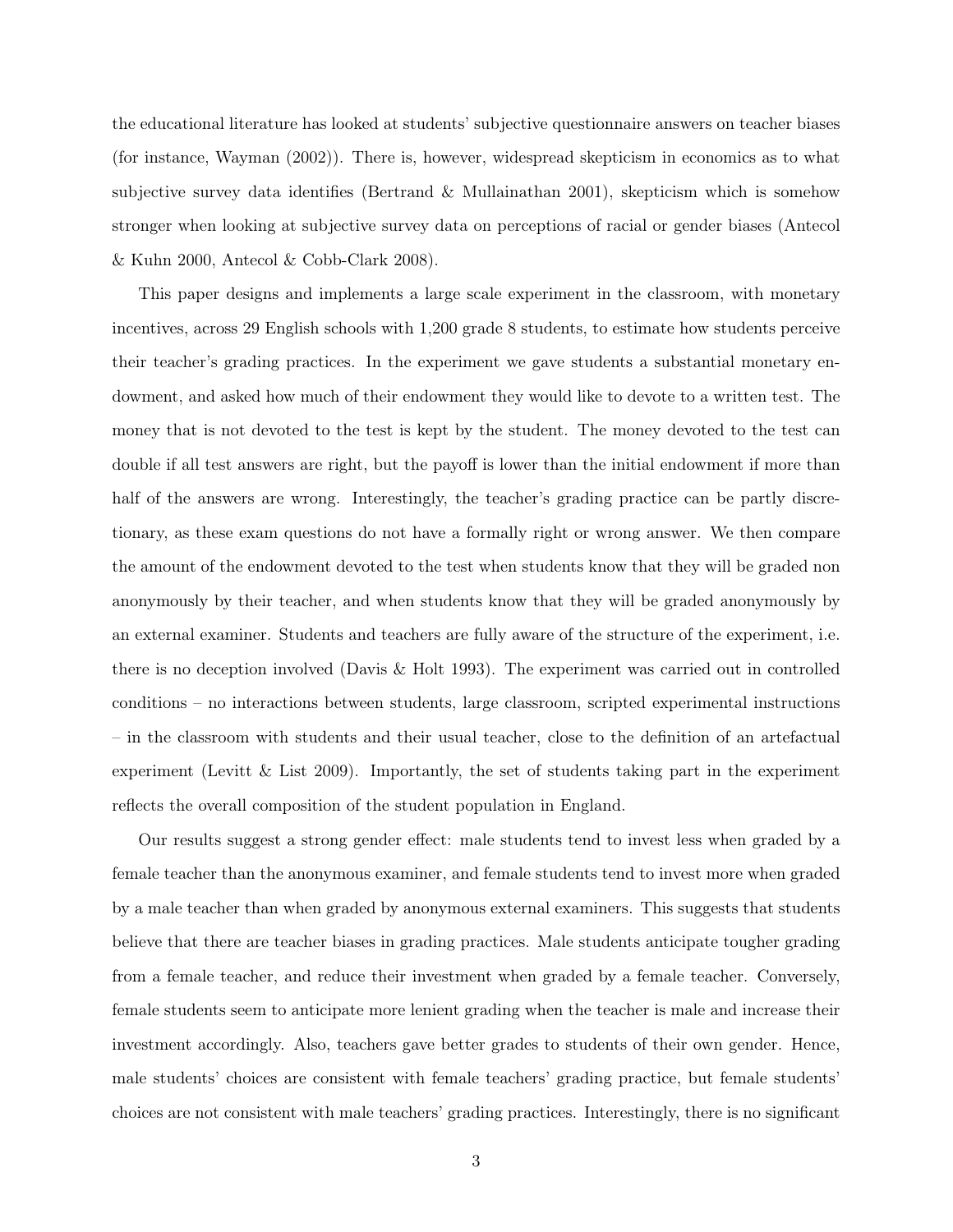effect of ethnicity and/or of socioeconomic status on students' perceptions of teachers' grading.

This experiment adds to the large number of studies using the methodology of laboratory experiment in the field (Harrison  $\&$  List 2004). The number of field experiments is expanding particularly fast in the economics of education (Bettinger & Slonim 2006, Bettinger & Slonim 2007, Hoff & Pandey 2006, Fryer 2010) as classrooms provide a convenient setting where conditions can be controlled while preserving external validity.

Our experimental design takes the form of a variant of the trust game (Berg, Dickhaut & McCabe 1995) in the classroom. In the trust game, a truster can decide to send money to a trustee. The amount sent is multiplied by some factor, and the trustee can chose to send back everything, nothing or any amount in between back to the truster. The trust game has been used to measure trust and perceptions of trustworthiness in different social contexts (Bohnet, Greig, Herrmann & Zeckhauser 2008, Bohnet & Zeckhauser 2004). Experiments using trust games have also been specifically designed to estimate individuals' perceptions of discrimination and discriminatory behavior, for instance in Israel (Fershtman & Gneezy 2001). A key difference between this paper's experiment and a trust game is that, in line with usual grading situations, we removed any teachers' monetary incentives to diminish the rewards of the students.

The paper is structured as follows. Section 2 presents the experimental design, the additional administrative data, the internal validity of the experiment, and presents descriptive statistics on students' choices and payoffs in the experiment. Section 3 estimates the effect of the non anonymous condition on student choices, by teacher and student gender, and by socioeconomic status & ethnicity. We estimate students' subjective probability of success at the test by estimating a structural expected utility model on our experimental data. The section also describes teachers' actual grading practices and comparesthese with students' perceptions of teachers' grading practices. Section 7 discusses the internal and external validity of the experiment, the importance of non monetary incentives. Section 8 concludes by discussing the policy implications of our results.

### 2 Experimental Design

We design a 90-minute experiment that comprises of two sessions and a questionnaire: A first session, where students know that they will be graded anonymously by the external examiner. A second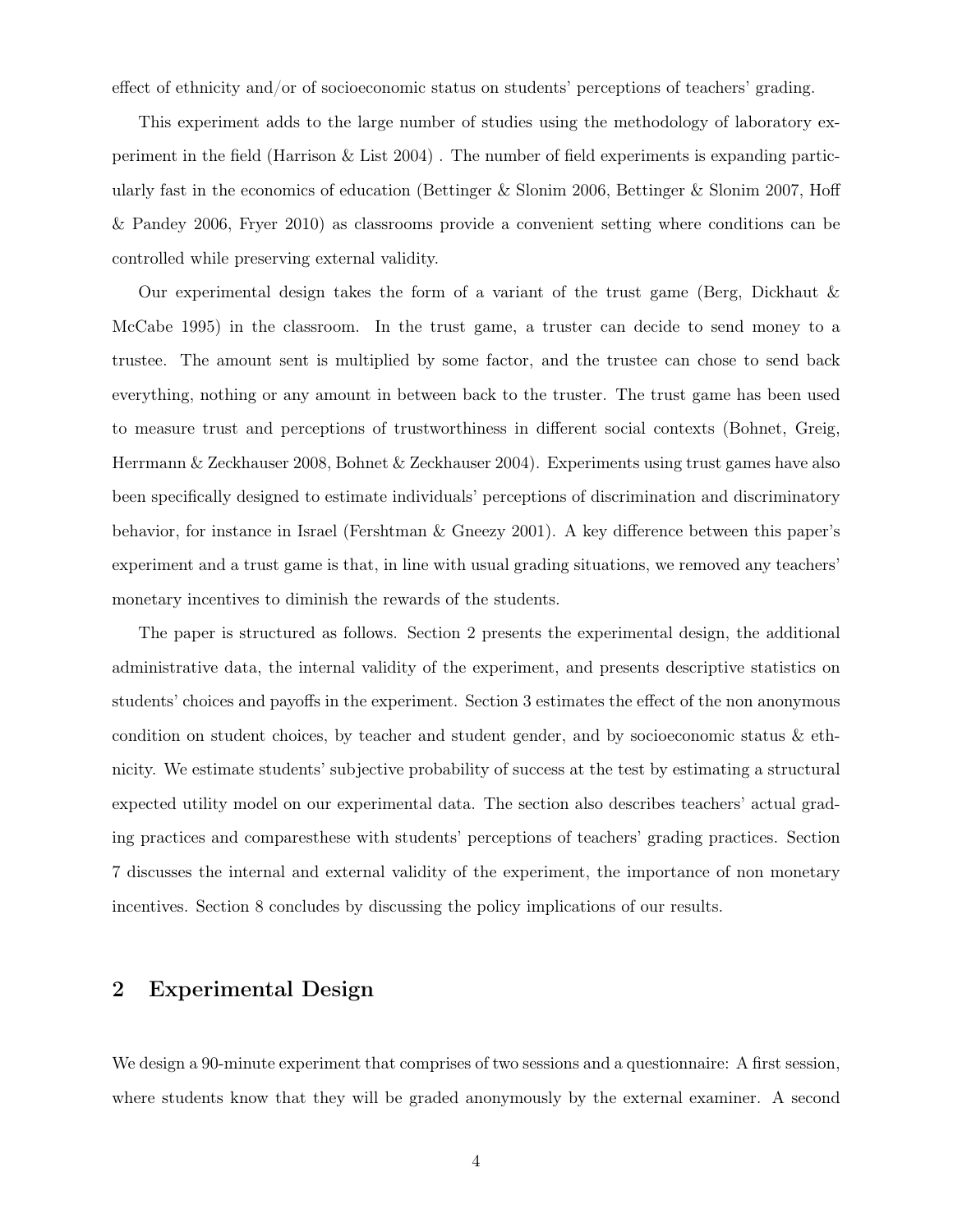session, where a random half of the students know that they will be graded non anonymously by their teacher and another random half of the students know that they will be graded anonymously by the external examiner. After these two sessions, students fill a survey questionnaire.

#### <span id="page-10-2"></span>2.1 Background Information

Around 1,200 grade 8 students across 29 schools in London, Manchester and Liverpool took part in the experiment. Students and schools came from all parts of the ability distribution. Participating schools had a wide variety of achievement levels and a wide variety of social backgrounds. In England a common measure of achievement in secondary education is the number of five or more GCSEs (General Certificate of Secondary Education) with grades from A to C, called 'good' GCSEs. The highest performing school was an all-girls Church of England school which had  $75\%$  of students with five or more GCSEs grade C or above. The median school was a mixed community school, with 54% of students having five or more good GCSEs. Finally, the lowest performing school was a mixed community school, which had 38% of students with five or more good GCSEs.

Table [1 s](#page-32-0)hows that the demographic composition of our schools does not strongly differ from the characteristics of the English student population. Our schools have more ethnic diversity than the average English secondary school, and have slightly lower achievement. This is due to the number of schools in the London area. There are about 194 grade 8 students on average in our schools, which is a slightly lower number of grade 8 students than in the overall population. We have 13% of free meal students in our experiment, compared to 17% of free meal students in the population of English students. We have fewer White students in our sample than in the population of English students (64% versus 84%), and slightly more male students in the sample than in the grade 8 population (54% versus 51%). Overall achievement scores at grade 6 national examinations (also known as Key Stage 2 in England) are slightly lower than the national average.

### <span id="page-10-1"></span>2.2 The First Session

Prior to the experiment, parents sign a parental agreement<sup>[2](#page-10-0)</sup> that clearly spells out the conditions of the experiment, including the use of monetary incentives. Head teachers and teachers agree with the format of the experiment.

<span id="page-10-0"></span> $2$ Only one out of 1,200 students' family refused to sign the agreement.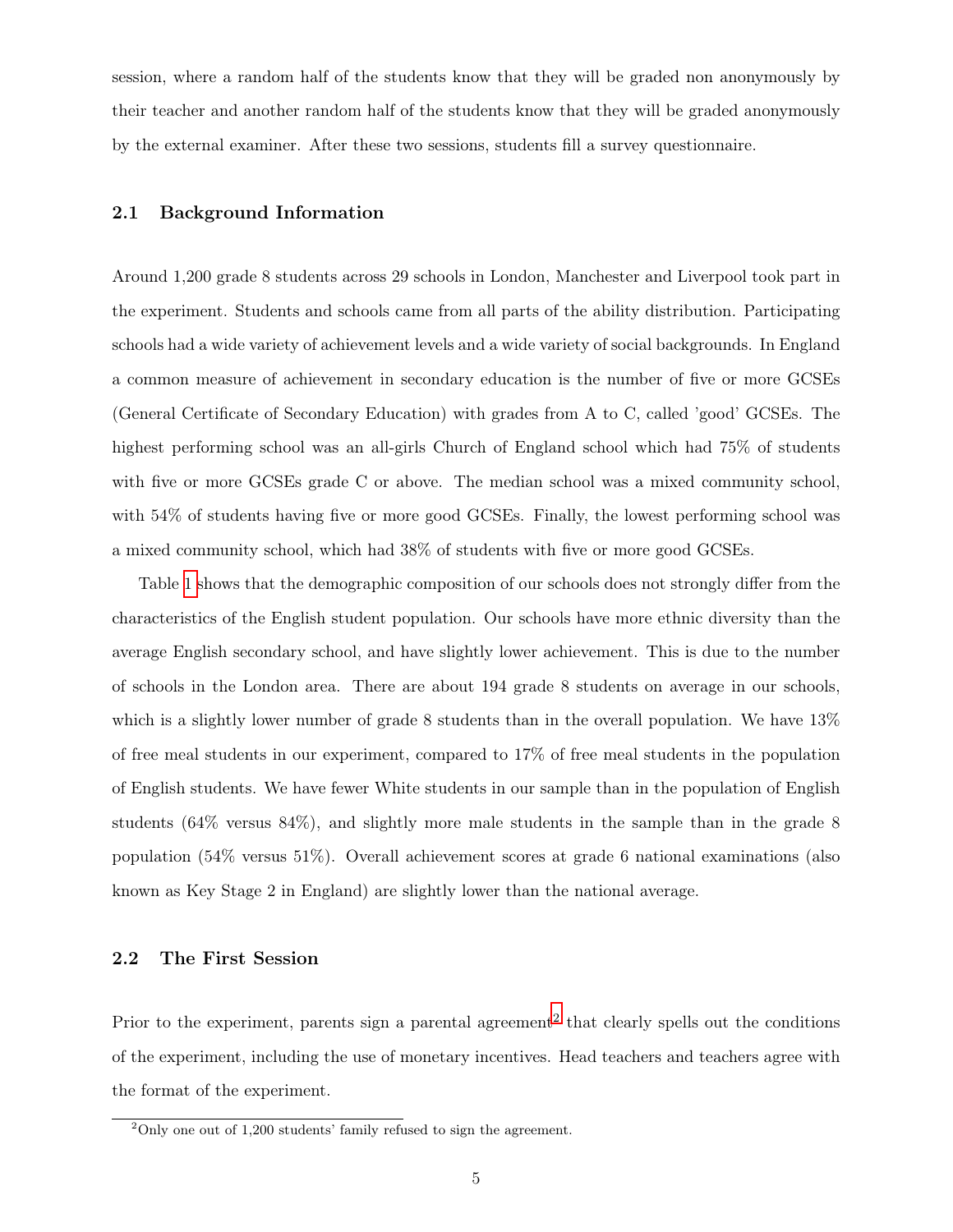We go to each school with four experts in education. Two experts are presenters, and two experts are anonymous external graders. The presenters are recruited from a larger set of former principals, inspectors, or teachers and are specifically trained to present the experiment to students in the same way in each classroom. We flip one coin to randomize the allocation of external examiners to classrooms and one coin to randomize the allocation of presenters to classrooms. Presenters do not grade and graders do not present.

The experiment proceeds as follows. In each school, we work with two classes of approximately 20 students. The experiment starts and ends at the same time in both classrooms. The experiment takes place in large classrooms. The teacher of the classroom is present from the beginning of each experiment, but keeps silent. The teacher is either the main teacher of the grade or the English teacher. Before entering the classroom, students are handed a table number. They then enter the classroom in silence and sit at the table corresponding to their number. Students are only identified by their number and never by their name – thus the experimental procedure is anonymous. Numbers are assigned randomly so that students are not able to choose where they want to sit. This limits the potential for cheating and peer effects. Sealed envelopes containing the questions and the answer sheets are on each table.

A presenter, in each classroom, reads the experimental instructions aloud. The timeline presented in the appendix (page [38\)](#page-43-0) is strictly followed. The experiment is about defining words presented in a paragraph that contains the word. An example question, "archaeologist", is then read aloud by the presenter. A few students provide potential answers, and the presenter does not say which answer is better than the others. Each question is a word definition, as in the previous example.

We purposedly chose a task, defining words, where there is no formal right or wrong answer. This potentially gives teachers the possibility of adopting different grading practices with different students. Choosing a task where grading practices depend on the teacher is critical for the study of students' behaviour whenpotentially facing a teacher bias. In practice, we observe that word definitions are graded differently by different graders. Indeed, a grader can, for instance, choose to give the point to students who give the definition that is consistent with the context only. For instance, "demonstration" has two different meanings, depending on the context. The word "demonstration" is presented in a paragraph where it means "a public meeting or a march protesting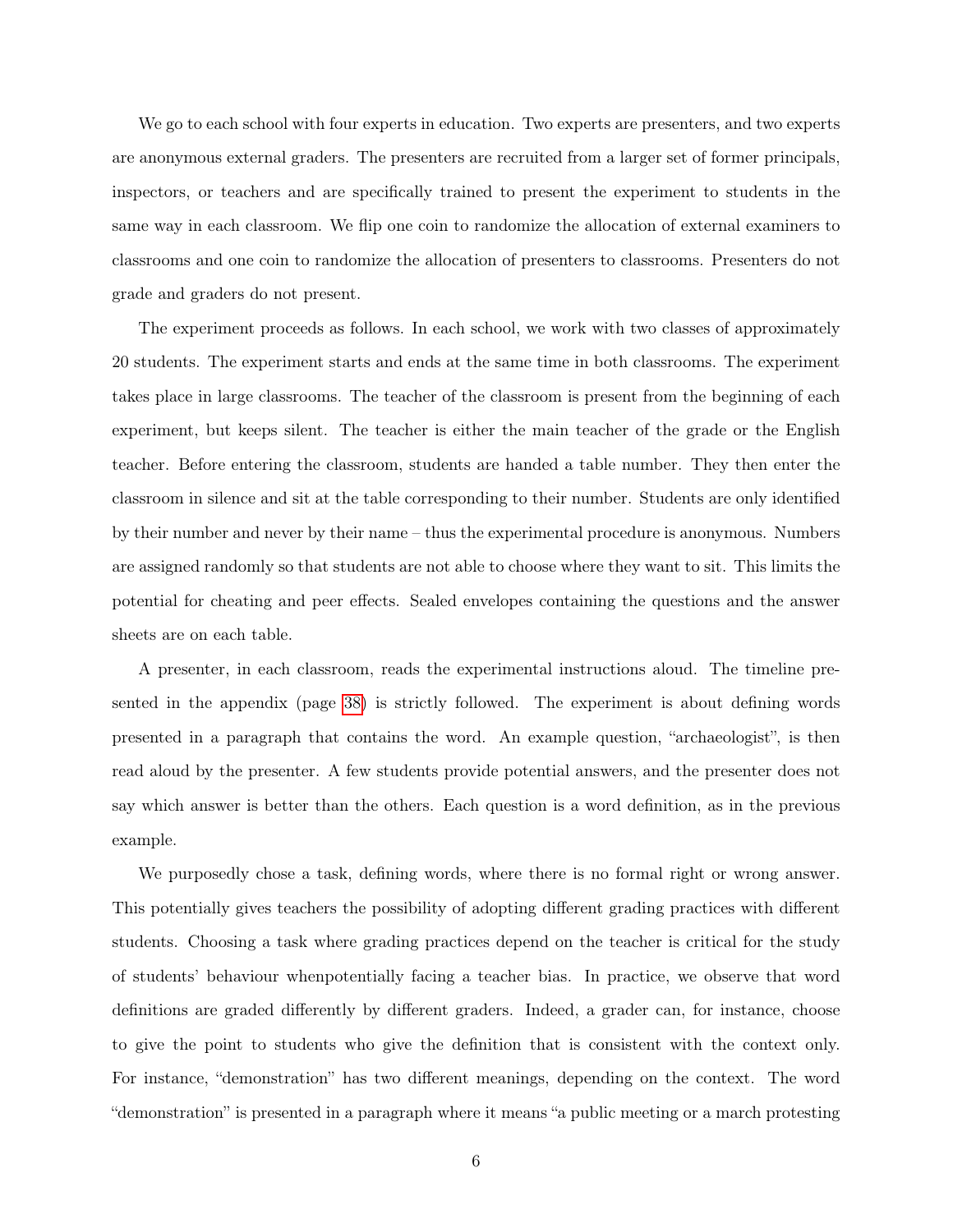against something." Graders decide in each case whether the acceptable answer should be consistent with the context. We do not provide guidelines. Graders can require definitions that are full sentences, graders can also sanction definitions based on examples, such as examples of "species" rather than a definition of "species."

The presenter then tells students that he will give them  $\pounds 2$ . Students are able to keep this endowment or students can choose to buy questions at a cost of 20p each.

A right answer leads to a gain of 40p, whereas a wrong answer leads to no money. There are 10 potential questions, so that a student can get up to £4. Students do not know the questions ex-ante, and cannot choose which questions they want to answer. The presenter describes a couple of scenarios, e.g. the student chooses to buy 4 questions, gets 3 questions right. The presenter asks students to calculate how much they would get. The payoff is  $2-4 \times 0.20 + 3 \times 0.40 = 2.40$  pounds. Thus the presenter makes sure that students understand the game. The payoff of a student who buys *n* questions and gets  $k \leq n$  answers right is:

$$
c(n,k) = 2 - 0.20 \cdot n + 0.40 \cdot k
$$

Finally, students then choose the number of bought questions by circling a number between 0 and 10 at the bottom of the envelope. Students are informed that this choice cannot be changed later on.

|  | How many questions do you want to buy? |  |  |  |  |
|--|----------------------------------------|--|--|--|--|
|  |                                        |  |  |  |  |

Once the number of questions to buy has been circled, students open the envelope containing the answer sheet. They have 20 minutes to write down in silence their definitions. Students answer questions 1 to 4 if they chose 4 questions. They cannot choose the specific questions to answer.

We chose a reasonably long duration of 20 min to ensure that students do not need to consider a time constraint when making their choices.

<span id="page-12-0"></span>The words are taken from all subjects, from science, geography, history, and English.<sup>[3](#page-12-0)</sup>Also, the

<sup>&</sup>lt;sup>3</sup>When we carried out the experiment, the words were species, monologue, ridge, gravity, paranoia, eroded, unemployment, recycling, demonstrations, tax. These words come the last ten years of English national examinations (Key Stage 3).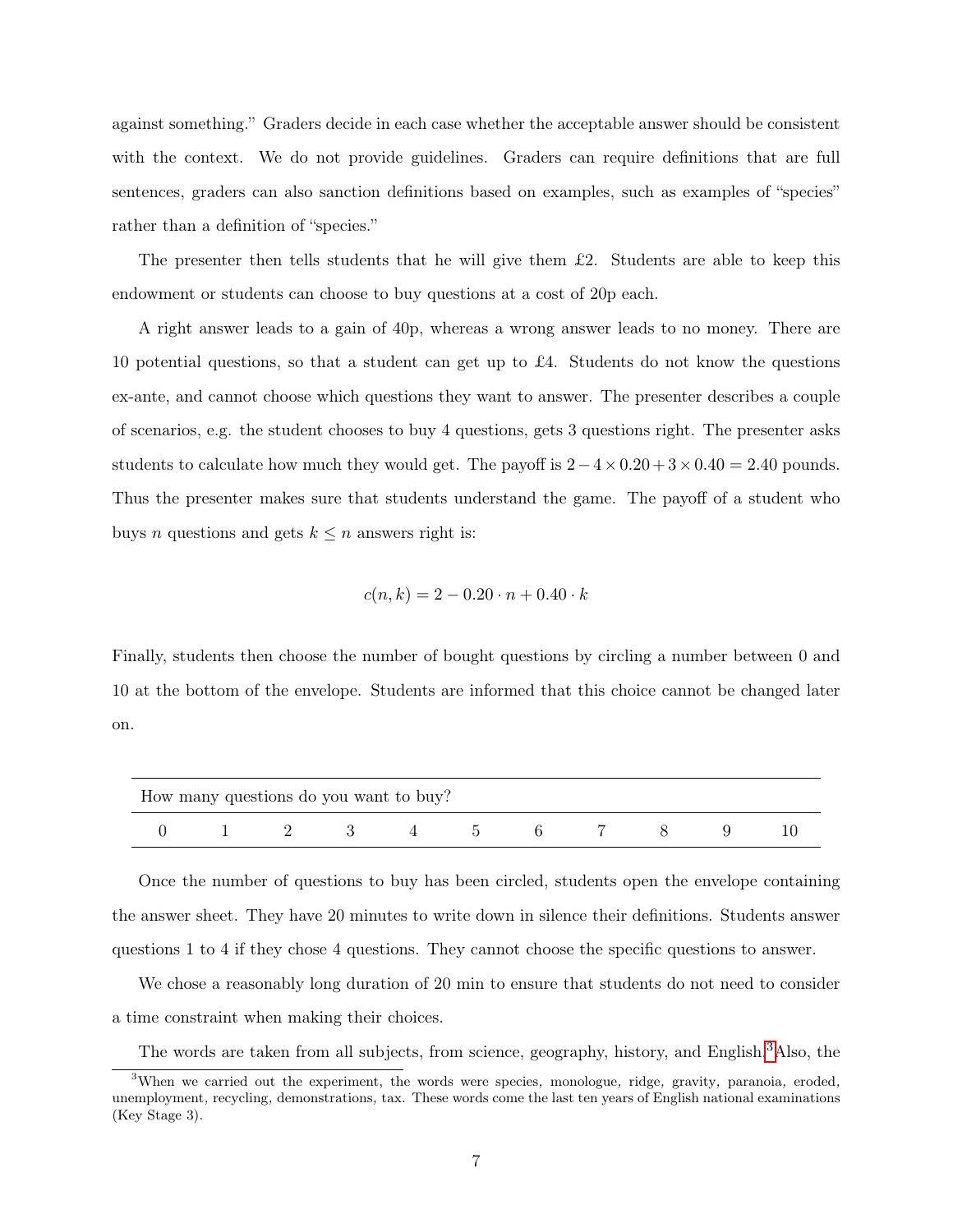design is such that both difficult and easy questions are present.<sup>[4](#page-13-0)</sup> In some cases of students with special educational needs, an adult reads the text – but not any answer – quietly to the student.

Envelopes are then collected and given to the anonymous external marker. This completes the first round.

It is important to stress that no feedback is given at the end of the first round. Feedback on outcomes is only provided at the end of the second round, once students have left the classroom. Payoffs are handed at the end of the experiment for all students, regardless of their choices, to avoid differences in choices due to impatience (Bettinger & Slonim 2007).

#### 2.3 The Second Session

Students are then told that there will be a second round, with the same guidelines, and a different set of questions. Each student gets a new envelope and a new endowment. In one randomly selected classroom, the "treatment" classroom, students are told that answers will be corrected by their teacher. In that classroom, students write their name and their teacher's name at the top of envelope. The rest of the session then proceeds as before: students choose a number of questions from 0 to 10, and then have 20 minutes to fill in the answer sheet. Words of the second round are different than words of the first round.<sup>[5](#page-13-1)</sup>

Envelopes are collected. Students leave the classroom and keep the paper bearing their table number. Envelopes are given either to the teacher or the external examiner, who corrects them. The presenter calculates the payoffs, fills envelopes with the monetary payoffs. Envelopes bear the student's number. Envelopes are handed to the student. This completes the second round.

To summarize, students of the treatment classroom are in the nonanonymous condition in the second round, and students of the control classroom are in the anonymous condition in the second round.

Anonymous Condition Grading is performed by an external examiner who does not see the student or his/her name. Students are identified only by their table number.

<span id="page-13-0"></span><sup>4</sup>For instance, monologue was an especially difficult word (with a low success rate), gravity was a particularly easy one (with a very high success rate), paranoia was difficult, unemployment and recycling were easy, demonstrations was difficult (in the context of the excerpt), and tax was found to be moderately difficult.

<span id="page-13-1"></span> $5$ The words were customary, stone's throw, wrestling, earthquake, single, charisma, fictional character, legacy, rhyme, curfew.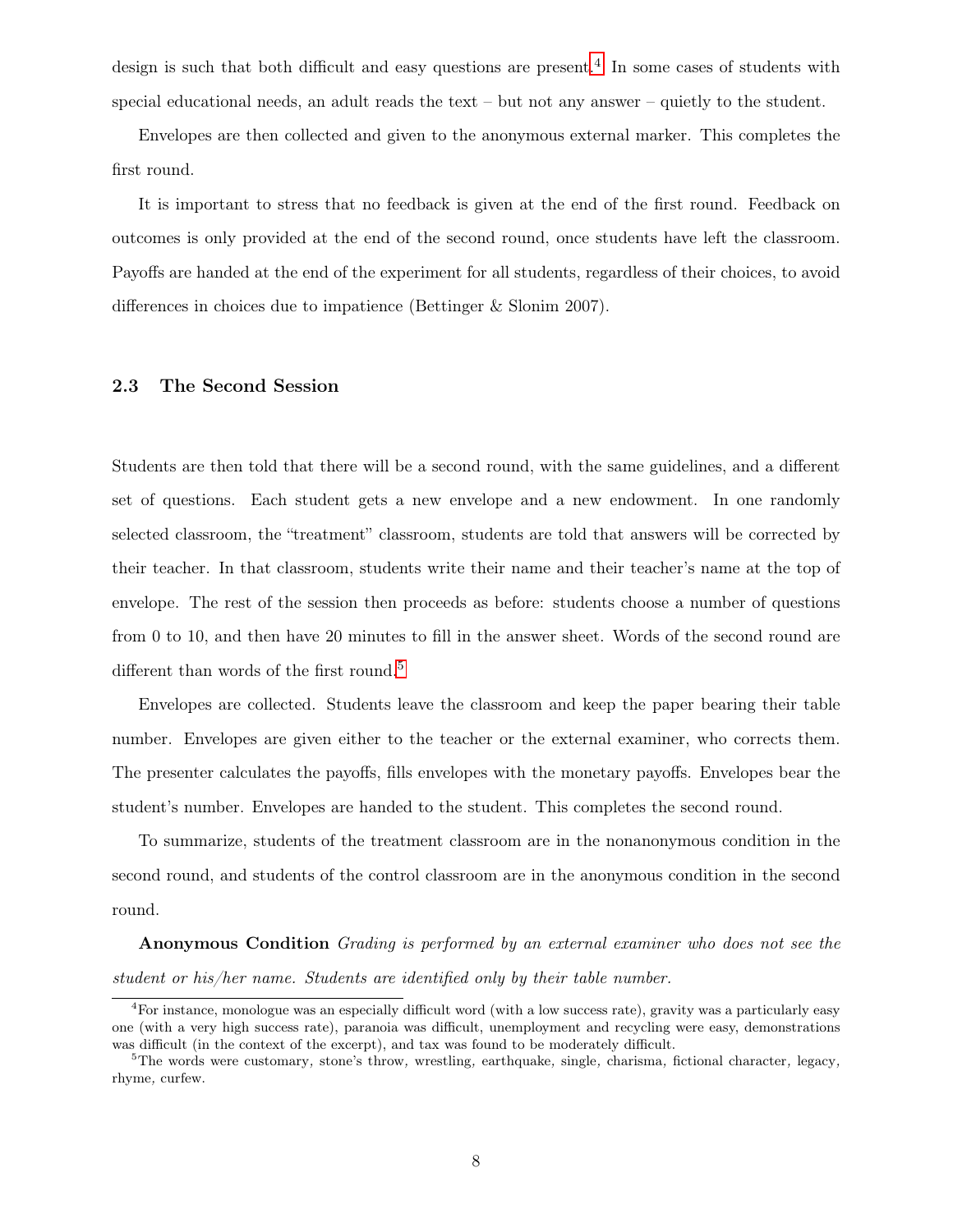Non anonymous Condition Students write their name and their teacher's name on the envelope and answers are corrected by the teacher.

And in the first round, students are always in the anonymous condition.

| Control Classroom           | Treatment Classroom                                 |
|-----------------------------|-----------------------------------------------------|
| Round 1 Anonymous Condition | Anonymous Condition                                 |
|                             | Round 2 Anonymous Condition Non anonymous Condition |

Both classrooms start and end the experiment at the same time, which prevents contamination of the control by the treatment.

We observe each student's choice and outcome twice. In the treatment classroom, we observe students' choice and outcome once in the anonymous setting, and once in the non anonymous setting. In the control classroom, we observe students' choice and outcome twice in the anonymous setting.

# 2.4 Complementary Data: Survey Questionnaire, Administrative Data and Teachers' and External Examiners' Grading

At the end of the second round, students fill a survey questionnaire after the second round, and before envelopes are handed, hence payoffs do not affect answers to the questionnaire.<sup>[6](#page-14-0)</sup> Questions of the survey questionnaire assess students' stated perceptions of the role of hard work, luck, their perceptions of the teacher's fairness, whether different ethnicities have equal opportunities, and whether they feel that their effort at school is not rewarded. We also ask students how they perceive their own ability, and how much weekly pocket money they get. The average weekly pocket money we estimated using our data was close to the average amount from a survey by Halifax Bank<sup>[7](#page-14-1)</sup>. Only a small number of students reported weekly pocket money conditional on good behavior or conditional on participation in the duties of the house – cleaning their room, washing the dishes, etc. [8](#page-14-2)

<span id="page-14-1"></span><span id="page-14-0"></span> ${}^{6}$ Because of experimental constraints, half of the students filled the survey questionnaire.

<sup>7</sup>Halifax Pocket Money Survey 2008, available at http://www.lloydsbankinggroup.com/media/pdfs/halifax/2008/ August/25\_08\_08\_Halifax\_pocket\_money\_survey\_2008.pdf .

<span id="page-14-2"></span><sup>&</sup>lt;sup>8</sup>Presenters also lead a discussion about students' feelings about the experiment; whether they enjoyed it, what they felt the purpose of the experiment was. students said they enjoyed the game, the presence of monetary rewards;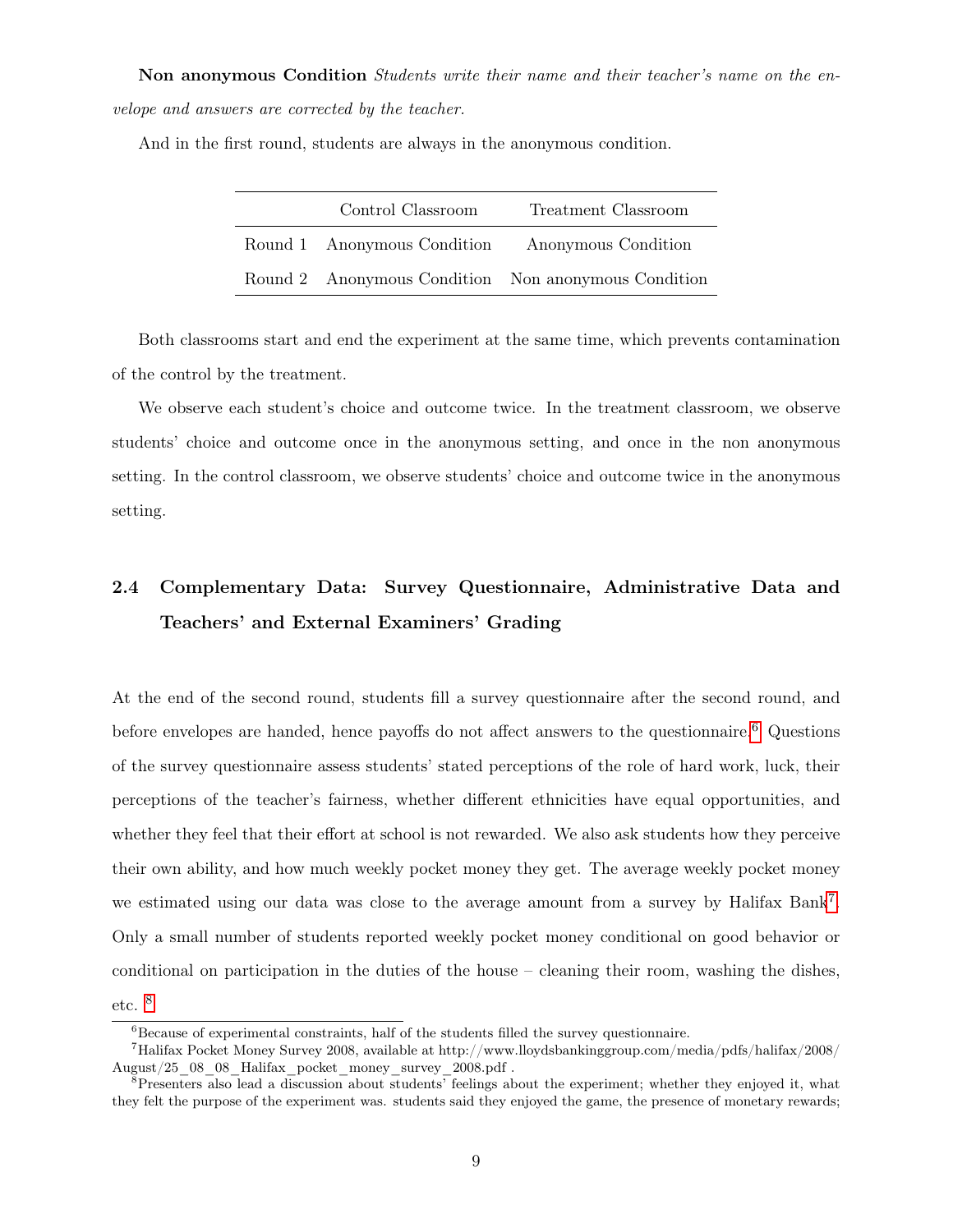We merge the experimental results with administrative data on students, from the English National Pupil Database.<sup>[9](#page-15-0)</sup> As a requirement to participate to the study, every school gave an agreement to provide the name and the national unique pupil number of the students participating to the experiment. In practice, 85% of schools provided us with a complete list of the names and numbers of the students. We are able to match those students to their test score on national examinations in 2009, just one year before the experiment, and to get their ethnicity, gender, free meal status. When the data is not available, we code ethnicity and gender through classroom observation and names. For ethnicity, we break down the sample into white students and nonwhite students; and also into narrower categories: White, Asian, Black, Mixed, or Other. The free meal status is given to students whose parents or carers are on income-based job seeker's allowance, income support, and other welfare benefits. It is a proxy for economic deprivation which comprises about 17% of the student population.

Finally, students' answers and teachers' grades were coded question by question, for each round and in each condition, so that the final file includes the whole sequence of right and wrong answers.

#### 2.5 Descriptive statistics

Students' choices are summarized in Table [3.](#page-34-0) Over the two rounds, students choose an average of 6.3 questions, with a standard deviation of 3.2.Students with higher prior grade 6 test scores bought more questions. A 1 standard deviation increase in prior standardized score increases the number of questions bought by 0.5 in the first round and by 0.8 in the second round. The correlation between prior score and the number of questions is significantly stronger in the second round.

On average, students had 3.57 good answers, representing a success rate of 54%. Thus the questions are neither too easy, nor too hard. Students get in the envelope an average of £4.33. They earn a bit more than if they had not bought any question. Thus if students were risk neutral and success rate did not depend on the number of questions chosen, students should actually have bought 10 questions in each session Table [3](#page-34-0) shows the distribution of payoffs in the first and the second round.

our most significant finding is that the presence of monetary rewards made most students interested in understanding and defining words, including students who would not otherwise be easily motivated. Students declared that defining words was neither too easy nor too hard.

<span id="page-15-0"></span> $9$ This database is central in most papers estimating school quality in England, see for instance Machin & McNally (2005) and Kramarz, Machin & Ouazad (2010).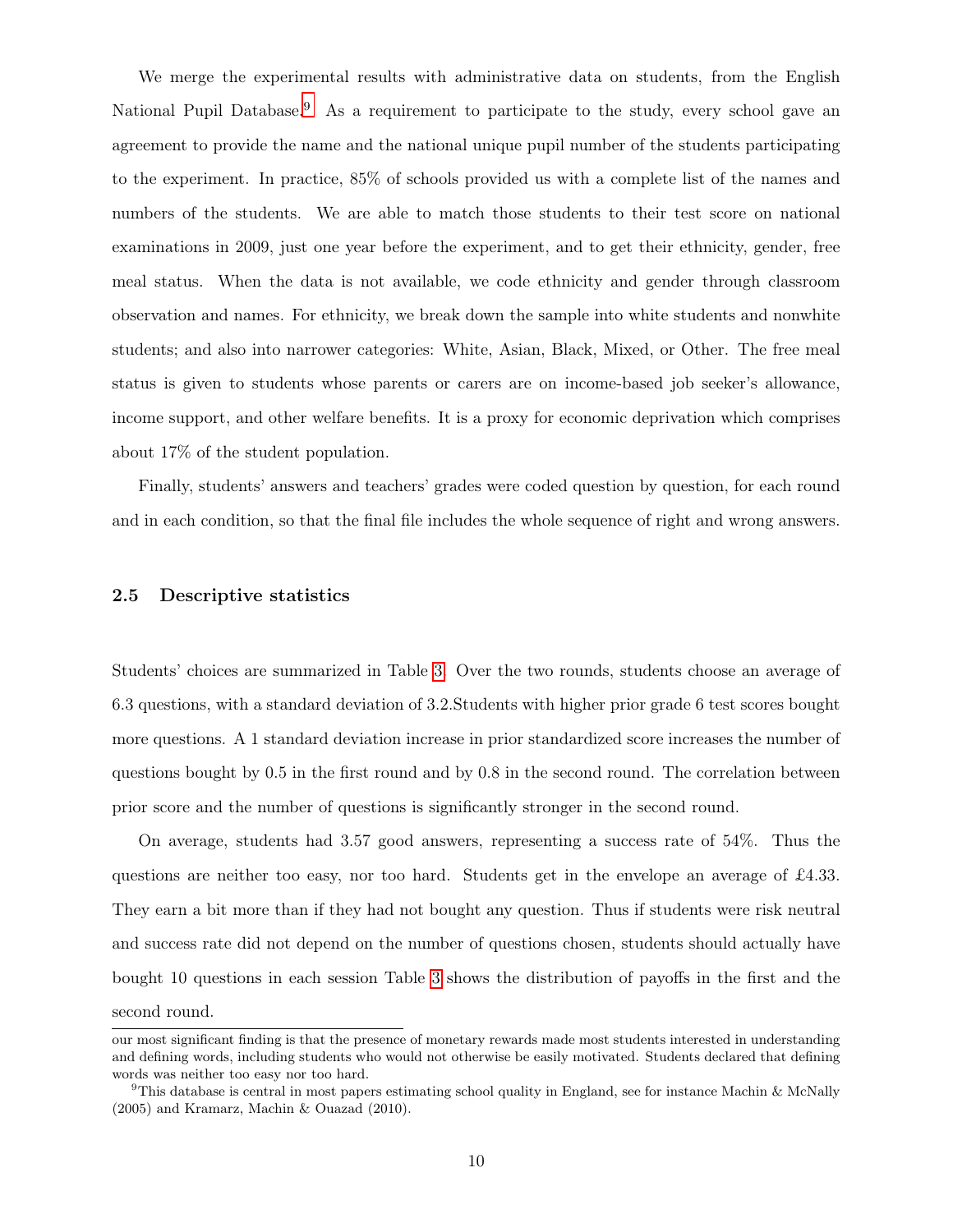## <span id="page-16-3"></span>3 Results

# 3.1 Students' Perception of Teachers' Grading Practices: Identification Strategy

To identify the effect of the non anonymous condition on students' perceptions of teachers' grading practices, we study how their choice of investment (number of questions bought) vary between the anonymous and the non anonymous condition (defined in section 2.3 on page 8). Students are graded in the non anonymous condition in the second round of the treatment classroom only, hence the 2-round design of our experiment allows us to get a within-student estimate of the treatment effect. The effect is estimated by comparing the change in the number of questions chosen in the first and the second round in the treatment and in the control group. A within-student estimate leads to more precise estimates than an estimate relying on one round of observation.

This amounts to estimating the following regression:<sup>[10](#page-16-0)</sup>

<span id="page-16-2"></span>Questions<sub>i,t</sub> = constant + 
$$
\alpha \cdot \text{Round } 2_{i,t} + \gamma \cdot \text{ Treatment}_{i,t}
$$

\n $+ \delta \cdot \text{Round } 2 \times \text{ Treatment}_{i,t}$ 

\n $+ u_i + \varepsilon_{i,t}$ 

\n(1)

Questions<sub>it</sub> is the number of questions bought by student i in round  $t = 1, 2$ . The coefficient of interest is  $\delta$ , the effect of the non anonymous condition on the number of questions bought. Because the treatment is randomly assigned (see section 4.1 on page 18), we can model  $u_i$  as a random effect. The random effects estimator is a more efficient estimator than the fixed effects estimator. Estimation with fixed effects confirms that the results are robust to the use of fixed effects.  $\alpha$  controls for the difference in average behavior between the second and the first round, a difference which is partly due to students experiencing the first round and learning about the task. Interestingly,  $\alpha$  also controls for learning when students of different characteristics learn differently.<sup>[11](#page-16-1)</sup>

<span id="page-16-0"></span> $10$ Results based on a Poisson count data model right-censored at 10 with student fixed effects yield very similar results.

<span id="page-16-1"></span><sup>&</sup>lt;sup>11</sup>To see that, assume that  $\alpha = a + a_i$ , where  $E(a_i) = 0$ , and a is a constant.  $a_i$  is the student-specific learning control, with  $E(a_i) = 0$ . Then the residual is  $\eta_{i,t} = \varepsilon_{i,t} + a_i$ Round  $2_{i,t}$ . Algebra shows that the randomization of the treatment ensures that Treatment<sub>i,t</sub> and Round 2 × Treatment<sub>i,t</sub> are independent of  $\eta_{i,t}$ . Hence the treatment effect  $\delta$  is consistently estimated by OLS.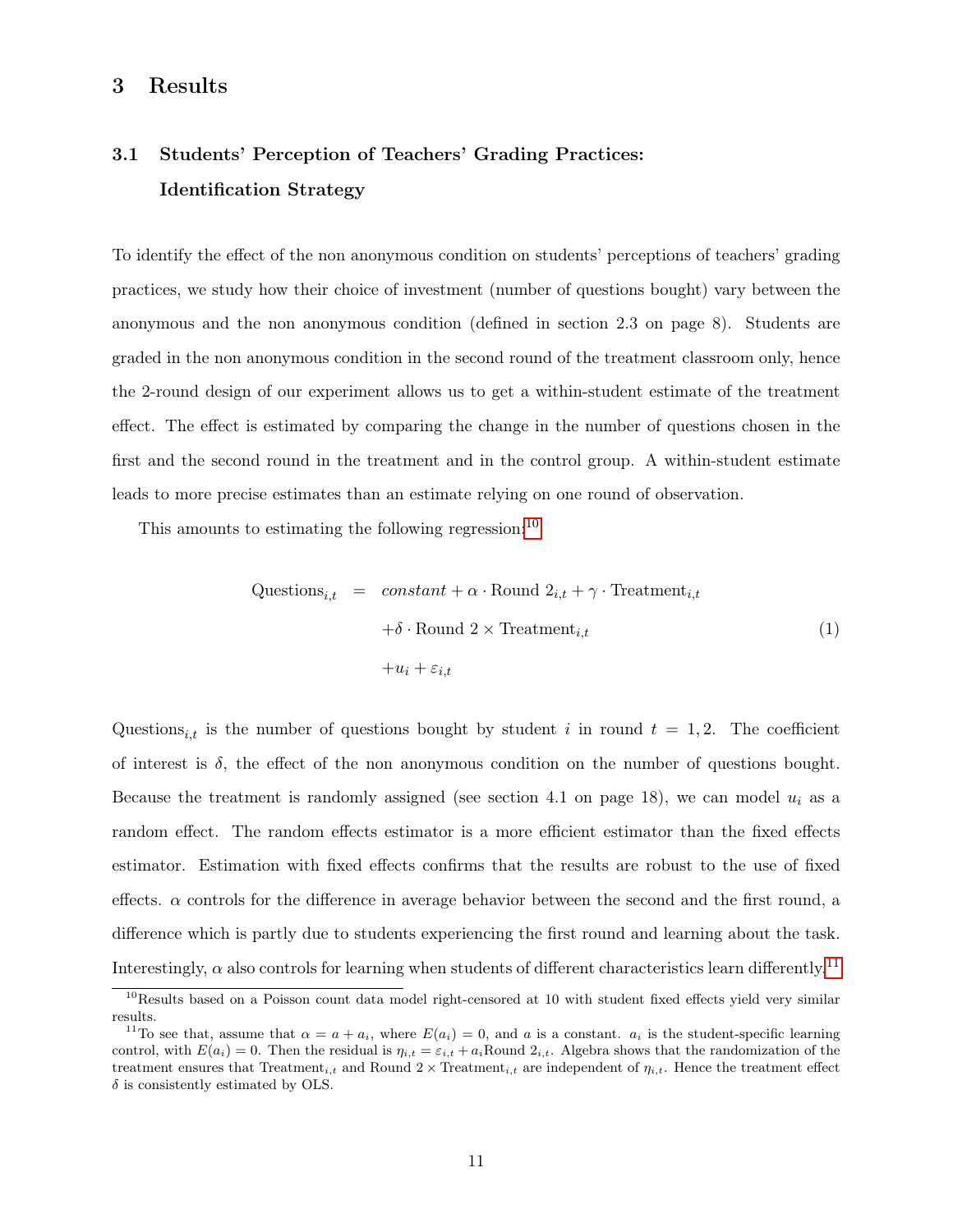The average effect is not significantly different from zero  $(0.035 \text{ with a standard error of } 0.15)$ , which suggests that students do not make wild assumptions on the behavior of the external grader compared to their teacher. More interestingly, the non significant average effect masks considerable variation in the way students of different characteristics have responded to the non anonymous condition. We estimate equation [1](#page-16-2) on different subsamples defined by the teacher's and student's gender, the student's ethnicity and free meal status.

#### 3.2 Perceptions by Student Gender

Student gender has been shown to be one of the key variable affecting the grading practices of teachers in the previous literature. Our results indicate that students do form beliefs over teachers' leniency/toughness in grading, beliefs which differ according to their own gender and the gender of their teacher.

Effects by teacher and student gender are presented in Table [4.](#page-35-0) Each cell is a separate regression according to baseline specification  $1<sup>12</sup>$  $1<sup>12</sup>$  $1<sup>12</sup>$  When graded by a male teacher, female students tended to buy 0.843 more question when graded by the teacher than when graded by the external examiner. The treatment effect is statistically significant at 5%. When graded by a female teacher, male students tended to buy 0.601 less question than when graded by the external examiner. Overall, since the number of female teachers was higher than the number of male teachers, students graded by a male teacher bought significantly more questions in the non anonymous condition than in the anonymous condition  $(+0.576)$ .

#### 3.3 Perceptions by Parental Income and by Student Ethnicity

A key question is whether students from different ethnic and social backgrounds perceive teacher biases against their group. This question is particularly relevant for ethnic minorities and students from low social backgrounds. A negative perception of their teachers could cause a lower investment in the education process and deepen inequalities in educational achievement.

To test for an effect of students' socio-economic background on students' perceptions, we use students' free school meal eligibility. Free meal eligibility is based on parental income & recipiency

<span id="page-17-0"></span><sup>&</sup>lt;sup>12</sup>This allows the coefficient  $\alpha$ , measuring students' 'learning' in-between the two rounds, to differ across genders. A single regression where the Round  $2 \times \text{Treatment}_{i,t}$  variable is interacted with students' and teachers' gender has also been carried out, yielding very similar results.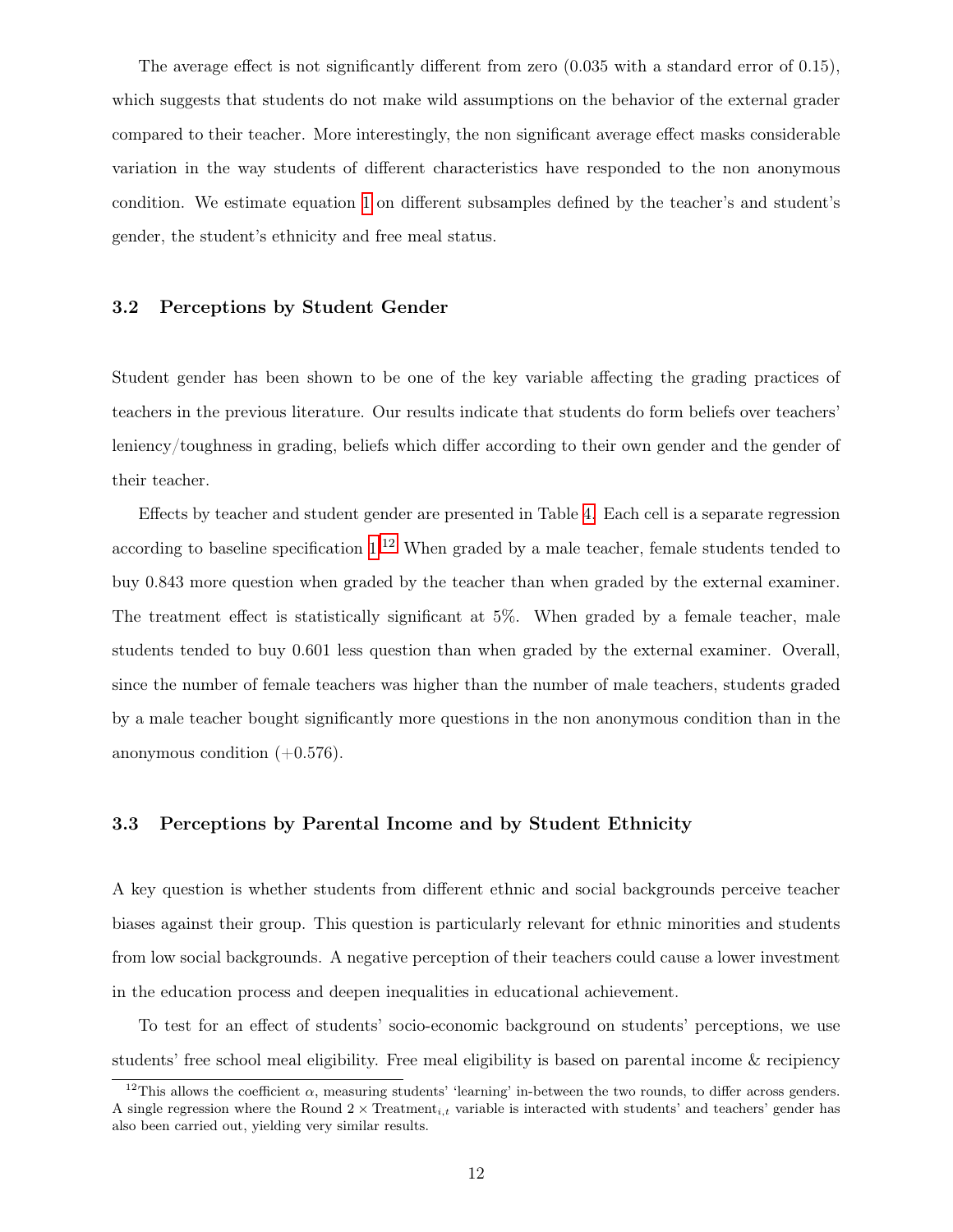of welfare benefits and represents about 17% of the student population. It is therefore a good proxy for poverty and deprivation. The bottom part of Table [7](#page-38-0) estimates result for free meal and non free meal students. As for table [4,](#page-35-0) each cell is the effect of the non anonymous condition for a separate regression. Results suggest that there is no effect of poverty status on the number of questions bought.

Table [7](#page-38-0) also displays the same analysis for white and for nonwhite students. As mentioned in the introduction, the stereotype threat literature (Steele & Aronson 1995, Steele 1997) finds that African American students' fear of confirming racial stereotypes of underachievement may negatively affect their achievement. Another psychology literature suggests that even arbitrary group affiliation may affect the way people treat others (Tajfel 1982). We find no such effect of ethnicity on students' choices. There is no effect regardless of whether we consider the whole nonwhite category or whether we consider a breakdown of nonwhite students by racial subgroup.<sup>[13](#page-18-0)</sup> These results are significant as they suggest that students from all different ethnic background believe that they have equal chances in the educational system in England. This is confirmed in the answers from the survey questionnaire. When answering the question "Do you think that pupils with the same ability but different ethnicities are equally likely to succeed at school", students from ethnic minorities overwhelmingly answered positively.

#### 3.4 Estimating Students' Subjective Probabilities of Success

Previous analyses found an effect of the non anonymous condition on the number of questions bought. The difference-in-differences estimation allows us to estimate an average effect in terms of number of questions. Whilst the magnitude of this effect is informative, it is unclear how this difference translates in terms of beliefs. Clues as to what beliefs translate into students' investment choices can be found by considering that choosing a number of questions to buy between 0 and 10 is making a trade-off between risk and return.

We estimate a structural model of choice where students choose the number of question which maximizes their utility. Doing so we are able to convert the treatment effects of Table [4](#page-35-0) into differences in subjective probability of success with their respective teachers.

<span id="page-18-0"></span><sup>&</sup>lt;sup>13</sup>Indian, Pakistani, Black, and Black Caribbean students have very different achievement levels in England. We find no effect when considering these subgroups.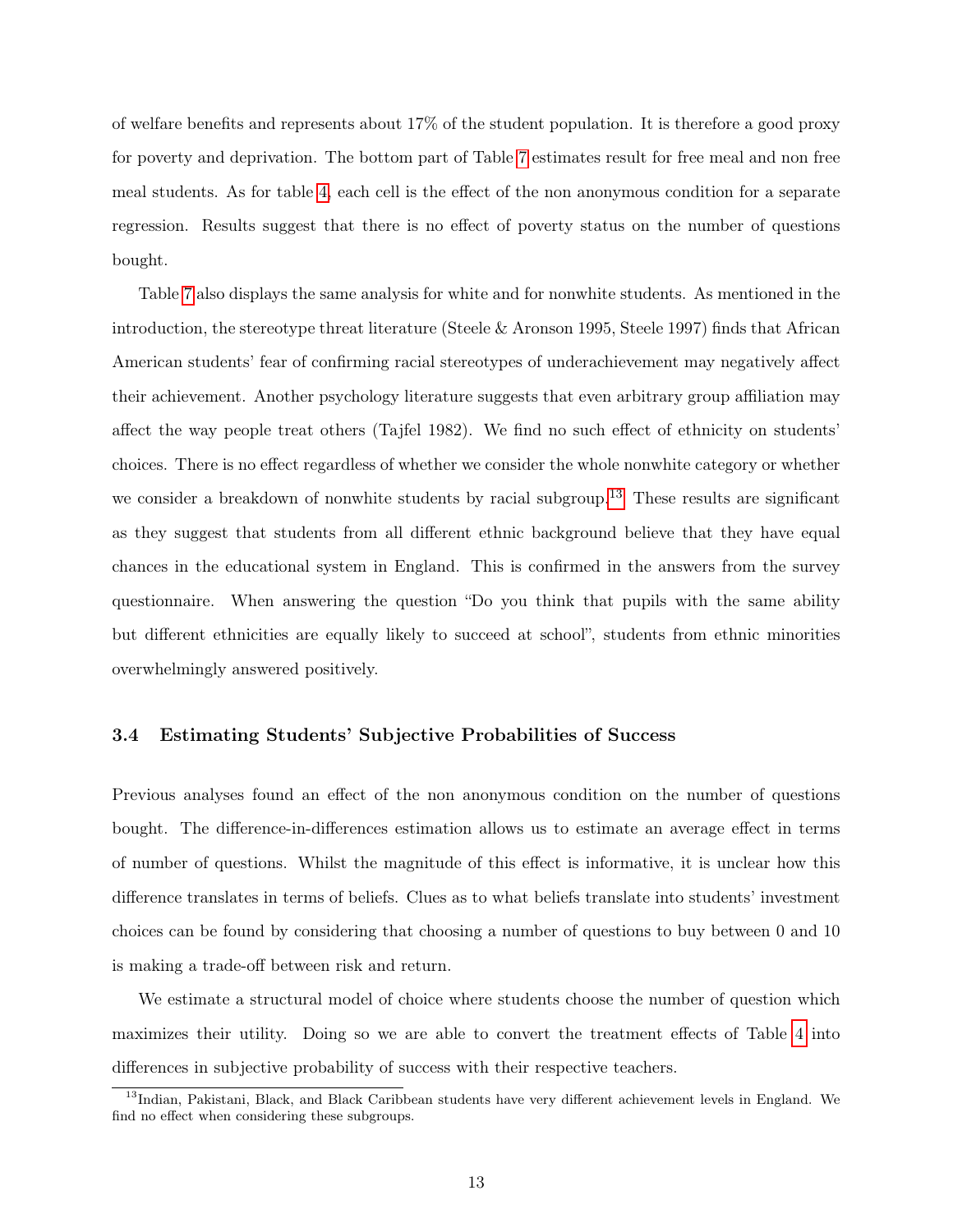We formalize the student's choice in an expected utility framework where students choose a trade-off between the risk and the return of buying more questions. We assume a random utility model where the utility of choosing  $n$  questions is:

$$
U_n = E\left[u\left(c(n,k)\right)\right] + \varepsilon_n \tag{2}
$$

where  $k \leq n$  is the number of right answers,  $c(n, k) = 2 - 0.20 \cdot n + 0.40 \cdot k$  is the payoff when n questions are bought and  $k$  answers are right,  $u$  is the Von-Neumann Morgenstern utility function defined on the payoff, and  $\varepsilon_n$  a random factor. Assuming that students form a subjective probability  $\hat{p}$  of getting a right answer on any question, the subjective probability of getting k answers right when buying *n* questions is  $P(k|n) =$  $\sqrt{ }$  $\left\vert \right\vert$ n k  $\setminus$  $\int \hat{p}^k (1-\hat{p})^{n-k}$ . As mentioned in section [2.2,](#page-10-1) our observation suggests that students did not need more than 20 minutes to fill the answer sheet.

The probability  $P(n; \hat{p}; r)$  of choosing n questions depends on his subjective probability of a right answer  $\hat{p}$  and his relative risk-aversion r.  $E(n) = \sum_{n=0}^{10} P(n; \hat{p}; r) \cdot n$  is the average number of questions bought for students who believe that the subjective probability of a right answer is  $\hat{p}$  and  $r$  is relative risk aversion. The average number of questions bought increases when the subjective probability  $0 \leq \hat{p} \leq 1$  of a right answer increases, and the number of questions bought decreases when risk aversion  $r$  increases.

The subjective probability  $\hat{p}$  of a right answer depends on whether the observation belongs to the treatment or control classroom, whether the observation is in the second round, and whether the observation is for treatment classroom in the second round. That gives a specification for  $\hat{p}$ which is similar to the baseline specification of equation [1.](#page-16-2) There is a different  $\hat{p}$  for each round and for the control and treatment classrooms.

$$
\hat{p}_{i,t} = a + b \cdot \text{Round } 2 + c \cdot \text{ Treatment}_{i,t} \n+ d \cdot \text{Round } 2 \times \text{ Treatment}_{i,t}
$$
\n(3)

To make things amenable to estimation, we assume that the utility function exhibits constant relative risk aversion (CRRA), so that  $u(c) = \frac{c^{1-r}}{1-r}$  $\frac{c^{1-r}}{1-r}$ , and r is relative risk-aversion. We estimate the parameters  $\hat{p}, r$  by maximum likelihood, assuming that  $\varepsilon_n$  is i.i.d. extreme value distributed as in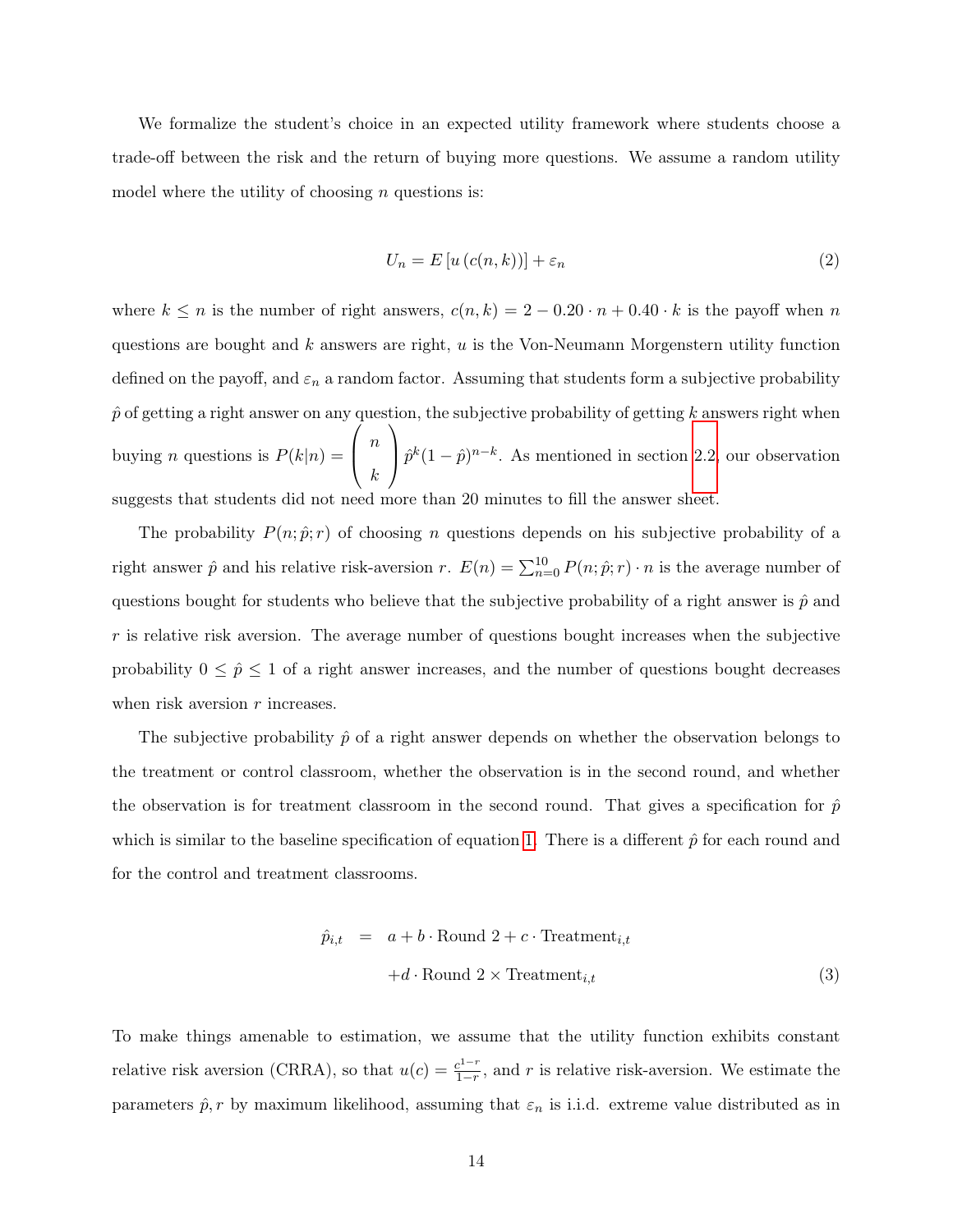Andersen, Fountain, Harrison & Rutström (2010) . Fechner errors or normally distributed errors can also be used, without significant changes in the point estimates presented below.

Standard errors are clustered by classroom. The coefficient of interest here is d, the effect of the treatment on the subjective probability of a right answer. We also parameterize risk aversion by gender, to control for potential differences in risk attitudes by gender.

$$
r_i = constant + g \cdot \text{Male}_i
$$

where g measures the difference in risk aversion between male and female students. Our assumption that risk aversion is stable between the two rounds and across treatment and control is supported by the data: A regression for a different level of risk aversion for each round gives point estimates that are not statistically different.

Results are presented in Table [8.](#page-39-0) Risk aversion estimates suggest that students are risk loving, i.e. they have negative risk aversion. Such a result is not uncommon in situations where participants are given an endowment to play with. This is due to the so called house money effect (Thaler & Johnson 1990), the fact to play with an amount of money recently received. In our experiment, students are not playing with their own money but rather with an endowment of  $\pounds 2$  in each round.

The subjective probability of a right answer is estimated to be  $62\%$  (column 1) over the whole sample. This is above the estimated success rate of 52 and 57% in the first and second round respectively, indicating some degree of overconfidence

Results also show that students have a significantly higher subjective p when graded by a male teacher. According to our results, students believe that a question graded by a male teacher is 6 percentage points more likely to be deemed right. Students also believe that a question graded by a female teacher is 3.5 percentage points less likely to be deemed right. This is consistent with the non-structural estimates of Table [4.](#page-35-0)

Our results indicate that the gender effects observed in the difference in differences model can be linked with very substantial differences in subjective beliefs. In the non anonymous condition, female students behave as if they had an increase of 10 percentage point in their subjective probability of success when the teacher is a male. Conversely, male students behave as if they had a 16.5 percentage point decrease in their subjective probability of success. These results confirm the significant effect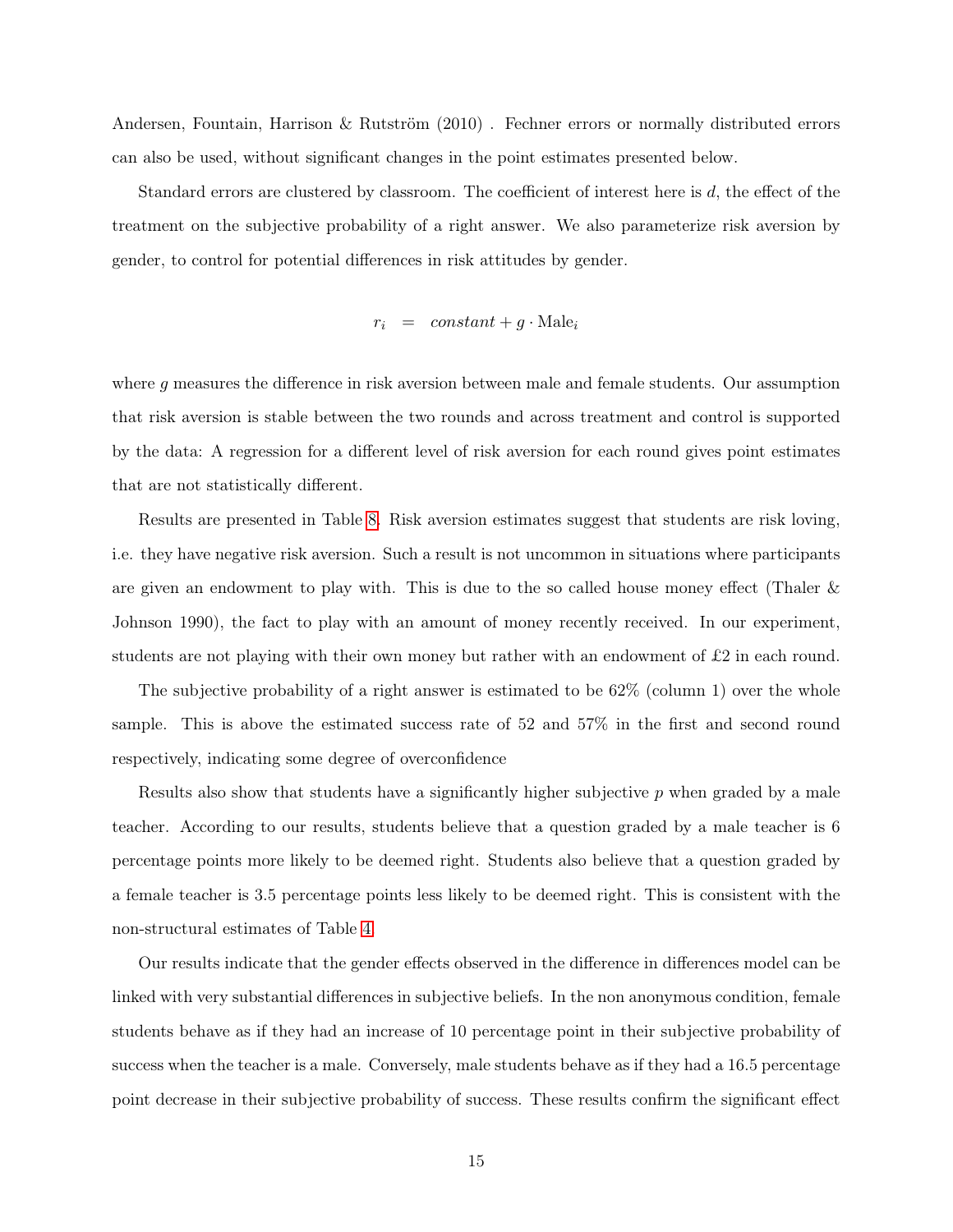of the non anonymous treatment on the students subjective beliefs in their chance of success. Female students behavior suggests that they believe that their chance of success is significantly higher with a male teacher. Conversely, male students seem to believe that they are significantly less likely to succeed if the teacher is a female.

#### 3.5 Grading Practices

We chose not to perform double grading of answer sheets in order to preserve teachers' anonymity and thus avoid teachers' strategic response to double grading. However, comparing the number of right answers across the anonymous and non anonymous condition is not appropriate if one wants to compare grading practices across external examiners and teachers. Indeed, both grading practices and students' choices vary across the two conditions.

To solve this issue, we compare grades given in the two conditions, question by question, which substantially alleviates the previous issue. The control and the treatment groups are randomly allocated, hence comparing grading question by question across the two conditions is likely to give us a good estimate of the teacher's grading practice vis a vis the external examiner.

Table [9](#page-40-0) shows  $p_{\text{teacher}}$ , the fraction of right answers when corrected by the teacher and  $p_{\text{external example}}$ , the fraction of right answers when corrected by the external examiner. For the first question, the teacher graded the answer right in 48% of cases, and the external examiner graded the answer right in only 39% of cases. The difference is 8 percentage points and strongly significant.

Overall, for all questions, the teacher marked the answer right with a 6 percentage point higher probability than the external examiner. The difference is significant at 5% for several questions, but is only significant at 10% overall.

Previous literature on teacher biases has found a tendency for teachers to advantage female students (Lavy 2008). To assess whether teachers' grading practices differ over different subset of students, we regressed the probability of a right answer on student gender, a non anonymous condition dummy, the prior grade 6 score, and interactions between the non anonymous condition and the prior score, and between the non anonymous condition and the teacher's gender.

Question k Right<sub>i,round 2</sub> = constant + a · Male<sub>i</sub> + b · Non Anonymous Condition<sub>i</sub>

 $+c \cdot$  Grade 6 Score<sub>i</sub>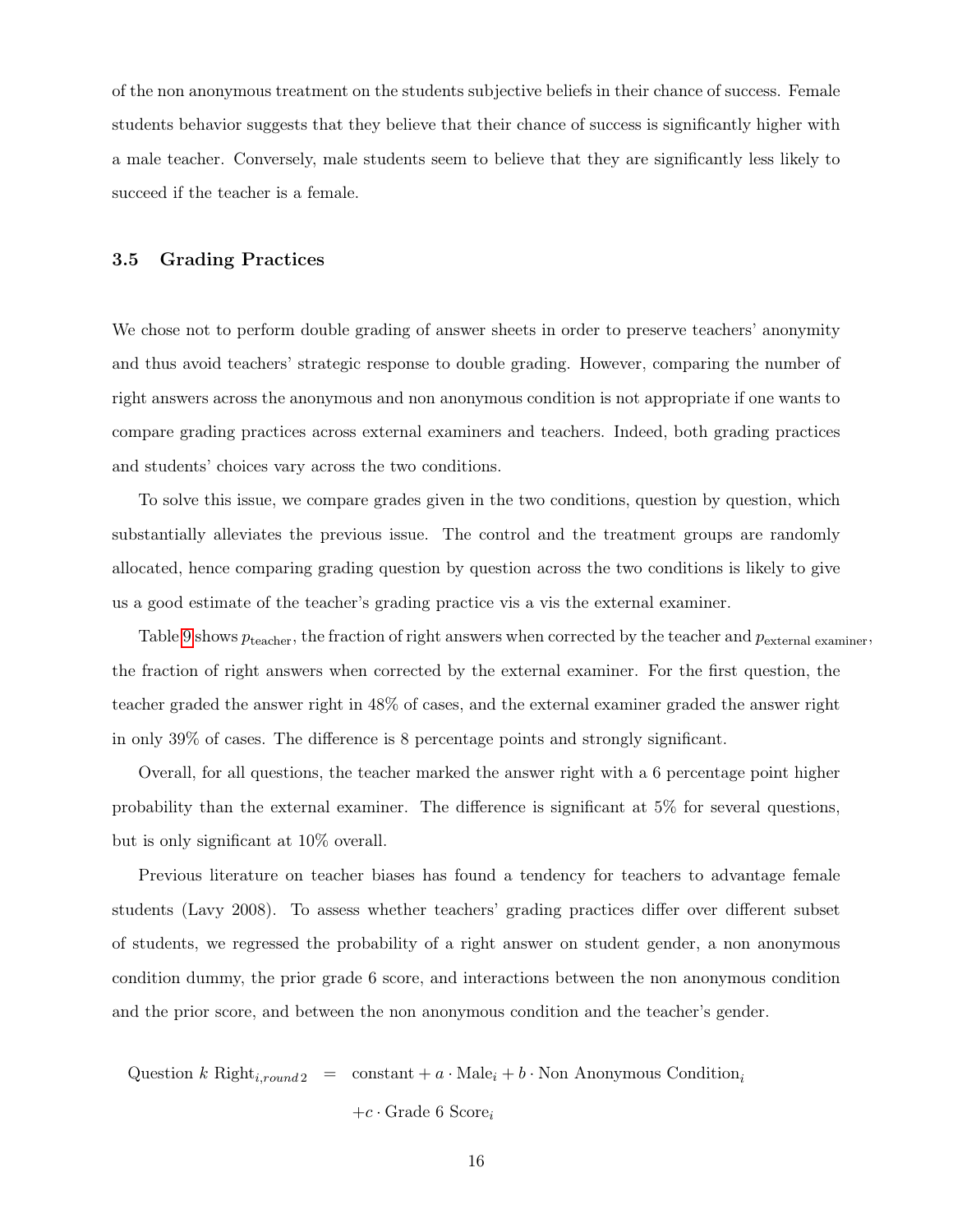- $+d \cdot$  Non Anonymous Condition<sub>i</sub>  $\times$  Grade 6 Score<sub>i</sub>
- $+f \cdot$  Non Anonymous Condition  $\times$  Male<sub>i</sub>
- $+g \cdot$  Non Anonymous Condition  $\times$  Male<sub>i</sub>  $\times$  Female Teacher<sub>i</sub>
- $+g \cdot$  Non Anonymous Condition  $\times$  Female<sub>i</sub>  $\times$  Male Teacher<sub>i</sub> +  $\varepsilon$ (4)

where, as before, i indexes students, and  $\varepsilon_i$  is the residual. Prior grade 6 score is broken down into quartiles, so that Grade 6 Score<sub>i</sub> is a set of dummies for the second, third, and fourth quartile of prior achievement.

Table [10](#page-41-0) presents the results for three words. Results for other words are available from the authors and do not significantly differ. Again, students are more likely to get the answer right when corrected in the non anonymous condition: Teachers' likelihood of giving the point is 7 to 22 percentage points higher. And male teachers were even more lenient for words 'customary' and 'single', increasing this likelihood by another 8 to 16 percentage points. Male students are less likely to get the answer right in the non anonymous condition on some questions, a finding consistent with Lavy (2008), who finds that male students tend to get lower grades when graded non anonymously.

More able students are more likely to get the answer right, a student in the top quartile of the grade 6 scores is from 21 to 24 percentage points more likely to get the answer right. This is the same effect in the anonymous and the non anonymous condition, revealing that teachers grade students of different ability levels the same way as the external examiner; the difference between the external examiner and different types of teachers is that teachers give higher grades on average.

All in all, results on teachers' grading practices by gender partially match our main results, presented in section [3.](#page-16-3) Male students' choices are consistent with the perception of an actual bias. In classrooms where their teacher was female, male students invested less when they knew that the teacher would grade their paper knowing their name (the non anonymous condition). Female students' choices, on the other hand, are inconsistent with teachers' actual bias. Our results suggest that female students' choices would be consistent with male teachers giving them higher grades, while they actually receive higher grades from female teachers.

Overall our results confirm previous studies showing that teachers grading practices vary over different subset of students. Our experimental design allows us to test whether in return students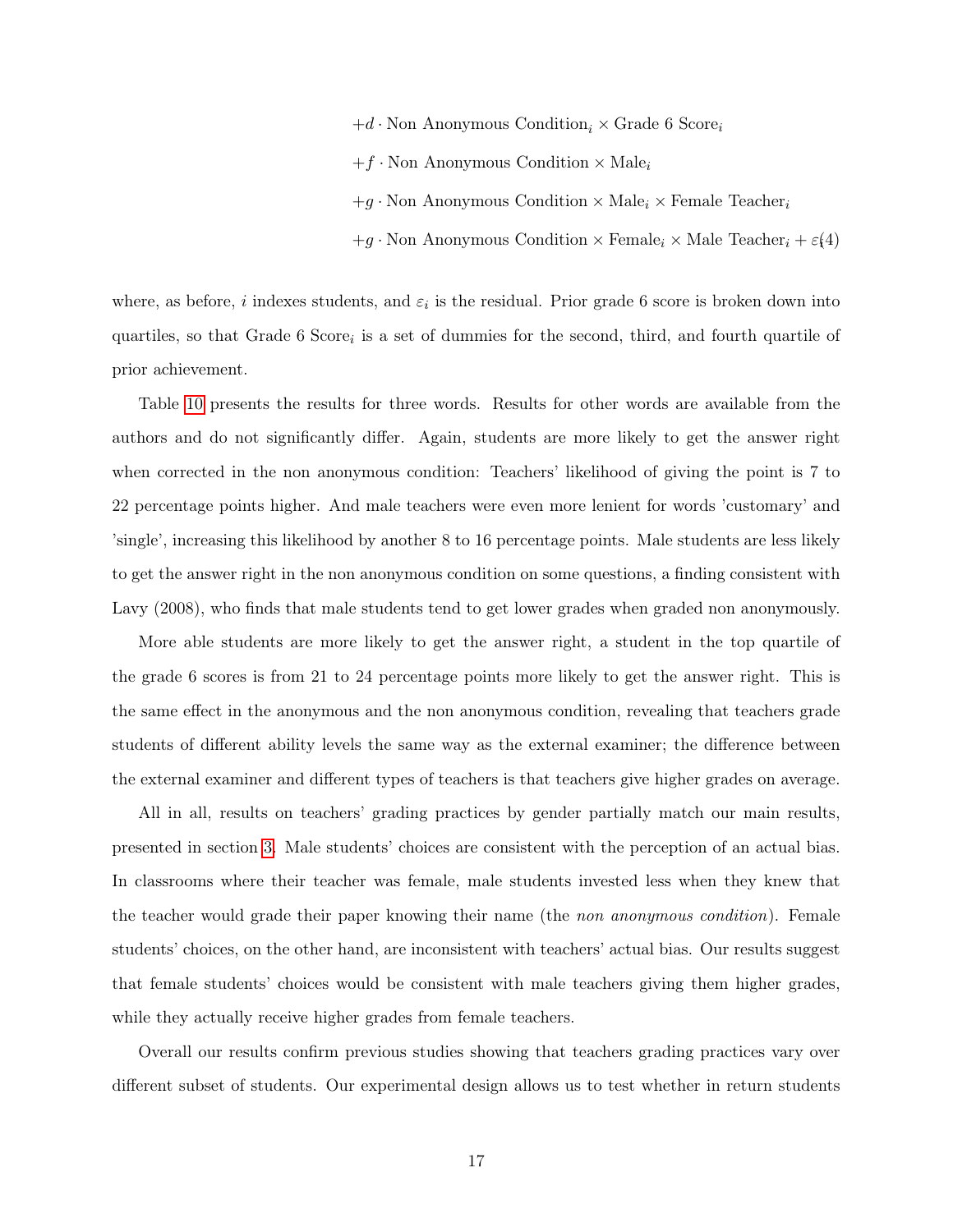form beliefs about the existence of such differentials in grading practices.

### 4 Discussion

#### 4.1 Internal Validity

A possible concern about our results is whether our randomization process was successful. In spite of our random allocation of the treatment and presenters by coin toss, one could wonder whether we have successfully eliminated systematic differences in students and presenters characteristics between the treatment group and the control group. To test for this, we first compare the characteristics of students between the treatment and the control group, including their gender, ethnicity, and prior grade 6 score. The results, displayed in Table [2](#page-33-0) indicate that there is indeed no significant differences between the characteristics of the students in the treatment group and the students in the control group.

As a second check of the internal validity of the experiment, we perform a placebo test by noticing that there should be no treatment effect in the first round. There would be an effect if presenters or classroom effects rather than teachers are driving the treatment effects. The sixth row of Table [2](#page-33-0) shows that the number of questions chosen in the first round is not significantly different between the control and the treatment classroom. Also the last two rows show that there is no treatment effect in the first round in schools which, in the second round, have a male teacher in the non anonymous condition. This indicates that the different effects observed accross teachers from different genders does not come from systematic differences in the characteristics of their students.<sup>[14](#page-23-0)</sup>

#### 4.2 External validity

When discussing our results, it is important to consider in what extent the effect found in this experiment can be generalised. A key question is whether the teachers participating in our experiment have specific characteristics which would make them very unrepresentative of the the overall population of male and female teachers in England. In field experiments it is typically difficult to estimate representative parameters on a non randomly selected subpopulation.

<span id="page-23-0"></span> $14$ Also, the average difference between the treatment and the control group is the same in the first and in the second round.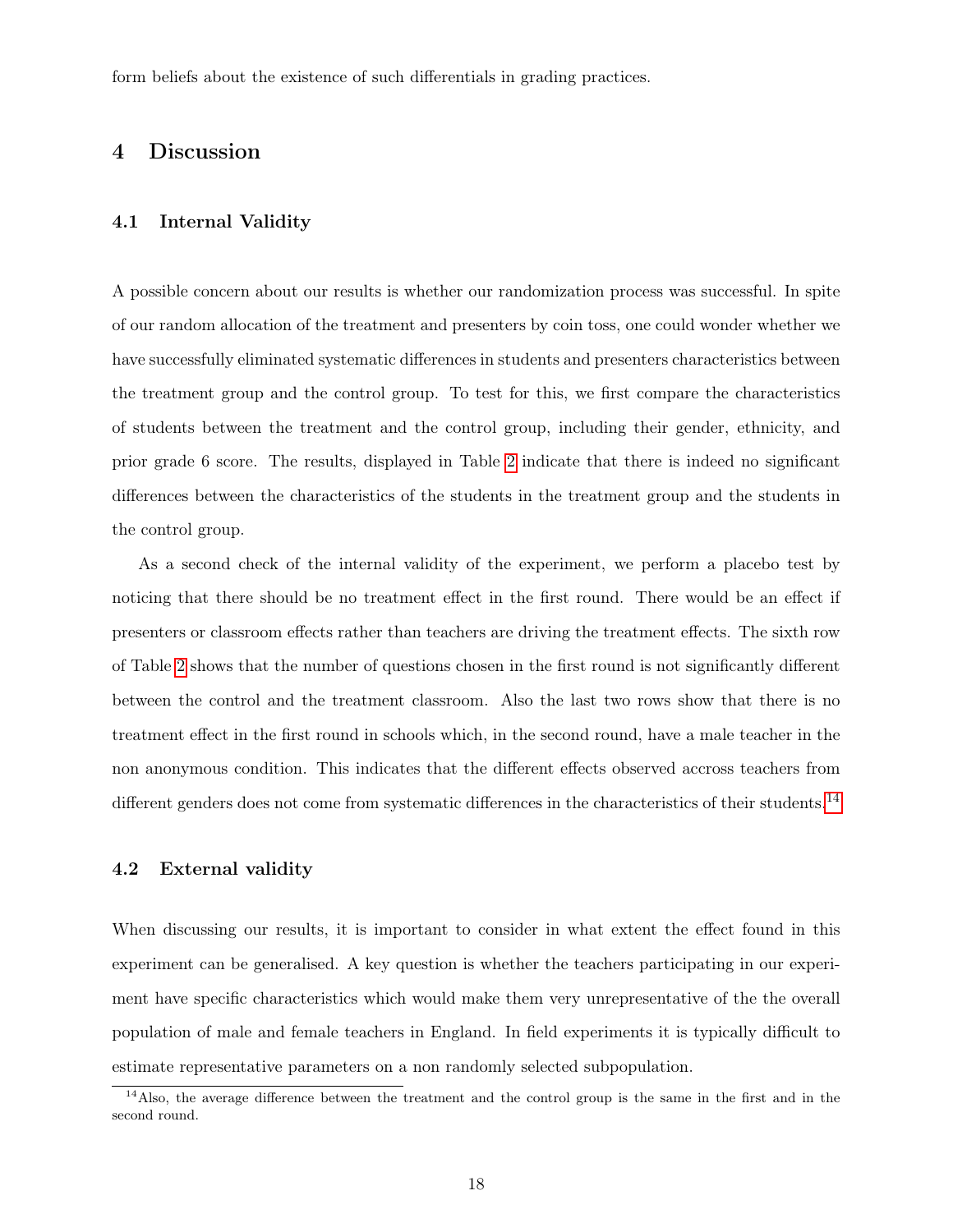Several elements concur to suggest that there is no reason to doubt of the external validity of our results. First, we have selected schools from different regional areas with very different ethnic and socio-economic compositions. The selection process specifically aimed to form a sample for which the experimental results could be used to inform the policy makers in England. The section [2.1](#page-10-2) describes how the selected schools have a large range of characteristics and how as a consequence the population of students participating to the experiment does not markedly differ from the population of English pupils. Second, the effect is present for every male teacher of the sample, and the treatment effect is large – above one additional question – for two teachers of the sample. Third, male teachers are observed in very different schools across the sample: in community schools, voluntary aided schools, grammar schools, and specialist schools, in London, Manchester and Liverpool.[15](#page-24-0) Fourth, teacher gender is not correlated with students' prior achievement. The p-value of the t-test of the equality of prior scores for students graded by a male teacher versus students graded by a female teacher is 0.1546; the absence of such correlation is important since we find treatment effects that depend on ability – so that the male teacher effect that we find is not due to some correlation between prior achievement and the teacher's gender.

Overall there is no indication that the students and teachers participating in the experiment have characteristics unrepresentative of the population of students and teachers in England .

#### 4.3 Gender Results by Teachers' Subject

A possible confounding factor for our result on the effect of the teachers' gender could be that male and female teachers in our sample tend to teach different disciplines. Female teachers are for instance more likely to be English teachers than male teachers. Statistically, female students outperform male students in all disciplines, but at grade 9 (GCSE) exams, the gender gap is larger in English, and the Humanities. As a consequence, a male student could form lower expectation about his chances of success with an English teacher because English teachers are 'tougher' graders for him than teachers of other subjects, e.g. mathematics. As a consequence, we could observe a negative effect of female teachers on boys' investment. In this case, the subject area of the teacher would be driving the results rather than the gender of the teacher.

The experimental data includes the subject taught by the teacher. The different subjects are:

<span id="page-24-0"></span><sup>15</sup>We preserve the anonymity of schools in the paper.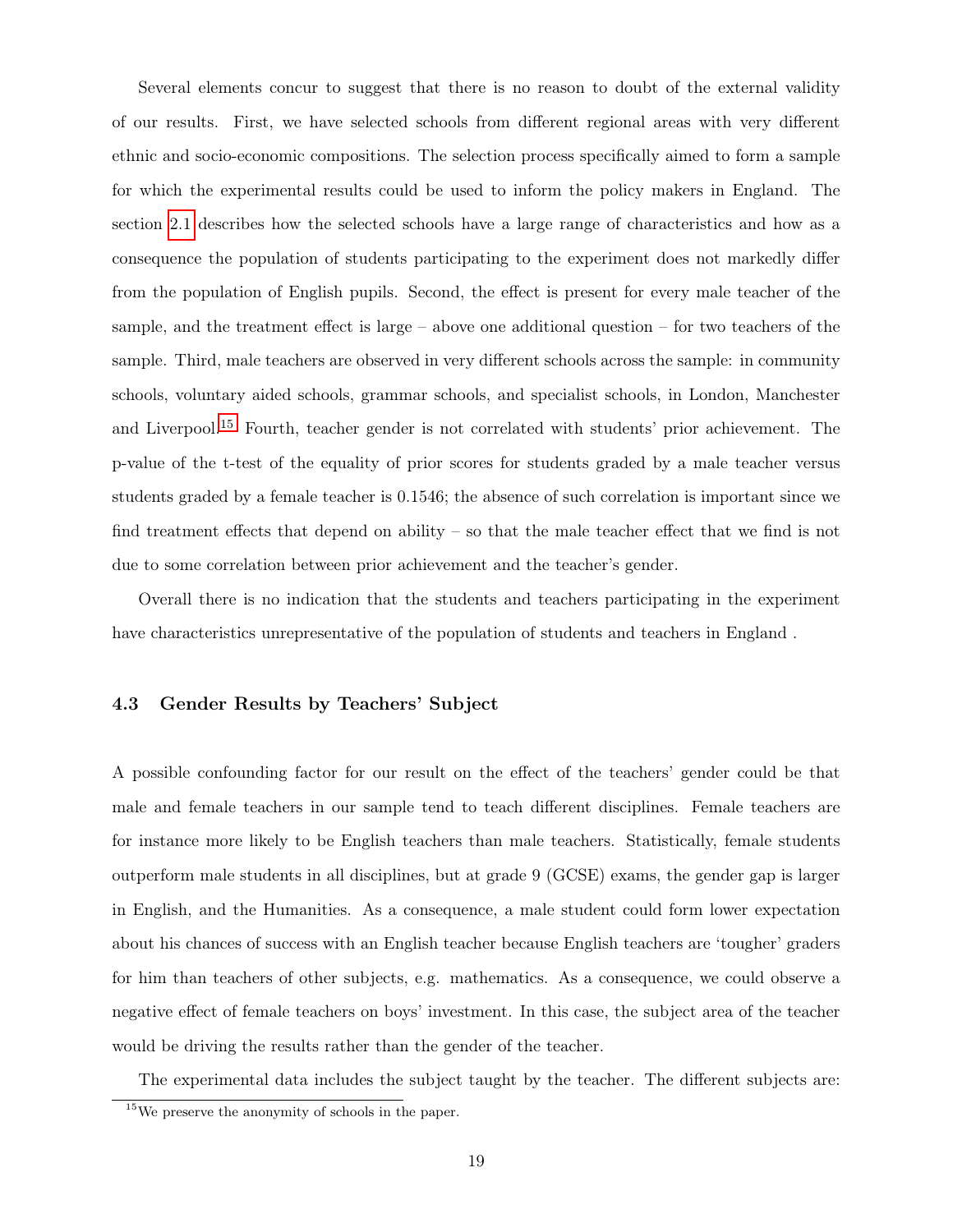English, mathematics, history, humanities, business studies, information and communications technology (ICT). We estimate Table [4](#page-35-0) on two subsets. The first subset is made of students who are in schools where the teacher of the non anonymous condition is an English or a Humanities teacher. These are two subjects where the gender gap at grade 9 is higher than the gender gap in the other subjects. The second subset is made of students who are in schools where the teacher of the treatment classroom is a mathematics, business studies, or ICT teacher.

Results for the subset of English teachers and humanities teachers are shown in Table [5.](#page-36-0) Results are not significantly different from the results for the overall sample reported in Table [4,](#page-35-0) and are, if anything, stronger. The effect of the nonanonymous condition for male students graded by a female teacher is -1.202 questions. The effect of the nonanonymous condition for female students graded by a male teacher is 1.469 questions. Interestingly, in Table [6,](#page-37-0) where the effect is estimated on mathematics, business studies, or ICT teachers, gender interaction effects are not significant.

#### 4.4 Monetary versus Non monetary Incentives

A key assumption to link our results to students' differences in perceptions of their teachers grading practices is that the monetary payoffs of the game was the main motivation of students' choices. However, one could wonder whether non monetary incentives could play a key role in students' choices. A student may want to please or impress the presenter (Levitt  $\&$  List 2007), please the teacher relatively more than the presenter, signal his/her ability (Feltovitch & Harbaugh 2002), signal hard work or conform to group norms when graded by the teacher (Austen-Smith & Fryer 2005). Several elements indicates that such non monetary incentives are unlikely to be driving the results.

First, the monetary incentives given in the experiment are substantial for 13 year old students. Students can earn up to £8, which represents 1.25 times students' average weekly pocket money (around £6), and represents around a third of the weekly disability living allowance in the U.K.<sup>[16](#page-25-0)</sup>. In 2003, 2.5 million individuals in the U.K. were receiving the disability living allowance, which is partly a substitute for unemployment benefits (Benitez-Silva, Disney & Jimenez-Martin 2010). From our personal experience and the feedback we received from students, the prospect to win real

<span id="page-25-0"></span><sup>16</sup>Source: UK government's digital service for people in England and Wales accessible at http://www.direct.gov.uk/en/disabledpeople/financialsupport/dg\_10011925.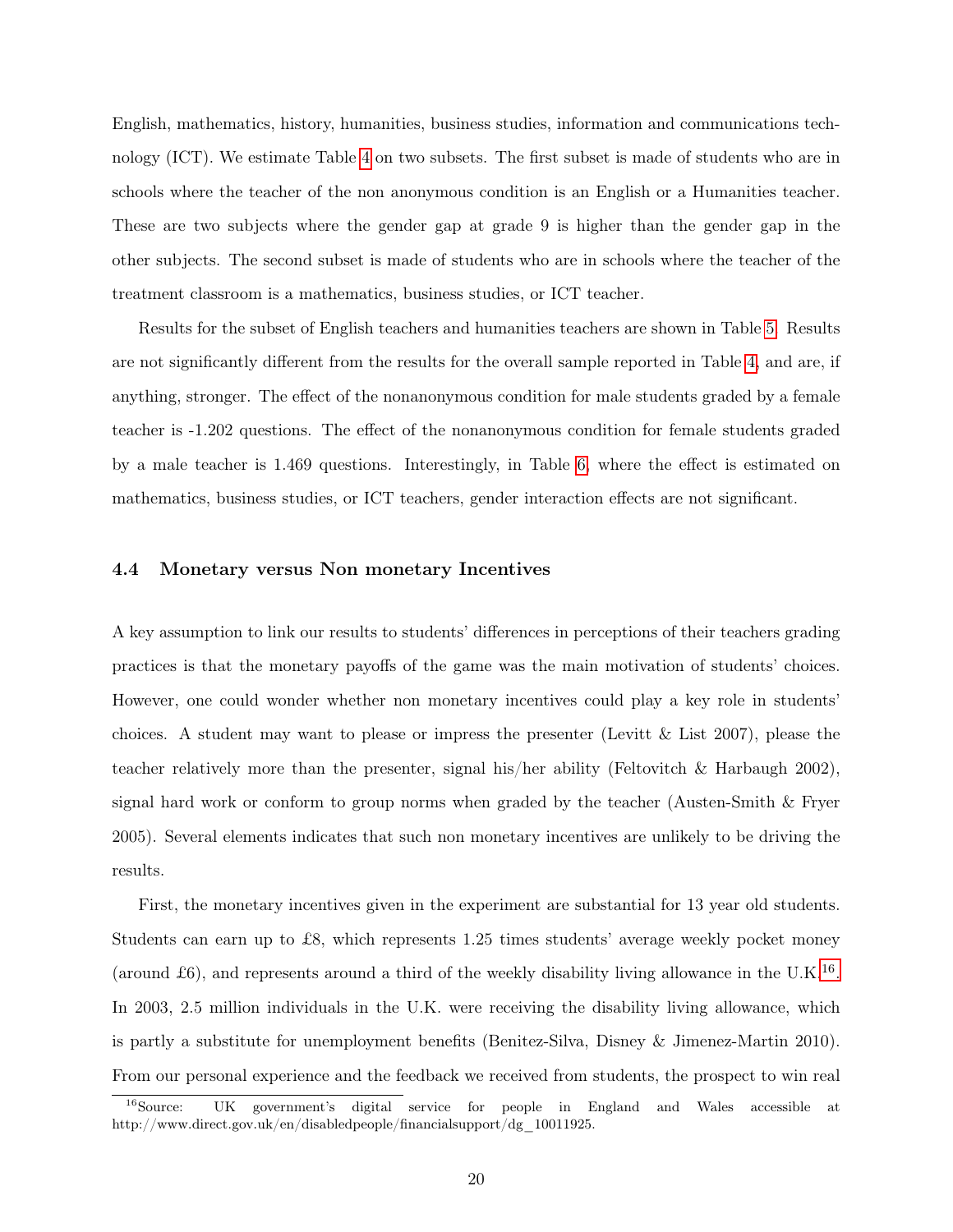money was a key motivator for students and it prompted them to think carefully about the best option to maximize their payoffs.

Second, it must be stressed that non monetary incentives in themselves would not necessarily biasing the results. If some students have a desire to please the presenter similar to the one to please the teacher, the randomness of the assignment to the treatment and control, and the withinstudent design control for this. Non monetary incentives could naturally be stronger in the second round when students are marked by their teachers, but even in this situations, these non monetary incentives bias our results only if they are systematically different over different subgroup of students. If they tend to be the same for all students, they should be averaged out in the difference in differences estimation due to the random allocation of students.

Third, to check for the possibility that different subset of students may have different level of non monetary incentives, we use the answers from the post experiment survey. The survey includes a question about the desire of the student to value the relationship with the teacher independently of the monetary incentives of the experiment : "A good relationship with the teacher matters (Strongly Disagree... to Strongly Agree)." To see whether the answer to this question is correlated with the effect of the non anonymous condition for female students when graded by male teachers, we proceed in the following way. We focused on the sample of female students in schools where the teacher was male, and, for each question, we split the sample into two parts. Students whose answer is below the median answer (they disagree more than the median student), and students whose answer is above the median answer (they agree more than the median student). We then estimated the treatment effect for those two subgroups, question by question. The results are presented in Table [11.](#page-42-0) Remarkably, the treatment does not differ by the answer to the survey questionnaire, and treatment effects are still significant and positive for each subgroup. This indicates that the expressed differences in the belief that a good relationship with the teacher matters did not drive the observed differences in number of question chosen by female students.

# 5 Conclusion

Using a deception-free incentive-compatible experimental design in 29 English schools with 1,200 students, we estimated the effect of students' perceptions of teacher biases on student investment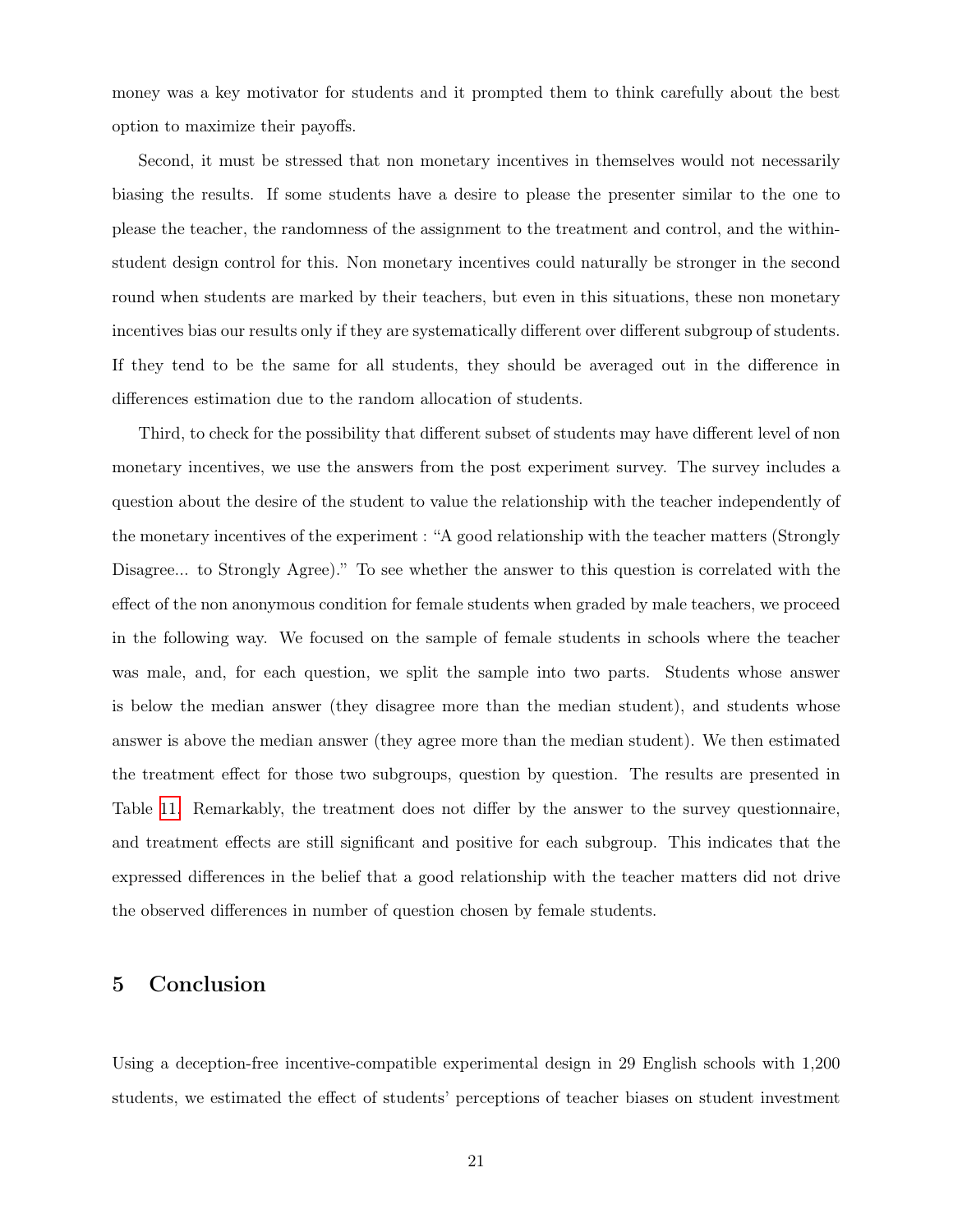in the classroom. Our results suggest that students from low-income families and minority ethnic backgrounds do not believe in systematic teacher biases. This result is significant given that in some countries, including the United States, studies have found that minority students state beliefs in detrimental teacher biases (Wayman 2002). Our result may either indicate that such biases do not exist to the same extent as in England, or that our experiment gives us a better indication of students' underlying beliefs than traditional survey questionnaires. Unlike surveys, our design provides students with monetary incentives to reveal their beliefs.

Previous economics of education literature on teacher biases suggests that in some contexts teachers give better grades to students of their own gender (Dee 2007). We find that students' perceptions strongly depend on their gender and their teacher's gender. Male students invest less when graded by a female teacher, and female students invest more when graded by a male teacher. These results imply that male students have lower expectations about their chances of success when graded by a female teacher while female students have higher expectations about their chances of success when graded by a male teacher. Interestingly, an analysis of teachers' grading practices shows that these belief only partially match teachers' actual behavior. Indeed, teachers are more lenient with students of their own gender. Male students' choices are in line with the fact that male teachers give them lower grades, but female students' choices are not consistent with male teachers' grading practice.

A breakdown by teachers' subjects reveals that gender interaction effects are driven by the subset of English and Humanities teachers, and that there is little effect for other subjects, i.e. mathematics, business studies, and ICT. Interestingly, gender gaps in achievement at school are much stronger in English and the Humanities. Indeed, in virtually all fields, including mathematics and science, girls outperform boys at GCSE examinations,<sup>[17](#page-27-0)</sup> i.e. a higher fraction of girls achieve 5 A-C GCSEs, so-called 'good GCSEs'. At grade 2 and grade 6 national examinations (Key Stages 1 and 2), girls significantly outperform boys in English, but boys are only slightly ahead of girls in mathematics (Machin & McNally 2005). All in all, our results are consistent with the possibility that gender interactions play a stronger role in English and the Humanities classes, and shape educational outcomes more strongly.

Overall, results shed new light on the nature of gender interactions in the classroom. Students'

<span id="page-27-0"></span><sup>&</sup>lt;sup>17</sup>General Certificate of Secondary Education (GCSE) are taken in grade 9.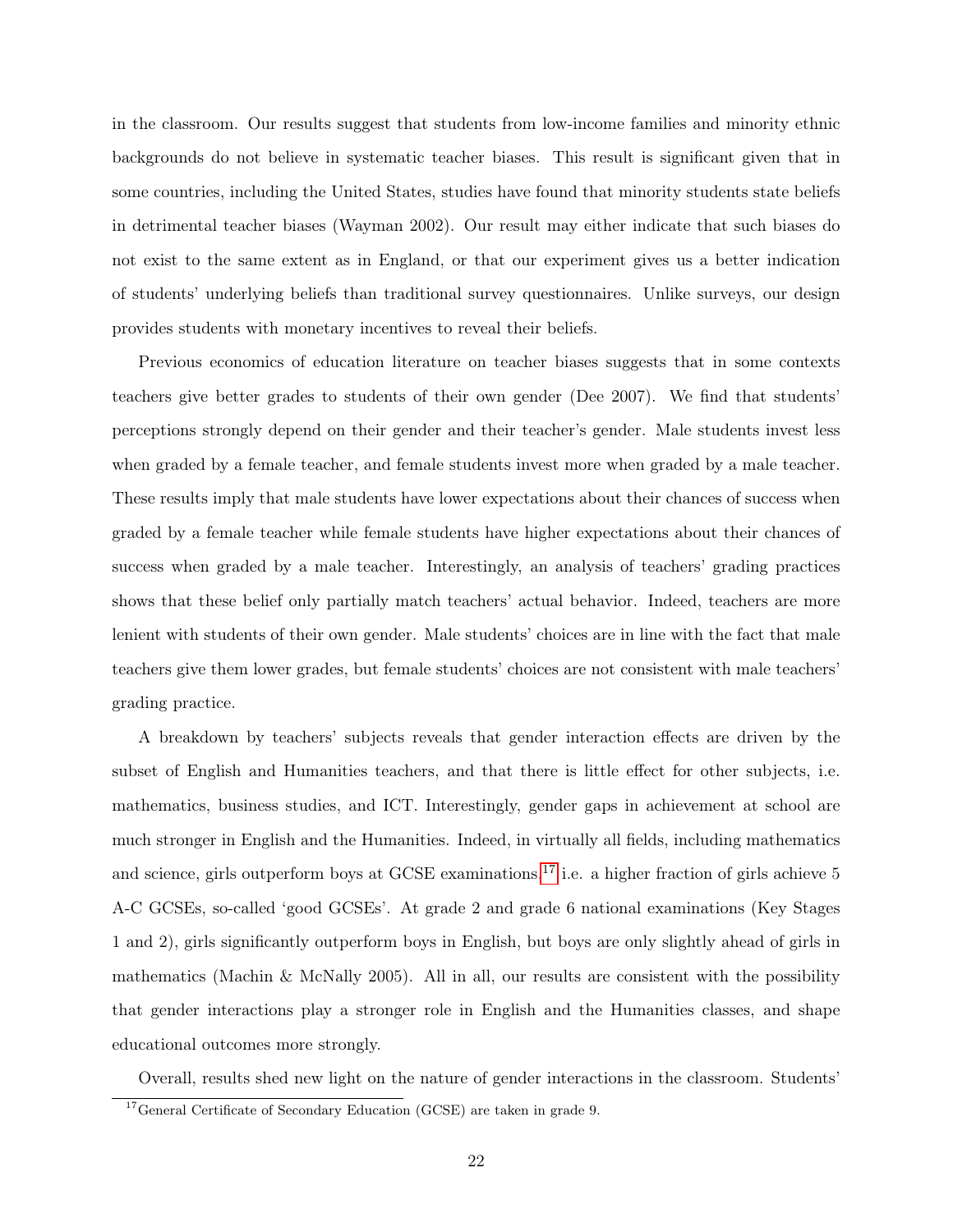responses to teachers' characteristics are an important determinant of their effort, all the more that students' actions need not be consistent with teachers' actions and perceptions. Importantly, the two effects we find go in the same direction: they both increase the gender gap in student investment; Indeed, with a male teacher, the gap between boys' and girls' effort increases because girls invest more; with a female teacher, the gap increases because boys invest less.

The growing gender gap in education has become a concern for policy makers (Weaver-Hightower 2003). Further research may help explain what shapes students' perceptions, whether and how misperceptions can be corrected, and how much these perceptions affect student effort and investment in other contexts.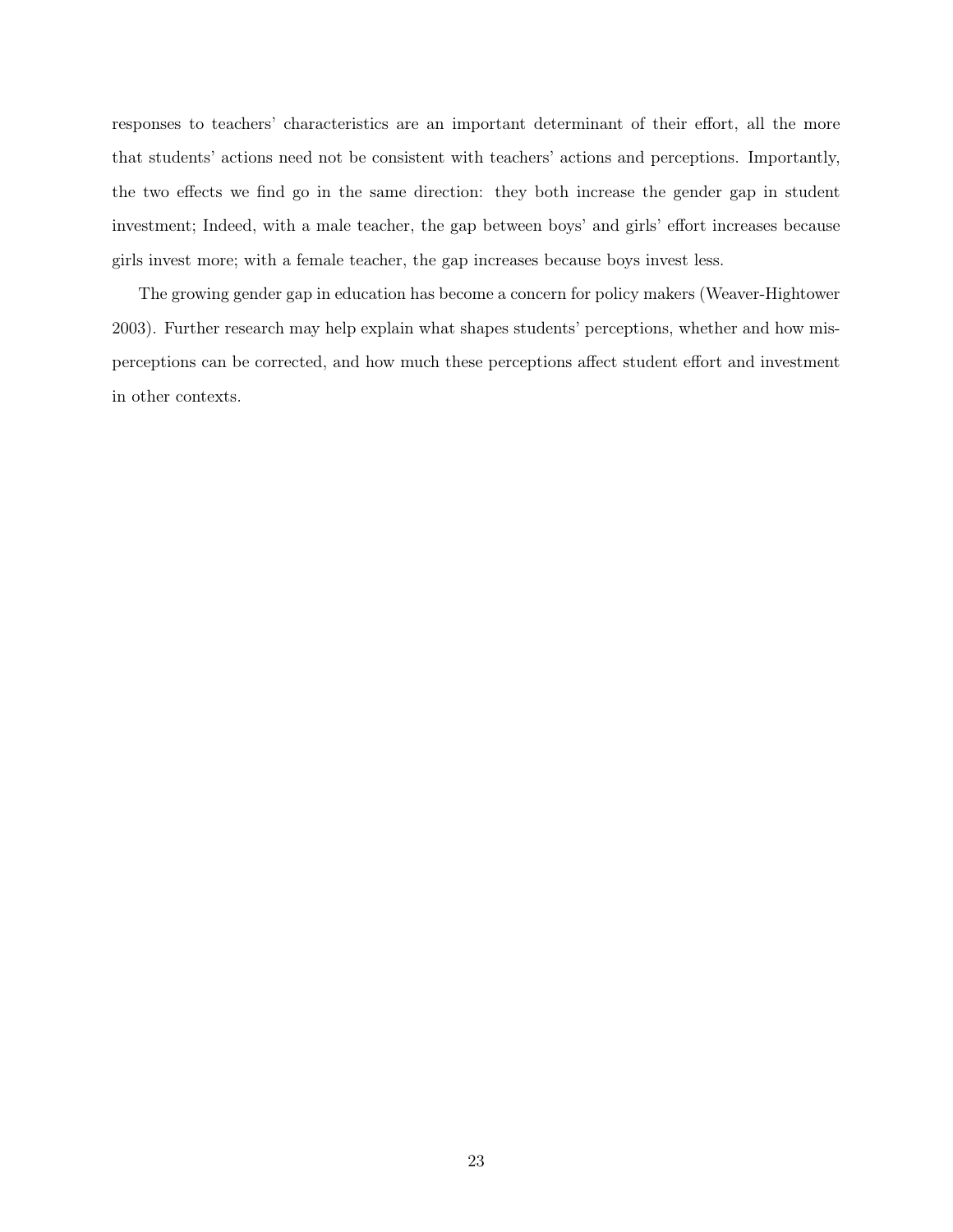# References

- Akerlof, G. A. & Kranton, R. E. (2000), 'Economics and identity', Quarterly Journal of Economics pp. 1–39.
- Akerlof, G. A. & Kranton, R. E. (2002), 'Identity and schooling: Some lessons for the economics of education', *Journal of Economic Literature*  $40(4)$ , 1167–1201.
- Andersen, S., Fountain, J., Harrison, G. W. & Rutström, E. E. (2010), 'Estimating subjective probabilities', pp. 1–59.
- Antecol, H. & Cobb-Clark, D. A. (2008), 'Identity and racial harassment', Journal of Economic Behavior & Organization  $66(3-4)$ , 529-557.
- Antecol, H. & Kuhn, P. (2000), 'Gender as an impediment to labor market success: Why do young women report greater harm?', *Journal of Labor Economics* 18(4), 702–728.
- Austen-Smith, D. & Fryer, R. G. (2005), 'An economic analysis of "acting white"', Quarterly Journal of Economics pp. 551–583.
- Benitez-Silva, H., Disney, R. & Jimenez-Martin, S. (2010), 'Disability, capacity for work and the business cycle: an international perspective', Economic Policy July.
- Berg, J., Dickhaut, J. & McCabe, K. (1995), 'Trust, reciprocity, and social history', Games and Economic Behavior 10, 122–142.
- Bertrand, M. & Mullainathan, S. (2001), 'Do people mean what they say?', American Economic  $Review 91(2), 67-72.$
- Bettinger, E. & Slonim, R. (2006), 'Using experimental economics to measure the effects of a natural educational experiment on altruism', Journal of Public Economics 90(8-9), 1625–1648.
- Bettinger, E. & Slonim, R. (2007), 'Patience among children', *Journal of Public Economics* **91**, 343– 363.
- Black, S. E., Devereux, P. J. & Salvanes, K. G. (2009), 'Like father, like son? a note on the intergenerational transmission of iq scores', Economics Letters 105(1), 138–140.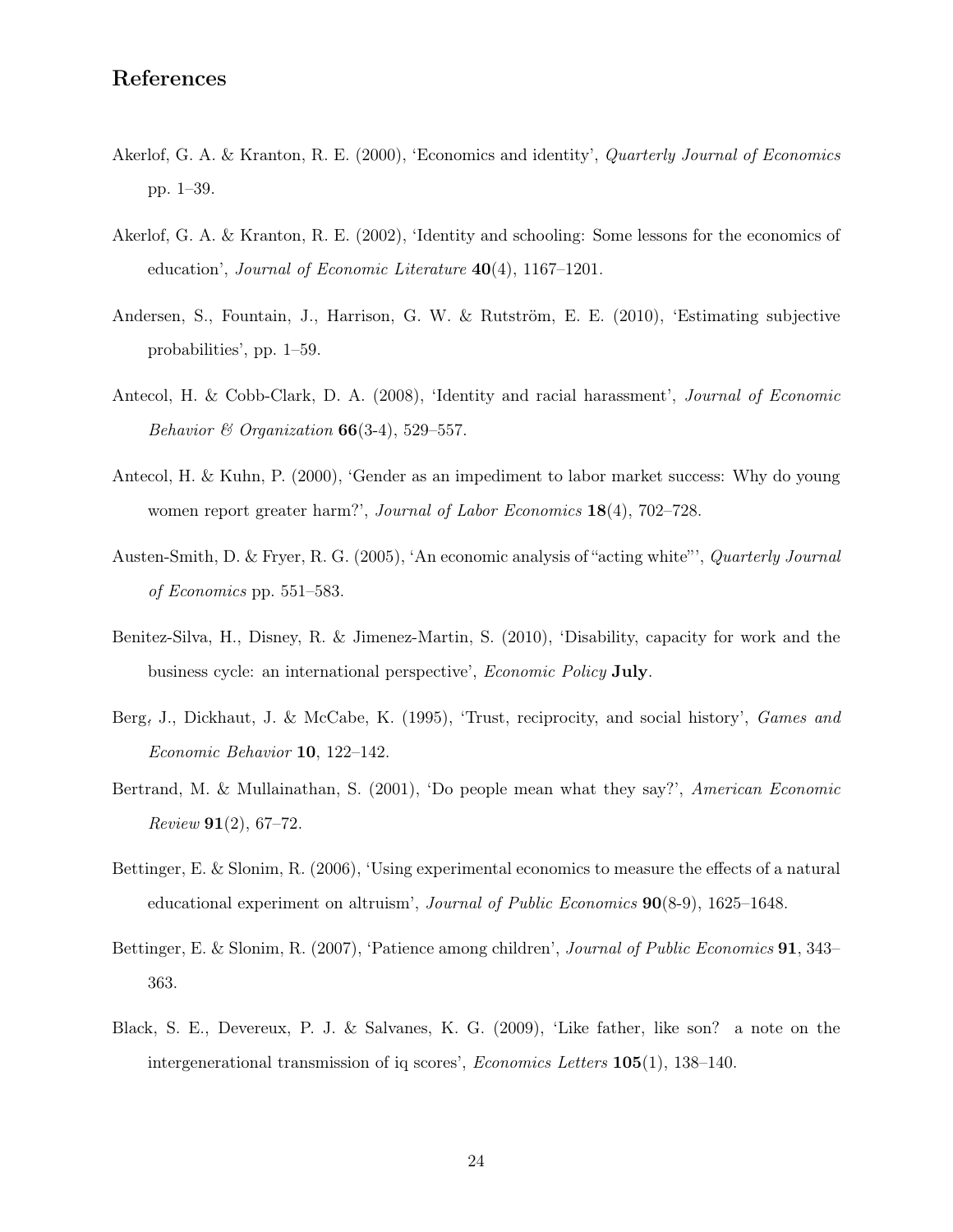- Bohnet, I., Greig, F., Herrmann, B. & Zeckhauser, R. (2008), 'Betrayal aversion: Evidence from brazil, china, oman, switzerland, turkey, and the united states', American Economic Review 98(1), 294–310.
- Bohnet, I. & Zeckhauser, R. (2004), 'Trust, risk and betrayal', Journal of Economic Behavior  $\mathcal{B}$ Organization 55(4), 467–484.
- Davis, D. D. & Holt, C. A. (1993), 'Experimental economics'.
- Dee, T. (2007), 'Teachers and the gender gaps in student achievement', Journal of Human Resources
- Epple, D. & Romano, R. E. (2010), 'Peer effects in education: A survey of the theory and evidence', Handbook of Social Economics pp. 1–186.
- Feltovitch, N. & Harbaugh, R. (2002), 'Too cool for school? signalling and countersignalling', RAND Journal of Economics  $33(4)$ , 630-649.
- Fershtman, C. & Gneezy, U. (2001), 'Discrimination in a segmented society: An experimental approach', The Quarterly Journal of Economics .
- Fryer, R. (2010), 'Financial incentives and student achievement: Evidence from randomized trials', NBER Working Paper Series .
- Fryer, R. G. & Torelli, P. (2010), 'An empirical analysis of 'acting white", Journal of Public Economics **94**(5-6), 380–396.
- Gibbons, S. & Chevalier, A. (2007), 'Teacher assessments and pupil outcomes', Centre for the Economics of Education Working Paper December.
- Hanna, R. & Linden, L. (2009), 'Measuring discrimination in education', NBER Working Paper Series .
- Hanushek, E. A. & Rivkin, S. G. (2006), 'Teacher quality', Handbook of the Economics of Education, Volume 2 2.
- Harrison, G. W. & List, J. A. (2004), 'Field experiments', Journal of Economic Literature XLII, 1009–1055.
- Hinnerich, B. T., Hoglin, E. & Johanneson, M. (2011), 'Ethnic discrimination in high school grading: Evidence from a field experiment', pp. 1–36.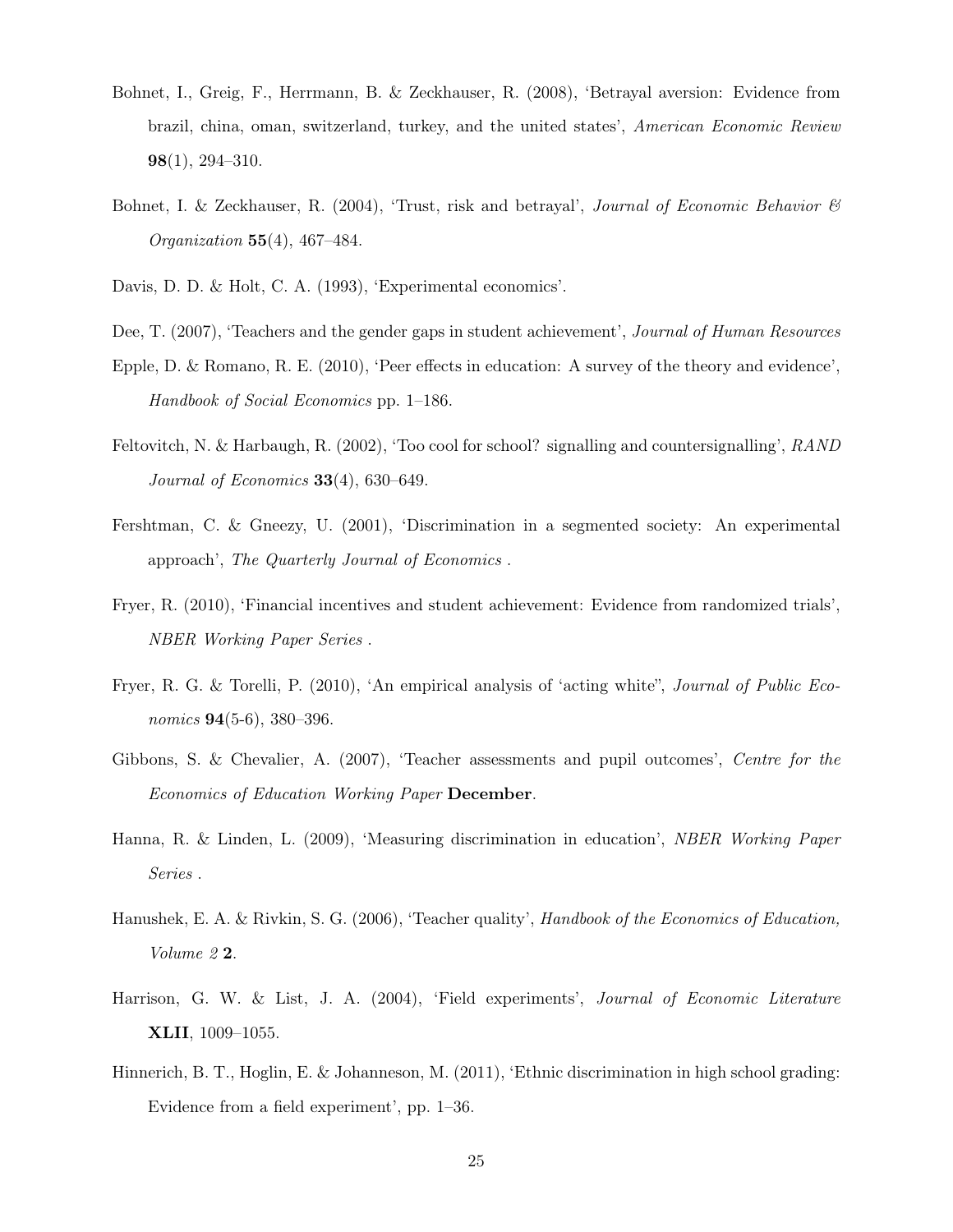- Hoff, K. & Pandey, P. (2006), 'Discrimination, social identity, and durable inequalities', American Economic Review 96(2), 206–211.
- Kramarz, F., Machin, S. & Ouazad, A. (2010), 'Using compulsory mobility to identify the relative contribution of pupils and schools to test scores', pp. 1–58.
- Lavy, V. (2008), 'Do gender stereotypes reduce girls' or boys' human capital outcomes? evidence from a natural experiment', Journal of Public Economics pp. 1–23.
- Levitt, S. D. & List, J. A. (2007), 'What do laboratory experiments measuring social preferences reveal about the real world?', Journal of Economic Perspectives  $21(2)$ , 153–174.
- Levitt, S. & List, J. (2009), 'Field experiments in economics: The past, the present, and the future', European Economic Review  $53(1)$ , 1–18.
- Machin, S. & McNally, S. (2005), 'Gender and student achievement in english schools', Oxford *Review of Economic Policy*  $21(3)$ , 357–372.
- Rockoff, J. (2004), 'The impact of individual teachers on student achievement: Evidence from panel data', The American Economic Review 94(2), 247–252.
- Steele, C. M. (1997), 'A threat in the air. how stereotypes shape intellectual identity and performance', American Psychologist 52(6), 613-629.
- Steele, C. M. & Aronson, J. (1995), 'Stereotype threat and the intellectual test performance of african americans', Journal of Personality and Social Psychology pp. 1–15.
- Tajfel, H. (1982), 'Social psychology of intergroup relations', pp. 1–41.
- Thaler, R. H. & Johnson, E. J. (1990), 'Gambling with the house money and trying to break even: The effects of prior outcomes on risky choice', Management Science 36(6), 643–660.
- Wayman, J. C. (2002), 'Student perceptions of teacher ethnic bias: A comparison of mexican american and non-latino white dropouts and students', The High School Journal 85(3).
- Weaver-Hightower, M. (2003), 'The "boy turn" in research on gender and education', Review of Educational Research 73(4), 471.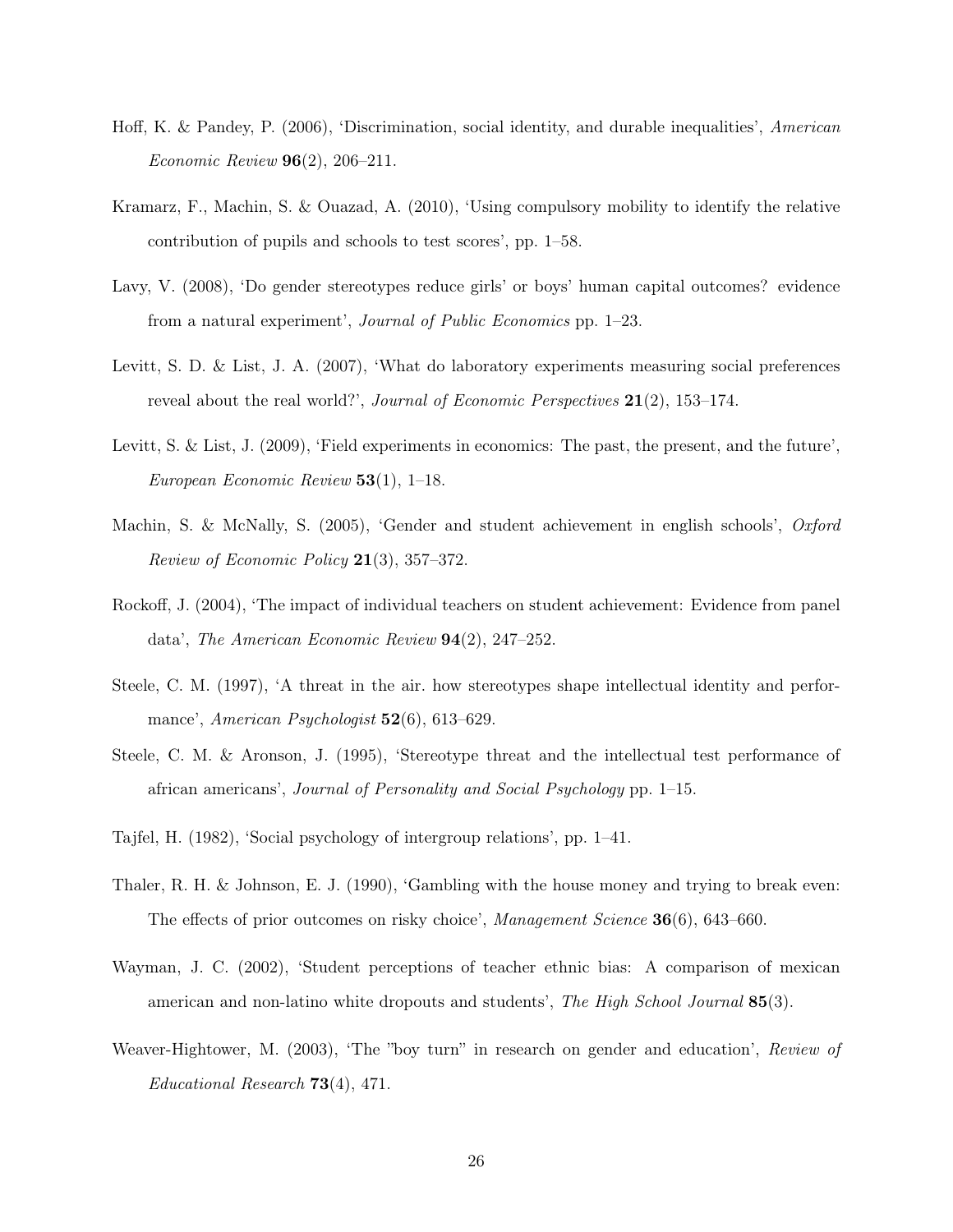<span id="page-32-0"></span>

|                                             |                                                                                                                                                                                                                                                                                                               |                                                                                         | Sample             |                    | School                                                                                                                                                                                                                                                                                                        |                                                                                              |                                                                                                                                                                                                                                                                                                               | Year 8 Population                                                                                  |
|---------------------------------------------|---------------------------------------------------------------------------------------------------------------------------------------------------------------------------------------------------------------------------------------------------------------------------------------------------------------|-----------------------------------------------------------------------------------------|--------------------|--------------------|---------------------------------------------------------------------------------------------------------------------------------------------------------------------------------------------------------------------------------------------------------------------------------------------------------------|----------------------------------------------------------------------------------------------|---------------------------------------------------------------------------------------------------------------------------------------------------------------------------------------------------------------------------------------------------------------------------------------------------------------|----------------------------------------------------------------------------------------------------|
|                                             | Mean                                                                                                                                                                                                                                                                                                          | S.D.                                                                                    | Мin                | Max                | Mean                                                                                                                                                                                                                                                                                                          | $\frac{1}{2}$                                                                                | Mean                                                                                                                                                                                                                                                                                                          | S.D.                                                                                               |
| <b>School Demographics</b>                  |                                                                                                                                                                                                                                                                                                               |                                                                                         |                    |                    |                                                                                                                                                                                                                                                                                                               |                                                                                              |                                                                                                                                                                                                                                                                                                               |                                                                                                    |
| Students per school                         | 44.06<br>22.34                                                                                                                                                                                                                                                                                                | $9.86$<br>4.99                                                                          | $20.00$<br>$10.00$ | $60.00$<br>$30.00$ | 194.50                                                                                                                                                                                                                                                                                                        | 52.46                                                                                        | 202.04                                                                                                                                                                                                                                                                                                        | 66.59                                                                                              |
| Students per classroom                      |                                                                                                                                                                                                                                                                                                               |                                                                                         |                    |                    |                                                                                                                                                                                                                                                                                                               |                                                                                              |                                                                                                                                                                                                                                                                                                               |                                                                                                    |
| Student Demographics                        |                                                                                                                                                                                                                                                                                                               |                                                                                         |                    |                    |                                                                                                                                                                                                                                                                                                               |                                                                                              |                                                                                                                                                                                                                                                                                                               |                                                                                                    |
| Free meal                                   |                                                                                                                                                                                                                                                                                                               |                                                                                         |                    |                    |                                                                                                                                                                                                                                                                                                               |                                                                                              |                                                                                                                                                                                                                                                                                                               |                                                                                                    |
| White                                       |                                                                                                                                                                                                                                                                                                               |                                                                                         |                    |                    |                                                                                                                                                                                                                                                                                                               |                                                                                              |                                                                                                                                                                                                                                                                                                               |                                                                                                    |
| Nonwhite                                    | $\begin{array}{c} 1.13 \\ 0.64 \\ 0.31 \\ 0.07 \\ 0.01 \\ 0.04 \\ 0.04 \\ 0.54 \\ 0.54 \\ 0.54 \\ 0.54 \\ 0.54 \\ 0.54 \\ 0.54 \\ 0.54 \\ 0.54 \\ 0.54 \\ 0.54 \\ 0.54 \\ 0.54 \\ 0.54 \\ 0.54 \\ 0.55 \\ 0.55 \\ 0.56 \\ 0.56 \\ 0.57 \\ 0.57 \\ 0.58 \\ 0.58 \\ 0.59 \\ 0.59 \\ 0.59 \\ 0.59 \\ 0.59 \\ 0.$ | $\begin{array}{c}\n 348 \\  -6000 \\  -6000 \\  -6000 \\  -6000 \\  -600\n \end{array}$ |                    |                    | $\begin{array}{c} 27 \\ 0.69 \\ 0.51 \\ 0.04 \\ 0.05 \\ 0.05 \\ 0.05 \\ 0.50 \\ 0.50 \\ 0.50 \\ 0.50 \\ 0.50 \\ 0.50 \\ 0.50 \\ 0.50 \\ 0.50 \\ 0.50 \\ 0.50 \\ 0.50 \\ 0.50 \\ 0.50 \\ 0.50 \\ 0.50 \\ 0.50 \\ 0.50 \\ 0.50 \\ 0.50 \\ 0.50 \\ 0.50 \\ 0.50 \\ 0.50 \\ 0.50 \\ 0.50 \\ 0.50 \\ 0.50 \\ 0.50$ | $\begin{array}{c} 144 \\ 130 \\ 0.46 \\ 0.20 \\ 0.27 \\ 0.50 \\ 0.50 \\ 0.50 \\ \end{array}$ | $\begin{array}{c} 1.7 \\ 0.84 \\ 0.16 \\ 0.02 \\ 0.03 \\ 0.05 \\ 0.51 \\ 0.51 \\ 0.51 \\ 0.51 \\ 0.51 \\ 0.51 \\ 0.51 \\ 0.51 \\ 0.51 \\ 0.53 \\ 0.53 \\ 0.54 \\ 0.55 \\ 0.57 \\ 0.57 \\ 0.59 \\ 0.59 \\ 0.59 \\ 0.59 \\ 0.59 \\ 0.59 \\ 0.59 \\ 0.59 \\ 0.59 \\ 0.59 \\ 0.59 \\ 0.59 \\ 0.59 \\ 0.59 \\ 0.5$ | $\begin{array}{c} 37 \\ 37 \\ 0.37 \\ 0.03 \\ 0.03 \\ 0.03 \\ 0.05 \\ 0.05 \\ 0.05 \\ \end{array}$ |
| - Black                                     |                                                                                                                                                                                                                                                                                                               |                                                                                         |                    |                    |                                                                                                                                                                                                                                                                                                               |                                                                                              |                                                                                                                                                                                                                                                                                                               |                                                                                                    |
| - Asian                                     |                                                                                                                                                                                                                                                                                                               |                                                                                         |                    |                    |                                                                                                                                                                                                                                                                                                               |                                                                                              |                                                                                                                                                                                                                                                                                                               |                                                                                                    |
| - Mixed                                     |                                                                                                                                                                                                                                                                                                               |                                                                                         |                    |                    |                                                                                                                                                                                                                                                                                                               |                                                                                              |                                                                                                                                                                                                                                                                                                               |                                                                                                    |
| Male                                        |                                                                                                                                                                                                                                                                                                               |                                                                                         |                    |                    |                                                                                                                                                                                                                                                                                                               |                                                                                              |                                                                                                                                                                                                                                                                                                               |                                                                                                    |
| Prior Achievement (Grade $6)$<br>Test Score | 54.16                                                                                                                                                                                                                                                                                                         | 43.11                                                                                   | 0.00               | 99.00              |                                                                                                                                                                                                                                                                                                               |                                                                                              | 59.55                                                                                                                                                                                                                                                                                                         | 17.13                                                                                              |

Table 1: Student Characteristics Table 1: Student Characteristics Source: Experimental data for columns 1 to 4, and student Level Annual School Census (PLASC), Department for Education for columns 5 to 8. Source: Experimental data for columns 1 to 4, and student Level Annual School Census (PLASC), Department for Education for columns 5 to 8.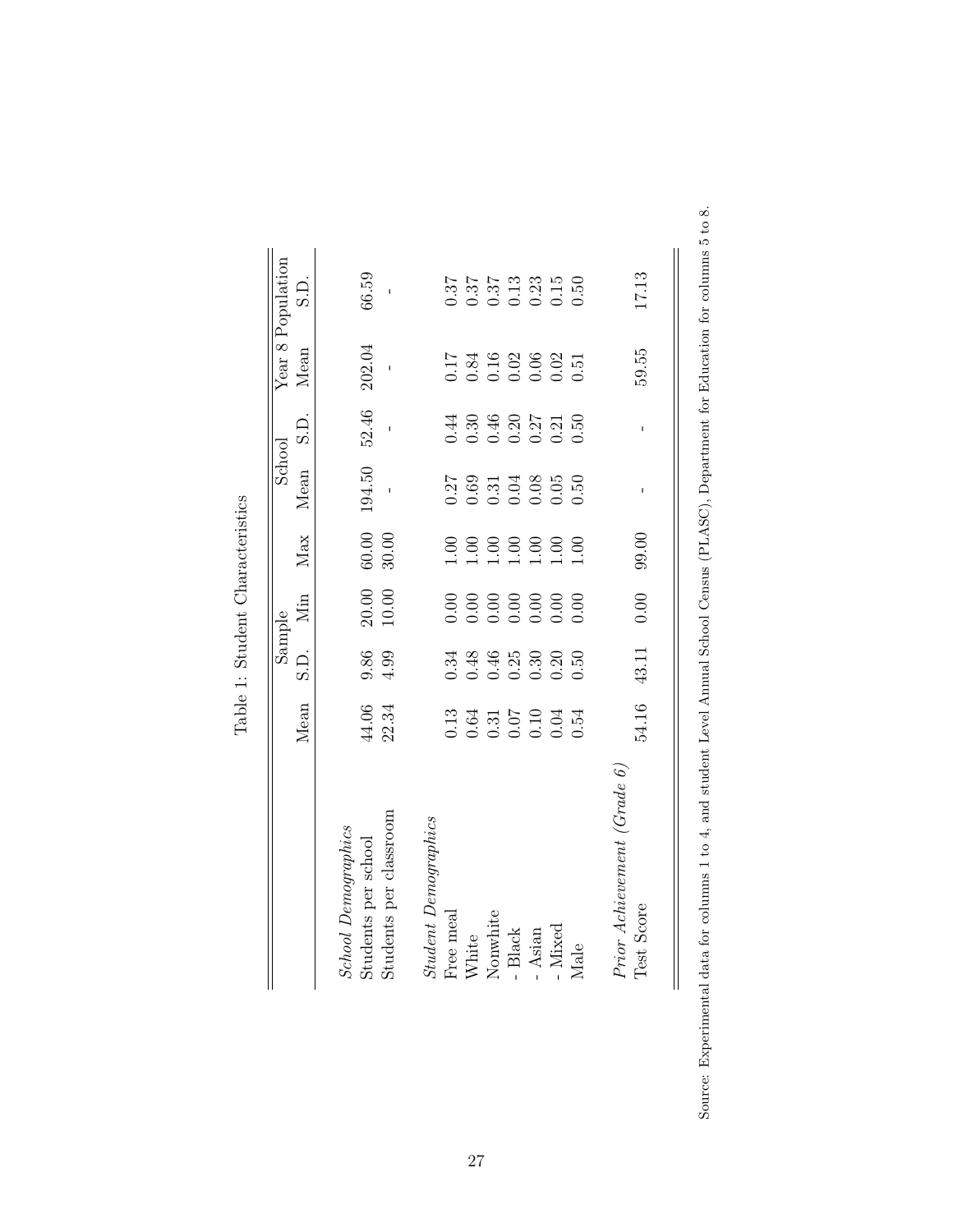<span id="page-33-0"></span>

|                                         | Treatment group    |                    | Control group p-value of the difference |
|-----------------------------------------|--------------------|--------------------|-----------------------------------------|
| Randomization                           |                    |                    |                                         |
| Free school meal                        | 0.512              | 0.547              | 0.618                                   |
|                                         | (0.02)<br>$[597]$  | (0.02)<br>$[557]$  |                                         |
| Key Stage 2 score                       | 87.27              | 86.46              | 0.361                                   |
|                                         | (0.63)             | (0.63)             |                                         |
|                                         | $[597]$            | $[557]$            |                                         |
| White                                   | 0.682<br>(0.02)    | 0.659<br>(0.03)    | 0.524                                   |
|                                         | $[597]$            | $[557]$            |                                         |
| Male                                    | 0.513              | 0.547              | 0.352                                   |
|                                         | (0.02)<br>$[597]$  | (0.02)<br>$[557]$  |                                         |
| Classroom Size                          | 38.4               | 37.9               | 0.909                                   |
|                                         | (2.50)<br>$[597]$  | (2.73)<br>$[557]$  |                                         |
| Placebo Tests                           |                    |                    |                                         |
| Questions Bought<br>in 1st Round        | 6.46               | 6.33               | 0.453                                   |
|                                         | (0.12)<br>$[597]$  | (0.12)<br>$[557]$  |                                         |
| Questions Bought in 1st Round,          | 6.37               | 6.21               | 0.564                                   |
| School with Male Teacher in 2nd Round   | (0.21)<br>$[225]$  | (0.20)<br>$[204]$  |                                         |
| Questions Bought in 1st Round,          | 6.30               | 6.60               | 0.160                                   |
| School with Female Teacher in 2nd Round | (0.157)<br>$[225]$ | (0.146)<br>$[204]$ |                                         |
|                                         |                    |                    |                                         |

# Table 2: Randomization of the Treatment

Confidence intervals in parenthesis. Number of observations in brackets.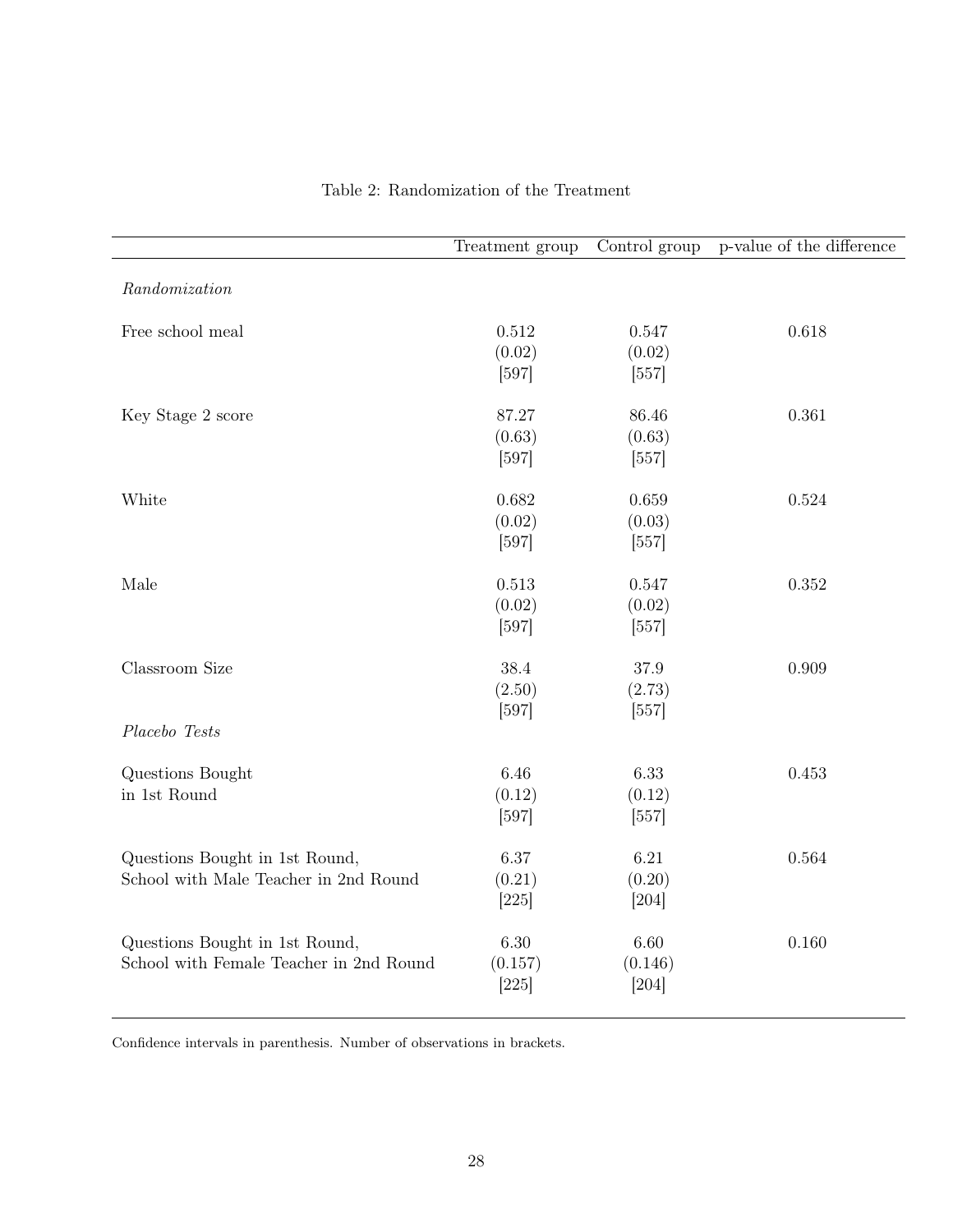<span id="page-34-0"></span>

|                     | Mean | S.D. | Min  | Max   |
|---------------------|------|------|------|-------|
|                     |      |      |      |       |
| First Round         |      |      |      |       |
| Questions Purchased | 6.39 | 2.93 | 0.00 | 10.00 |
| Good answers        | 3.43 | 2.32 | 0.00 | 10.00 |
| Fraction Right      | 0.52 | 0.23 | 0.00 | 1.00  |
| Payoff $(f)$        | 2.09 | 0.59 | 0.00 | 4.00  |
| Second Round        |      |      |      |       |
| Questions Purchased | 6.25 | 3.45 | 0.00 | 10.00 |
| Good answers        | 3.73 | 2.70 | 0.00 | 10.00 |
| Fraction Right      | 0.57 | 0.26 | 0.00 | 1.00  |
| Payoff $(f)$        | 2.24 | 0.66 | 0.00 | 4.00  |
|                     |      |      |      |       |

Table 3: Choices and Outcomes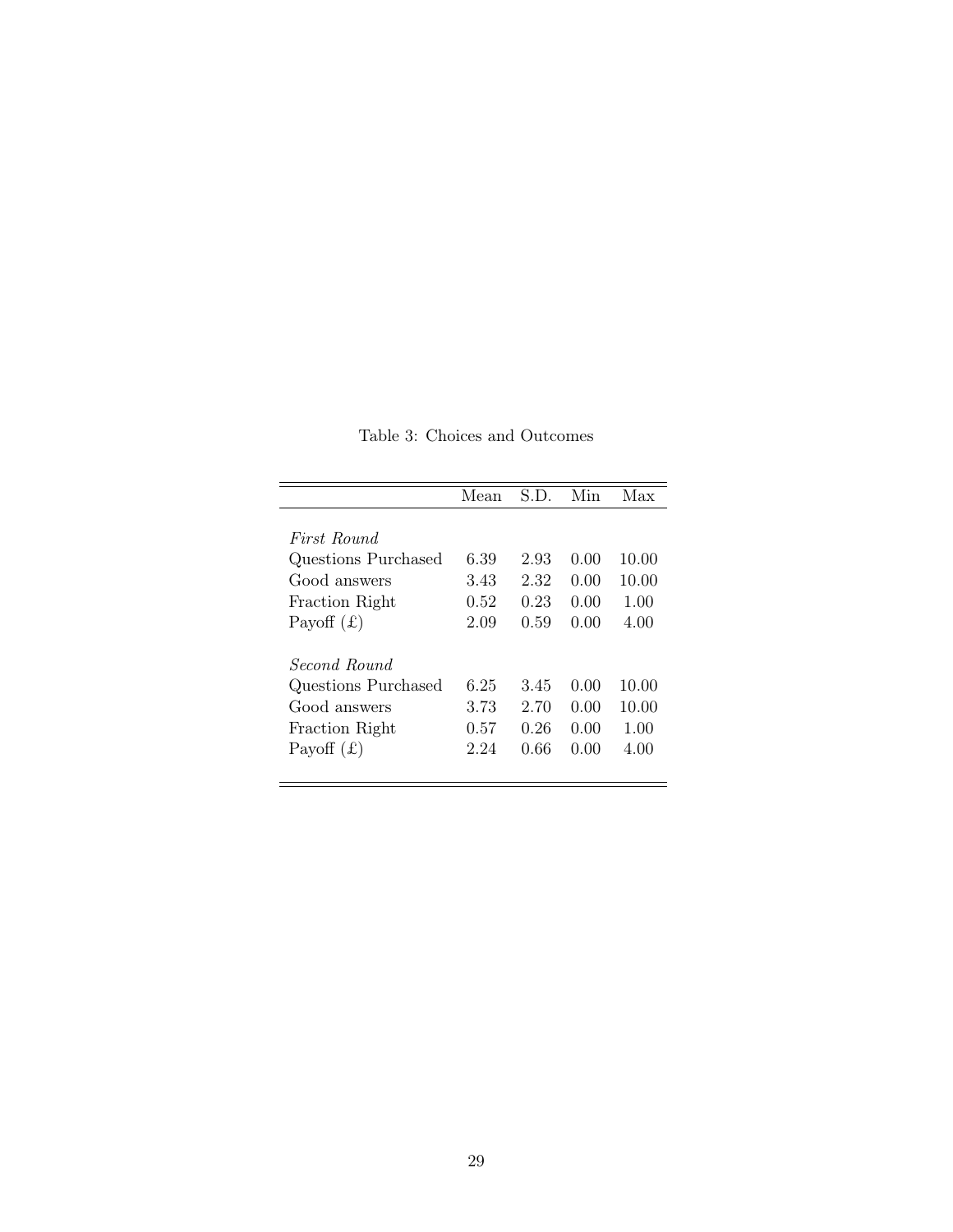|                     |          | Teachers       |                |                                        |
|---------------------|----------|----------------|----------------|----------------------------------------|
| Students            | All      | Male           | Female         | $\Delta = \text{Male} - \text{Female}$ |
| All                 | 0.036    | 0.576          | $-0.318$       | 0.894                                  |
|                     | (0.150)  | $(0.233)^{**}$ | (0.197)        | $(0.297)^{**}$                         |
| <i>Observations</i> | 2,292    | 856            | 1,396          | 2,292                                  |
| Male                | $-0.086$ | 0.487          | $-0.601$       | 1.088                                  |
|                     | (0.232)  | (0.312)        | $(0.268)^{**}$ | $(0.446)$ **                           |
| <i>Observations</i> | 1,031    | 486            | 801            | 1,031                                  |
| Female              | 0.359    | 0.843          | 0.110          | 0.733                                  |
|                     | (0.230)  | $(0.371)^{**}$ | (0.268)        | $(0.413)^*$                            |
| <i>Observations</i> | 873      | 278            | 595            | 873                                    |

<span id="page-35-0"></span>Table 4: Main Result – Effect of Non anonymous Grading by the Teacher by Teacher and Student Gender

Each coefficient comes from a separate regression for the treatment effect on each subsample.

This table reports the effect of the non anonymous condition for each group of students and each group of teachers. Coefficients of the first five rows are the coefficients of separate regressions  $questions_{i,t} = \alpha$ Round  $2_{i,t} + \delta$ Round  $2 \times$ Treatment<sub>i,t</sub> +  $u_i$  +  $\varepsilon_{i,t}$ .

Reading: Being graded by the teacher increases the number of questions bought by 0.036 question. Being graded by a male teacher increases the number of questions bought by 0.576 question.

<sup>\*\*\*:</sup> Significant at 1%. \*\*: Significant at  $5\%$ . \*: Significant at  $10\%$ .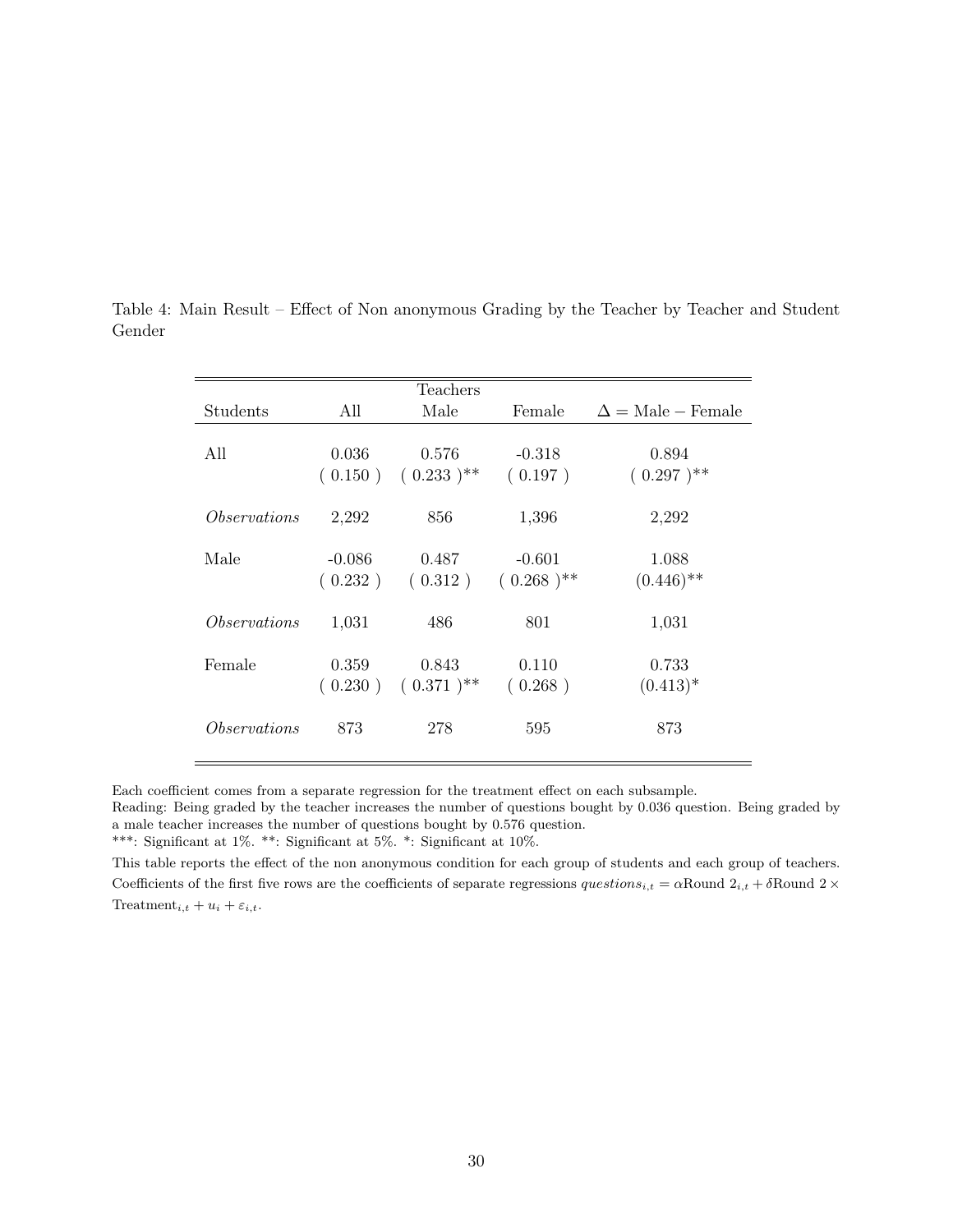|                     |                     | Teachers                                |                            |                                        |
|---------------------|---------------------|-----------------------------------------|----------------------------|----------------------------------------|
| Students            | All                 | Male                                    | Female                     | $\Delta = \text{Male} - \text{Female}$ |
| All                 | 0.041<br>(0.231)    | 0.844<br>$(0.287)^{***}$                | $-0.403$<br>(0.318)        | 1.247<br>$(0.462)$ **                  |
| <i>Observations</i> | 811                 | 285                                     | 526                        | 811                                    |
| Male                | $-0.163$<br>(0.345) | 0.473<br>(0.341)                        | $-1.202$<br>$(0.553)^{**}$ | 1.675<br>$(0.682)$ **                  |
| <i>Observations</i> | 402                 | 169                                     | 233                        | 402                                    |
| Female              | 0.686               | 1.469<br>$(0.282)^{**}$ $(0.499)^{***}$ | 0.379<br>(0.553)           | 1.090<br>$(0.606)*$                    |
| <i>Observations</i> | 405                 | 112                                     | 293                        | 405                                    |

<span id="page-36-0"></span>Table 5: Main Result – Effect of Non anonymous Grading by the Teacher by Teacher and Student Gender – For English & Humanities Teachers

Each coefficient comes from a separate regression for the treatment effect on each subsample.

This table reports the effect of the non anonymous condition for each group of students and each group of teachers. Coefficients of the first five rows are the coefficients of separate regressions  $questions_{i,t} = \alpha$ Round  $2_{i,t} + \delta$ Round  $2 \times$ Treatment<sub>i,t</sub> +  $u_i$  +  $\varepsilon_{i,t}$ .

Reading: Being graded by the teacher increases the number of questions bought by 0.036 question. Being graded by a male teacher increases the number of questions bought by 0.576 question.

<sup>\*\*\*:</sup> Significant at 1%. \*\*: Significant at  $5\%$ . \*: Significant at  $10\%$ .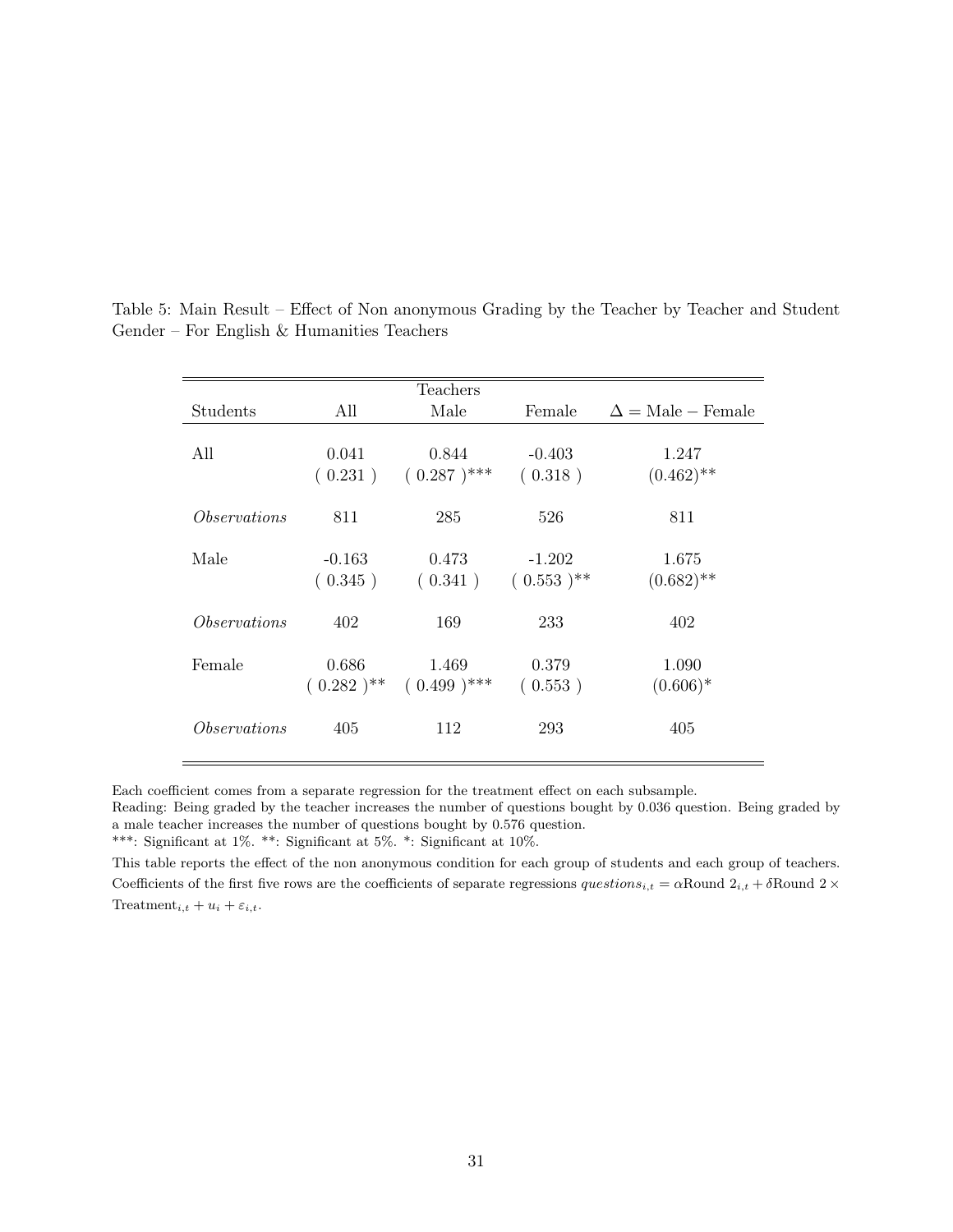|                     |          | Teachers                      |          |                          |
|---------------------|----------|-------------------------------|----------|--------------------------|
| Students            | All      | Male                          | Female   | $\Delta =$ Male – Female |
|                     |          |                               |          |                          |
| All                 | 0.048    | 0.437                         | $-0.251$ | 0.688                    |
|                     |          | $(0.195)$ $(0.319)$ $(0.251)$ |          | (0.460)                  |
|                     |          |                               |          |                          |
| <i>Observations</i> | 1,481    | 571                           | 870      | 1,481                    |
|                     |          |                               |          |                          |
| Male                | $-0.038$ | 0.488                         | $-0.319$ | 0.807                    |
|                     | (0.306)  | (0.442)                       | (0.299)  | (0.462)                  |
|                     |          |                               |          |                          |
| <i>Observations</i> | 671      | 317                           | 568      | 671                      |
|                     |          |                               |          |                          |
| Female              | 0.110    | 0.446                         | $-0.124$ | 0.570                    |
|                     | (0.352)  | (0.518)                       | (0.299)  | (0.698)                  |
|                     |          |                               |          |                          |
| <i>Observations</i> | 468      | 166                           | 302      | 468                      |
|                     |          |                               |          |                          |

<span id="page-37-0"></span>Table 6: Main Result – Effect of Non anonymous Grading by the Teacher by Teacher and Student Gender – Teachers of Mathematics, Business Studies, Information and Computer Technology

Each coefficient comes from a separate regression for the treatment effect on each subsample.

\*\*\*: Significant at 1%. \*\*: Significant at 5%. \*: Significant at 10%.

This table reports the effect of the non anonymous condition for each group of students and each group of teachers. Coefficients of the first five rows are the coefficients of separate regressions  $questions_{i,t} = \alpha$ Round  $2_{i,t} + \delta$ Round  $2 \times$ Treatment<sub>i,t</sub> +  $u_i$  +  $\varepsilon_{i,t}$ .

Reading: Being graded by the teacher increases the number of questions bought by 0.036 question. Being graded by a male teacher increases the number of questions bought by 0.576 question.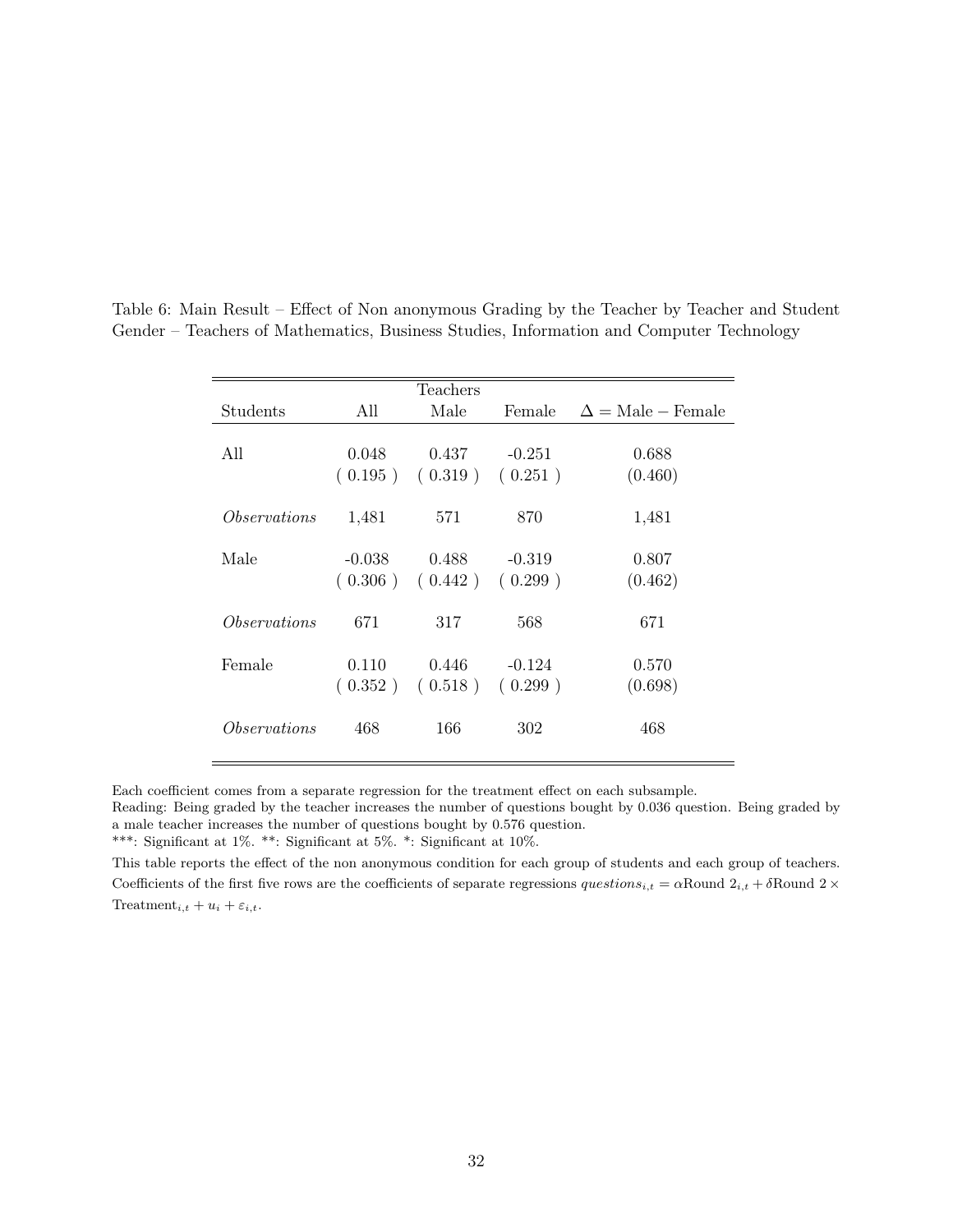|                             | Treatment |
|-----------------------------|-----------|
| Students                    | Effect    |
|                             |           |
| White                       | 0.097     |
|                             | (0.178)   |
|                             |           |
| Observations                | 1,614     |
|                             |           |
| Nonwhite                    | $-0.100$  |
|                             | (0.284)   |
|                             |           |
| Observations                | 678       |
|                             |           |
|                             |           |
| Eligible for Free Meals     | 0.238     |
|                             | (0.390)   |
|                             |           |
| Observations                | 290       |
|                             |           |
| Non Eligible for Free Meals | 0.007     |
|                             | (0.163)   |
| Observations                |           |
|                             | 2,002     |
|                             |           |

<span id="page-38-0"></span>Table 7: Effect by Ethnicity and by Free Meal Eligibility

 $\equiv$ 

This table reports the effect of the non anonymous condition for each group of students and each group of teachers. Coefficients are the coefficient  $\delta$  of regression  $questions_{i,t} = \alpha$ Round  $2_{i,t} + \delta$ Round  $2 \times$ Treatment $_{i,t} + u_i + \varepsilon_{i,t}$ .

Each coefficient comes from a separate regression for the treatment effect on each subsample. \*\*\*: Significant at 1%. \*\*: Significant at 5%. \*: Significant at 10%.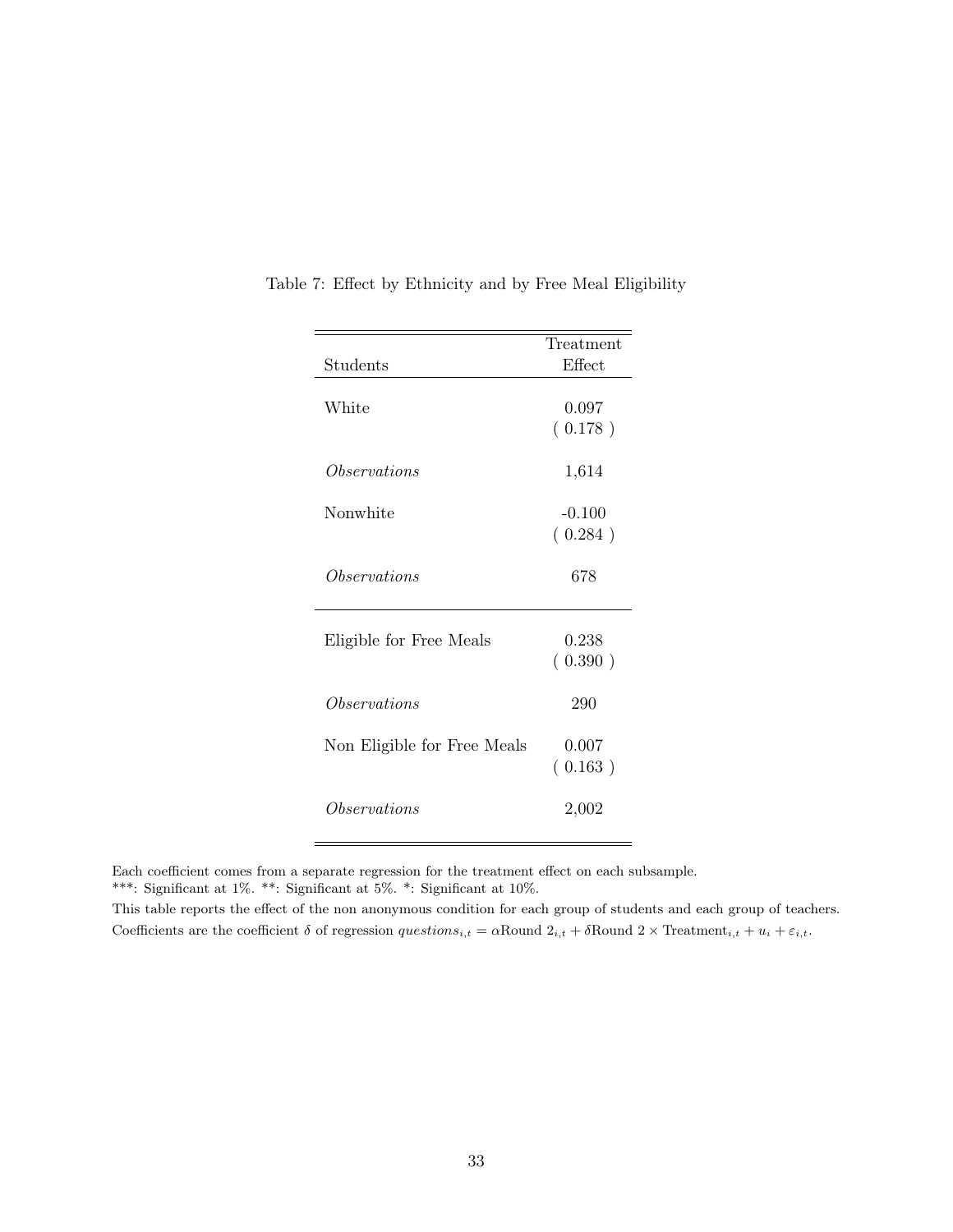<span id="page-39-0"></span>

|                                             |                           | $-\overline{\text{Whole Sample}}$ | I                         | Male Teacher              | Male Teacher              | Female Teacher            | Female Teacher               | White                        | Nonwhite                  | Free Meal                 | Non Free Meal             |
|---------------------------------------------|---------------------------|-----------------------------------|---------------------------|---------------------------|---------------------------|---------------------------|------------------------------|------------------------------|---------------------------|---------------------------|---------------------------|
| $Dependent\ variable: p$                    |                           |                                   |                           |                           |                           |                           |                              |                              |                           |                           |                           |
| Constant                                    | 0.626                     | $(0.006)$ *** $(0.007)$<br>0.629  | $(0.011)$ ***<br>0.627    | $(0.018)$ ***<br>0.638    | $(0.018)$ ***<br>0.637    | $0.616$<br>(0.015) ***    | $(0.014)$ ***<br>$\,0.606\,$ | $(0.016)$ ***<br>$\,0.650\,$ | $0.641$<br>(0.019) ***    | $(0.040)$ ***<br>0.595    | $(0.014)$ ***<br>0.656    |
| Treatment                                   |                           |                                   | (0.019)<br>$\,0.014$      | $-0.020$<br>(0.031)       | $-0.019$<br>(0.031)       | $(0.036)$<br>(0.023)      | (0.022)<br>0.033             | (0.026)<br>$0.008\,$         | (0.021)                   | $*$ (670.0<br>0.093       | (0.020)                   |
| Round 2                                     |                           |                                   | $-0.012$<br>(0.010)       | $(0.020)$ **<br>$-0.040$  | $-0.062$<br>$(0.040)$     | $(0.006$<br>$(0.012)$     | $-0.026$<br>$(0.015)$        | (0.016)                      | (0.019)                   | $-0.029$<br>(0.024)       | (0.014)                   |
| Treatment $\times$ Round 2                  |                           |                                   | (0.016)<br>$0.001\,$      | $(0.027)$ **<br>$\!0.061$ | (0.076)<br>$-0.074$       | $(0.021)$ *<br>$-0.035$   | (0.025)<br>0.017             | (0.022)<br>0.036             | $(0.008$<br>$(0.032)$     | (0.042)<br>0.020          | (0.024)                   |
| Treatment $\times$ Round 2 $\times$ Female  |                           |                                   |                           |                           | $(0.049)$ **<br>0.100     |                           |                              |                              |                           |                           |                           |
| Treatment $\times$ Round $2 \times$ Male    |                           |                                   |                           |                           |                           |                           | $(0.053)$ ***<br>$-0.165$    |                              |                           |                           |                           |
| $\label{eq:perdent} Dependent\ variable: r$ |                           |                                   |                           |                           |                           |                           |                              |                              |                           |                           |                           |
| Constant                                    | $(0.015)$ ***<br>$-0.574$ | $-0.520$<br>(0.056) ***           | $(0.019)$ ***<br>$-0.565$ | $(0.034)$ ***<br>$-0.544$ | $(0.034)$ ***<br>$-0.546$ | $(0.033)$ ***<br>$-0.583$ | $(0.032)$ ***<br>$-0.640$    | $(0.024)$ ***<br>$-0.639$    | $(0.055)$ ***<br>$-0.611$ | $(0.054)$ ***<br>$-0.604$ | $(0.026)$ ***<br>$-0.653$ |
| $_{\rm Male}$                               |                           | $-0.094$<br>(0.088)               |                           |                           |                           |                           |                              |                              |                           |                           |                           |
| Number of Observations                      | 2,292                     | 2,292                             | 2,292                     | 856                       | 856                       | 1,396                     | 1,396                        | 946                          | 469                       | 290                       | 1,083                     |
|                                             |                           |                                   |                           |                           |                           |                           |                              |                              |                           |                           |                           |

Table 8: Estimation of the Expected Utility Model Table 8: Estimation of the Expected Utility Model

are graded anonymously by an external examiner. Students graded non anonymously by a female teacher believe the probability of a right answer is Reading: Students graded non anonymously by a male teacher believe the probability of a right answer is 6.1 percentage points higher than when they are graded anonymously by an external examiner. Students graded non anonymously by a female teacher believe the probability of a right answer is Reading: Students graded non anonymously by a male teacher believe the probability of a right answer is 6.1 percentage points higher than when they 6.1 percentage points higher than when they are graded anonymously by an external examiner. 6.1 percentage points higher than when they are graded anonymously by an external examiner.

Notations: p is the subjective probability of a right answer, r is risk aversion. Both are parameterized so that we estimate the effect of the non anonymous condition on the probability of a right answer, keeping risk aversion constant. Maximum likelihood standard errors clustered by student. Notations: p is the subjective probability of a right answer, r is risk aversion. Both are parameterized so that we estimate the effect of the non anonymous condition on the probability of a right answer, keeping risk aversion constant. Maximum likelihood standard errors clustered by student. \*\*\*: significant at 1%, \*\*: significant 5%, \*: significant at 10%. \*\*\*: significant at 1%, \*\*: significant 5%, \*: significant at 10%.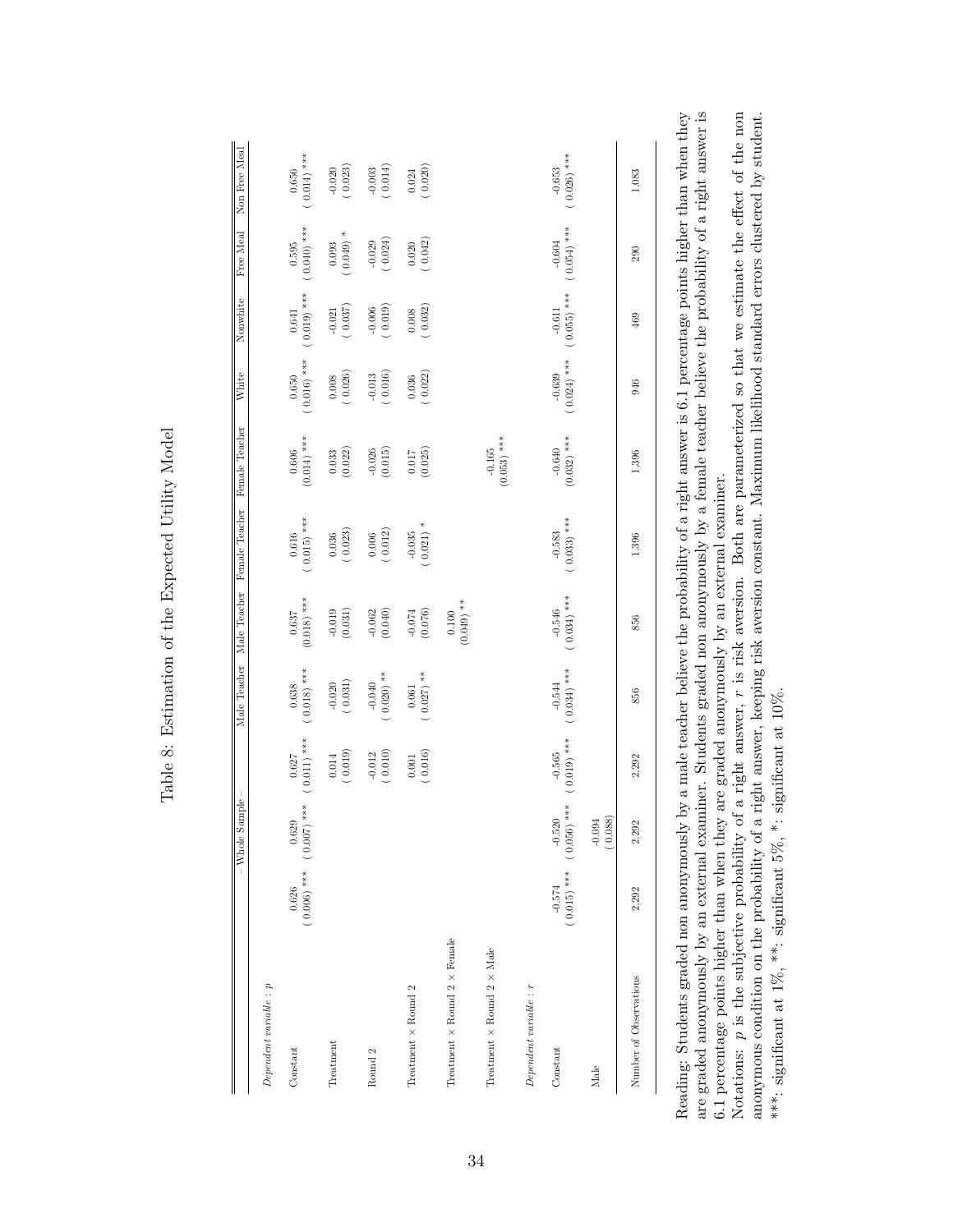<span id="page-40-0"></span>

| Question         | Word                | $p_{\text{Teacher}}$ | $p_{\text{External Examiner}}$ | Difference | p-value  |
|------------------|---------------------|----------------------|--------------------------------|------------|----------|
| $\mathbf{1}$     | customary           | 0.48                 | 0.39                           | 0.08       | 0.01     |
| $\mathbf{2}$     | stone's throw       | 0.36                 | 0.33                           | 0.03       | 0.30     |
| 3                | wrestling           | 0.75                 | 0.76                           | $-0.01$    | 0.71     |
| $\overline{4}$   | earthquake          | 0.84                 | 0.77                           | 0.07       | $0.01\,$ |
| $\overline{5}$   | single              | 0.64                 | 0.47                           | 0.17       | 0.00     |
| $\boldsymbol{6}$ | charisma            | 0.34                 | 0.23                           | 0.11       | 0.00     |
| 7                | fictional character | 0.74                 | 0.76                           | $-0.02$    | 0.63     |
| 8                | legacy              | 0.43                 | 0.47                           | $-0.04$    | 0.41     |
| 9                | rhyme               | 0.63                 | 0.52                           | 0.11       | 0.02     |
| 10               | curfew              | 0.52                 | 0.45                           | 0.07       | 0.17     |
| Overall          |                     | 0.57                 | 0.52                           | 0.06       | 0.06     |

Table 9: Comparing Grading Practices - The Teacher vs External Markers

 $p_{Teacher}$  is the fraction of answers deemed right by the teacher.  $p_{External Examiner}$  is the fraction of answers deemed right by the external examiner. The  $p$ -value is the p-value of the  $t$ -test of the significance of the difference of the fractions in the non anonymous groups and in the anonymous groups.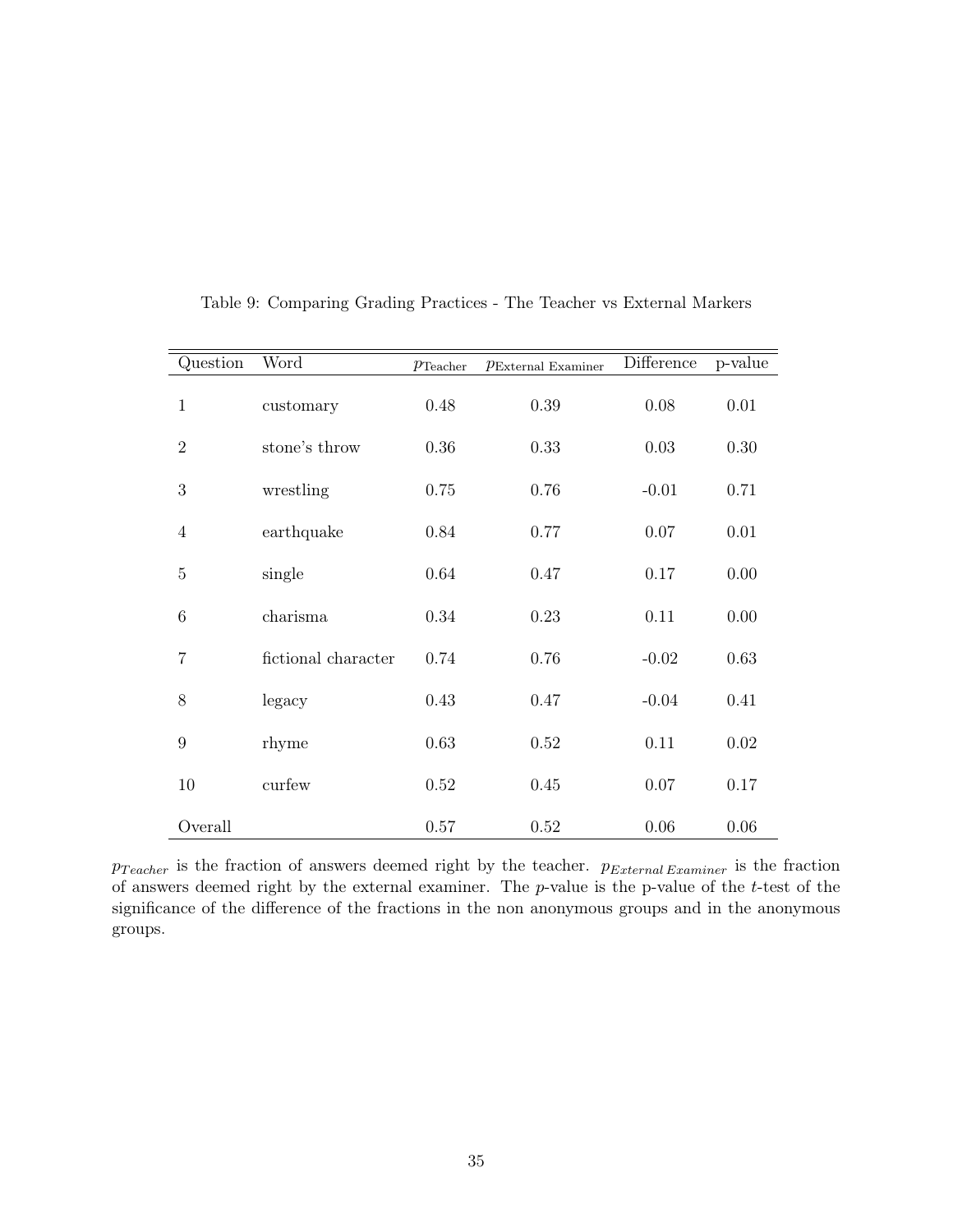<span id="page-41-0"></span>

|                                                               |                                                                                                                                                                                                                                                                                                                     | $\odot$                                                                                                                                                                        | ල                                                                                                                                                                                                                                                                                                     |                                                                                                                                                                                                                                                                              | $\widetilde{\mathfrak{G}}$                                                                                                                                                                                                                                                                                             |                                                                                                                                                                                                                                                                                                                          | E                                                                                                                                                 | $\circledcirc$                                                                                                                    |                                                                                                                                                                                                                                                                                                           |
|---------------------------------------------------------------|---------------------------------------------------------------------------------------------------------------------------------------------------------------------------------------------------------------------------------------------------------------------------------------------------------------------|--------------------------------------------------------------------------------------------------------------------------------------------------------------------------------|-------------------------------------------------------------------------------------------------------------------------------------------------------------------------------------------------------------------------------------------------------------------------------------------------------|------------------------------------------------------------------------------------------------------------------------------------------------------------------------------------------------------------------------------------------------------------------------------|------------------------------------------------------------------------------------------------------------------------------------------------------------------------------------------------------------------------------------------------------------------------------------------------------------------------|--------------------------------------------------------------------------------------------------------------------------------------------------------------------------------------------------------------------------------------------------------------------------------------------------------------------------|---------------------------------------------------------------------------------------------------------------------------------------------------|-----------------------------------------------------------------------------------------------------------------------------------|-----------------------------------------------------------------------------------------------------------------------------------------------------------------------------------------------------------------------------------------------------------------------------------------------------------|
| VARIABLES                                                     | customary                                                                                                                                                                                                                                                                                                           | customary                                                                                                                                                                      | customary                                                                                                                                                                                                                                                                                             | single                                                                                                                                                                                                                                                                       | single                                                                                                                                                                                                                                                                                                                 | $\frac{6}{3}$                                                                                                                                                                                                                                                                                                            | rhyme                                                                                                                                             | rhyme                                                                                                                             | $\frac{1}{2}$<br>Thyme                                                                                                                                                                                                                                                                                    |
| Male                                                          |                                                                                                                                                                                                                                                                                                                     |                                                                                                                                                                                |                                                                                                                                                                                                                                                                                                       |                                                                                                                                                                                                                                                                              |                                                                                                                                                                                                                                                                                                                        |                                                                                                                                                                                                                                                                                                                          |                                                                                                                                                   |                                                                                                                                   |                                                                                                                                                                                                                                                                                                           |
|                                                               |                                                                                                                                                                                                                                                                                                                     |                                                                                                                                                                                |                                                                                                                                                                                                                                                                                                       |                                                                                                                                                                                                                                                                              |                                                                                                                                                                                                                                                                                                                        |                                                                                                                                                                                                                                                                                                                          |                                                                                                                                                   |                                                                                                                                   |                                                                                                                                                                                                                                                                                                           |
| Nonanonymous condition                                        |                                                                                                                                                                                                                                                                                                                     |                                                                                                                                                                                |                                                                                                                                                                                                                                                                                                       |                                                                                                                                                                                                                                                                              |                                                                                                                                                                                                                                                                                                                        |                                                                                                                                                                                                                                                                                                                          |                                                                                                                                                   |                                                                                                                                   |                                                                                                                                                                                                                                                                                                           |
|                                                               |                                                                                                                                                                                                                                                                                                                     |                                                                                                                                                                                |                                                                                                                                                                                                                                                                                                       |                                                                                                                                                                                                                                                                              |                                                                                                                                                                                                                                                                                                                        |                                                                                                                                                                                                                                                                                                                          |                                                                                                                                                   |                                                                                                                                   |                                                                                                                                                                                                                                                                                                           |
| Nonanonymous $\times$ Male Student                            |                                                                                                                                                                                                                                                                                                                     |                                                                                                                                                                                |                                                                                                                                                                                                                                                                                                       |                                                                                                                                                                                                                                                                              |                                                                                                                                                                                                                                                                                                                        |                                                                                                                                                                                                                                                                                                                          |                                                                                                                                                   |                                                                                                                                   |                                                                                                                                                                                                                                                                                                           |
|                                                               | $0.108**$<br>$(0.047)$<br>$0.072$<br>$(0.063)$<br>$-0.122**$<br>$(0.068)$                                                                                                                                                                                                                                           |                                                                                                                                                                                | $(0.086)$<br>$(0.047)$<br>$(0.047)$<br>$(0.047)$<br>$(0.047)$<br>$(0.047)$                                                                                                                                                                                                                            | $\begin{array}{c} 0.060 \\ (0.053) \\ 1.75^{**} \\ (0.072) \\ (0.072) \\ -0.097 \end{array}$                                                                                                                                                                                 |                                                                                                                                                                                                                                                                                                                        | $\begin{array}{c} (0.060 \\ (0.053) \\ (1.71) \\ (0.077) \\ (0.077) \\ (0.046) \\ (0.085) \end{array}$                                                                                                                                                                                                                   | $\begin{array}{c} 0.098 \\ (0.073) \\ 0.202^* \\ (0.104) \\ -0.111 \end{array}$                                                                   |                                                                                                                                   | $\begin{array}{c} 0.098 \\ (0.074) \\ 250^{**} \\ (0.106) \\ (0.106) \\ -0.189 \end{array}$                                                                                                                                                                                                               |
| Nonanonymous × Male Teacher                                   |                                                                                                                                                                                                                                                                                                                     | $\begin{array}{l} 0.108^{*3} \ (0.047) \ 0.053 \ (0.063) \ (0.068) \ (0.068) \ (0.066^{*} \ (0.066) \ 0.086^{*} \end{array}$                                                   |                                                                                                                                                                                                                                                                                                       |                                                                                                                                                                                                                                                                              | $\begin{array}{c} 0.060 \\ (0.053) \\ 0.140^{*} \\ (0.073) \\ (0.073) \\ (0.075) \\ (0.075) \\ (1.88^{***}) \\ (1.68^{***}) \\ (0.052) \end{array}$                                                                                                                                                                    |                                                                                                                                                                                                                                                                                                                          |                                                                                                                                                   | $\begin{array}{c} 0.098 \\ (0.074) \\ 2.23** \\ (0.103) \\ (0.105) \\ (0.106) \\ (0.106) \\ \end{array}$                          |                                                                                                                                                                                                                                                                                                           |
| Teacher<br>Nonanonymous $\times$ Male Student $\times$ Female |                                                                                                                                                                                                                                                                                                                     |                                                                                                                                                                                |                                                                                                                                                                                                                                                                                                       |                                                                                                                                                                                                                                                                              |                                                                                                                                                                                                                                                                                                                        |                                                                                                                                                                                                                                                                                                                          |                                                                                                                                                   |                                                                                                                                   |                                                                                                                                                                                                                                                                                                           |
|                                                               |                                                                                                                                                                                                                                                                                                                     |                                                                                                                                                                                | $\begin{array}{l} 0.177 {*} \\ 0.067) \\ -0.018 \\ -0.018 \\ 0.073) \\ -0.060 \\ 0.062) \\ 0.063) \\ 0.008 \\ 0.000 \\ 0.000 \\ 0.000 \\ 0.001 \\ 0.000 \\ 0.001 \\ 0.001 \\ 0.001 \\ 0.001 \\ 0.001 \\ 0.001 \\ 0.001 \\ 0.001 \\ 0.001 \\ 0.002 \\ 0.003 \\ 0.000 \\ 0.001 \\ 0.001 \\ 0.000 \\ 0.$ |                                                                                                                                                                                                                                                                              |                                                                                                                                                                                                                                                                                                                        | $\begin{array}{l} 0.225^{***} \\ (0.072) \\ (0.072) \\ (0.012) \\ (0.012) \\ (0.072) \\ (0.071) \\ (0.071) \\ (0.071) \\ (0.071) \\ (0.071) \\ (0.011) \\ (0.010) \\ (0.010) \\ (0.010) \\ (0.010) \\ (0.010) \\ (0.010) \\ (0.010) \\ (0.008) \\ (0.008) \\ (0.009) \\ (0.001) \\ (0.001) \\ (0.002) \\ (0.003) \\ (0.$ |                                                                                                                                                   |                                                                                                                                   | $\begin{array}{c} 0.022 \\ 0.108 \\ -0.204^* \\ 0.107 \\ -0.207^* \\ 0.107 \\ -0.107 \\ 0.108 \\ -0.104^* \\ 0.102 \\ -0.104^* \\ 0.009 \\ -0.014 \\ -0.014 \\ -0.032 \\ 0.032 \\ 0.013 \\ 0.014 \\ 0.003 \\ 0.013 \\ 0.013 \\ 0.013 \\ 0.013 \\ 0.013 \\ 0.013 \\ 0.013 \\ 0.013 \\ 0.013 \\ 0.013 \\ 0$ |
| Teacher<br>Nonanonymous $\times$ Female Student $\times$ Male |                                                                                                                                                                                                                                                                                                                     |                                                                                                                                                                                |                                                                                                                                                                                                                                                                                                       |                                                                                                                                                                                                                                                                              |                                                                                                                                                                                                                                                                                                                        |                                                                                                                                                                                                                                                                                                                          |                                                                                                                                                   |                                                                                                                                   |                                                                                                                                                                                                                                                                                                           |
|                                                               |                                                                                                                                                                                                                                                                                                                     |                                                                                                                                                                                |                                                                                                                                                                                                                                                                                                       |                                                                                                                                                                                                                                                                              |                                                                                                                                                                                                                                                                                                                        |                                                                                                                                                                                                                                                                                                                          |                                                                                                                                                   |                                                                                                                                   |                                                                                                                                                                                                                                                                                                           |
| 2nd Quartile of Prior Score                                   |                                                                                                                                                                                                                                                                                                                     |                                                                                                                                                                                |                                                                                                                                                                                                                                                                                                       |                                                                                                                                                                                                                                                                              |                                                                                                                                                                                                                                                                                                                        |                                                                                                                                                                                                                                                                                                                          |                                                                                                                                                   |                                                                                                                                   |                                                                                                                                                                                                                                                                                                           |
|                                                               |                                                                                                                                                                                                                                                                                                                     |                                                                                                                                                                                |                                                                                                                                                                                                                                                                                                       |                                                                                                                                                                                                                                                                              |                                                                                                                                                                                                                                                                                                                        |                                                                                                                                                                                                                                                                                                                          |                                                                                                                                                   |                                                                                                                                   |                                                                                                                                                                                                                                                                                                           |
| 3rd Quartile of Prior Score                                   |                                                                                                                                                                                                                                                                                                                     |                                                                                                                                                                                |                                                                                                                                                                                                                                                                                                       |                                                                                                                                                                                                                                                                              |                                                                                                                                                                                                                                                                                                                        |                                                                                                                                                                                                                                                                                                                          |                                                                                                                                                   |                                                                                                                                   |                                                                                                                                                                                                                                                                                                           |
|                                                               |                                                                                                                                                                                                                                                                                                                     |                                                                                                                                                                                |                                                                                                                                                                                                                                                                                                       |                                                                                                                                                                                                                                                                              |                                                                                                                                                                                                                                                                                                                        |                                                                                                                                                                                                                                                                                                                          |                                                                                                                                                   |                                                                                                                                   |                                                                                                                                                                                                                                                                                                           |
| 4th Quartile of Prior Score                                   |                                                                                                                                                                                                                                                                                                                     |                                                                                                                                                                                |                                                                                                                                                                                                                                                                                                       |                                                                                                                                                                                                                                                                              |                                                                                                                                                                                                                                                                                                                        |                                                                                                                                                                                                                                                                                                                          |                                                                                                                                                   |                                                                                                                                   |                                                                                                                                                                                                                                                                                                           |
|                                                               |                                                                                                                                                                                                                                                                                                                     |                                                                                                                                                                                |                                                                                                                                                                                                                                                                                                       |                                                                                                                                                                                                                                                                              |                                                                                                                                                                                                                                                                                                                        |                                                                                                                                                                                                                                                                                                                          |                                                                                                                                                   | $0.220**$<br>$0.101$<br>$0.194**$<br>$0.194**$<br>$0.194**$<br>$0.195**$<br>$0.055$<br>$0.050*$<br>$0.0204$<br>$0.027$<br>$0.027$ |                                                                                                                                                                                                                                                                                                           |
| ore<br>Nonanonymous $\times$ 2nd Quartile of Prior Sc         |                                                                                                                                                                                                                                                                                                                     |                                                                                                                                                                                |                                                                                                                                                                                                                                                                                                       |                                                                                                                                                                                                                                                                              |                                                                                                                                                                                                                                                                                                                        |                                                                                                                                                                                                                                                                                                                          |                                                                                                                                                   |                                                                                                                                   |                                                                                                                                                                                                                                                                                                           |
|                                                               |                                                                                                                                                                                                                                                                                                                     |                                                                                                                                                                                |                                                                                                                                                                                                                                                                                                       |                                                                                                                                                                                                                                                                              |                                                                                                                                                                                                                                                                                                                        |                                                                                                                                                                                                                                                                                                                          |                                                                                                                                                   |                                                                                                                                   |                                                                                                                                                                                                                                                                                                           |
| Nonanonymous $\times$ 3rd Quartile of Prior Score             |                                                                                                                                                                                                                                                                                                                     |                                                                                                                                                                                |                                                                                                                                                                                                                                                                                                       |                                                                                                                                                                                                                                                                              |                                                                                                                                                                                                                                                                                                                        |                                                                                                                                                                                                                                                                                                                          |                                                                                                                                                   |                                                                                                                                   |                                                                                                                                                                                                                                                                                                           |
|                                                               |                                                                                                                                                                                                                                                                                                                     |                                                                                                                                                                                |                                                                                                                                                                                                                                                                                                       |                                                                                                                                                                                                                                                                              |                                                                                                                                                                                                                                                                                                                        |                                                                                                                                                                                                                                                                                                                          |                                                                                                                                                   |                                                                                                                                   |                                                                                                                                                                                                                                                                                                           |
| Nonanonymous $\times$ 4th Quartile of Prior Score             |                                                                                                                                                                                                                                                                                                                     |                                                                                                                                                                                |                                                                                                                                                                                                                                                                                                       |                                                                                                                                                                                                                                                                              |                                                                                                                                                                                                                                                                                                                        |                                                                                                                                                                                                                                                                                                                          |                                                                                                                                                   |                                                                                                                                   |                                                                                                                                                                                                                                                                                                           |
|                                                               | $\begin{array}{l} -0.060 \\[-4pt] 0.062) \\[-4pt] 0.119^* \\[-4pt] 0.068) \\[-4pt] 0.063) \\[-4pt] 0.065) \\[-4pt] 0.065) \\[-4pt] 0.067 \\[-4pt] 0.074 \\[-4pt] 0.020 \\[-4pt] 0.024 \\[-4pt] 0.024 \\[-4pt] 0.024 \\[-4pt] 0.008 \\[-4pt] 0.008 \\[-4pt] 0.008 \\[-4pt] 0.008 \\[-4pt] 0.008 \\[-4pt] 0.008 \\[-$ | $\begin{array}{l} -0.060 \\ (0.062) \\ (0.113^{*} \\ (0.063) \\ (0.065) \\ (0.065) \\ (0.065) \\ (0.05) \\ (0.030) \\ (0.0138 \\ (0.090) \\ (0.097) \\ (0.092) \\ \end{array}$ |                                                                                                                                                                                                                                                                                                       | $\begin{array}{c} 0.039\\0.077\\0.194**\\0.196**\\0.077\\0.077\\0.007\\0.000\\0.000\\0.000\\0.000\\0.001\\0.010\\0.000\\0.000\\0.000\\0.000\\0.000\\0.000\\0.000\\0.000\\0.000\\0.000\\0.000\\0.000\\0.000\\0.000\\0.000\\0.000\\0.000\\0.000\\0.000\\0.000\\0.000\\0.000\\$ | $\begin{array}{c} (0.030 \\ (0.077) \\ (0.077) \\ (0.077) \\ (0.007) \\ (0.000) \\ (0.000) \\ (0.000) \\ (0.000) \\ (0.001) \\ (0.010) \\ (0.104) \\ (0.105) \\ (0.042) \\ (0.009) \\ (0.001) \\ (0.002) \\ (0.003) \\ (0.008) \\ (0.009) \\ (0.001) \\ (0.001) \\ (0.002) \\ (0.003) \\ (0.003) \\ (0.003) \\ (0.003$ |                                                                                                                                                                                                                                                                                                                          | $0.220**$<br>$0.101$<br>$0.194*$<br>$0.194*$<br>$0.194*$<br>$0.195$<br>$0.055$<br>$0.057*$<br>$0.057$<br>$0.057$<br>$0.057$<br>$0.067$<br>$0.009$ |                                                                                                                                   |                                                                                                                                                                                                                                                                                                           |
| Observations                                                  | 846                                                                                                                                                                                                                                                                                                                 | 846                                                                                                                                                                            | 846                                                                                                                                                                                                                                                                                                   | 702                                                                                                                                                                                                                                                                          | 702                                                                                                                                                                                                                                                                                                                    | 702                                                                                                                                                                                                                                                                                                                      | 353                                                                                                                                               | 353                                                                                                                               | 353                                                                                                                                                                                                                                                                                                       |
| R-squared                                                     | 0.054                                                                                                                                                                                                                                                                                                               | 0.05                                                                                                                                                                           | 0.062                                                                                                                                                                                                                                                                                                 | 0.058                                                                                                                                                                                                                                                                        | 0.069                                                                                                                                                                                                                                                                                                                  | 0.072                                                                                                                                                                                                                                                                                                                    | 0.056                                                                                                                                             | 0.062                                                                                                                             | 0.065                                                                                                                                                                                                                                                                                                     |
|                                                               |                                                                                                                                                                                                                                                                                                                     |                                                                                                                                                                                | Robust standard errors in parentheses                                                                                                                                                                                                                                                                 |                                                                                                                                                                                                                                                                              |                                                                                                                                                                                                                                                                                                                        |                                                                                                                                                                                                                                                                                                                          |                                                                                                                                                   |                                                                                                                                   |                                                                                                                                                                                                                                                                                                           |

Table 10: Comparing Grading Practices - The Teacher vs External Markers Table 10: Comparing Grading Practices - The Teacher vs External Markers

\*\*\* p  $< 0.01,$  \*\* p<  $<$  0.05,  $*$  p $<$  $\frac{1}{\sqrt{2}}$  The dependent variable is 1 if the answer was deemed right by the grader (either the teacher in the non anonymous condition, or the external grader in the anonymous condition). Observations come from the second round of the experiment, where students are randomly The dependent variable is 1 if the answer was deemed right by the grader (either the teacher in the non anonymous condition, or the external grader in the anonymous condition). Observations come from the second round of the experiment , where students are randomly assigned to the anonymous or the non anonymous condition. assigned to the anonymous or the non anonymous condition.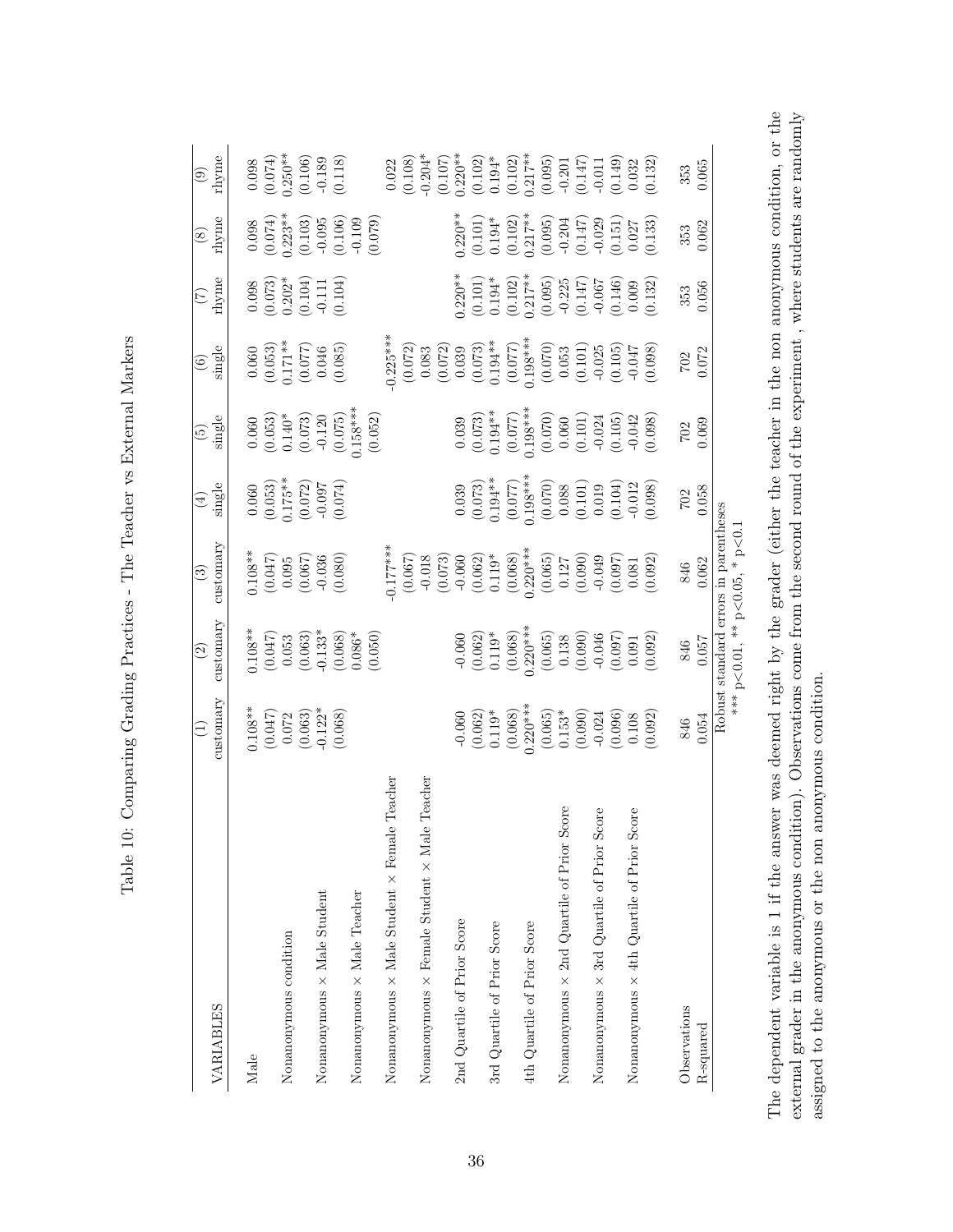|                                            | Treatment Effect                 |  |  |
|--------------------------------------------|----------------------------------|--|--|
|                                            | of Male Teachers                 |  |  |
|                                            | for Female Students              |  |  |
|                                            | (Additional Number of Questions) |  |  |
| Good relationship with the teacher matters |                                  |  |  |
| More than the median student               | 0.801                            |  |  |
|                                            | $(0.442)^*$                      |  |  |
| Less than the median student               | 0.892                            |  |  |
|                                            | $(0.467)^*$                      |  |  |

<span id="page-42-0"></span>Table 11: Treatment Effect for Female Students graded by a Male Teacher – by Answer to the survey questionnaire

The advice and help of my teacher have played an important role in my progress

| More than the median student | 0.849<br>$(0.432)$ ** |
|------------------------------|-----------------------|
| Less than the median student | 0.834<br>$(0.482)^*$  |
| Number of Observations       | 278                   |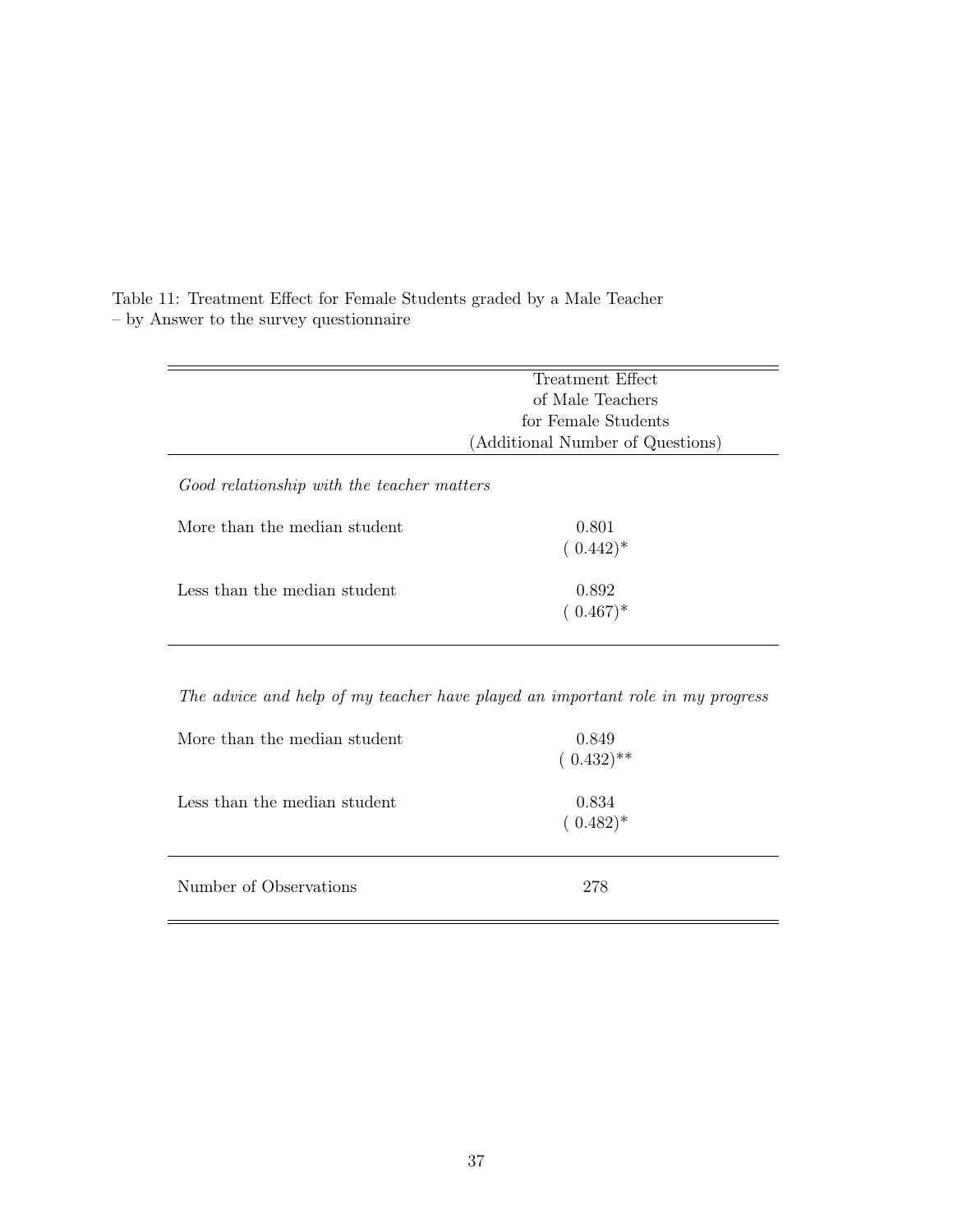# Appendix A: Survey Questionnaire

#### <span id="page-43-0"></span>Comparing Survey Questionnaire Answers and Students' Choices

Survey questionnaire may substitute for the experiment if survey questionnaire answers are sufficiently predictive of the number of questions purchased.

Table [12](#page-44-0) shows the results of the regression of the number of questions bought on the answers to the survey questionnaire. Each questionnaire answer except pocket money is coded from -1 (Strongly disagree) to  $+1$  (Strongly agree). The answers predict 6% of the variance of the number of questions bought. A perception that hard work determines success is positively correlated with a larger number of questions bought. If the answer goes from 0 (Neither agree nor disagree) to 1 (Strongly agree), the number of questions bought increases by 0.768. A perception that luck determines success is negatively correlated with the number of questions bought. This is likely explained by the fact that a stated stronger role of luck increases the subjective variance of the payoff. If the answer goes from 0 (Neither agree nor disagree) to 1 (Strongly agree), the number of questions bought goes down by 0.619 question. Similarly, a perception that ethnicities have equal opportunities, or that a good relationship with the teacher matters is positively correlated with the number of questions bought.

Pocket money is not correlated with the number of questions bought. Indeed, the effect of pocket money can theoretically increase or lower the marginal utility of money for the student: higher amounts of pocket money may be correlated with higher income, or, on the contrary, may be correlated with less parental investment in the child's education.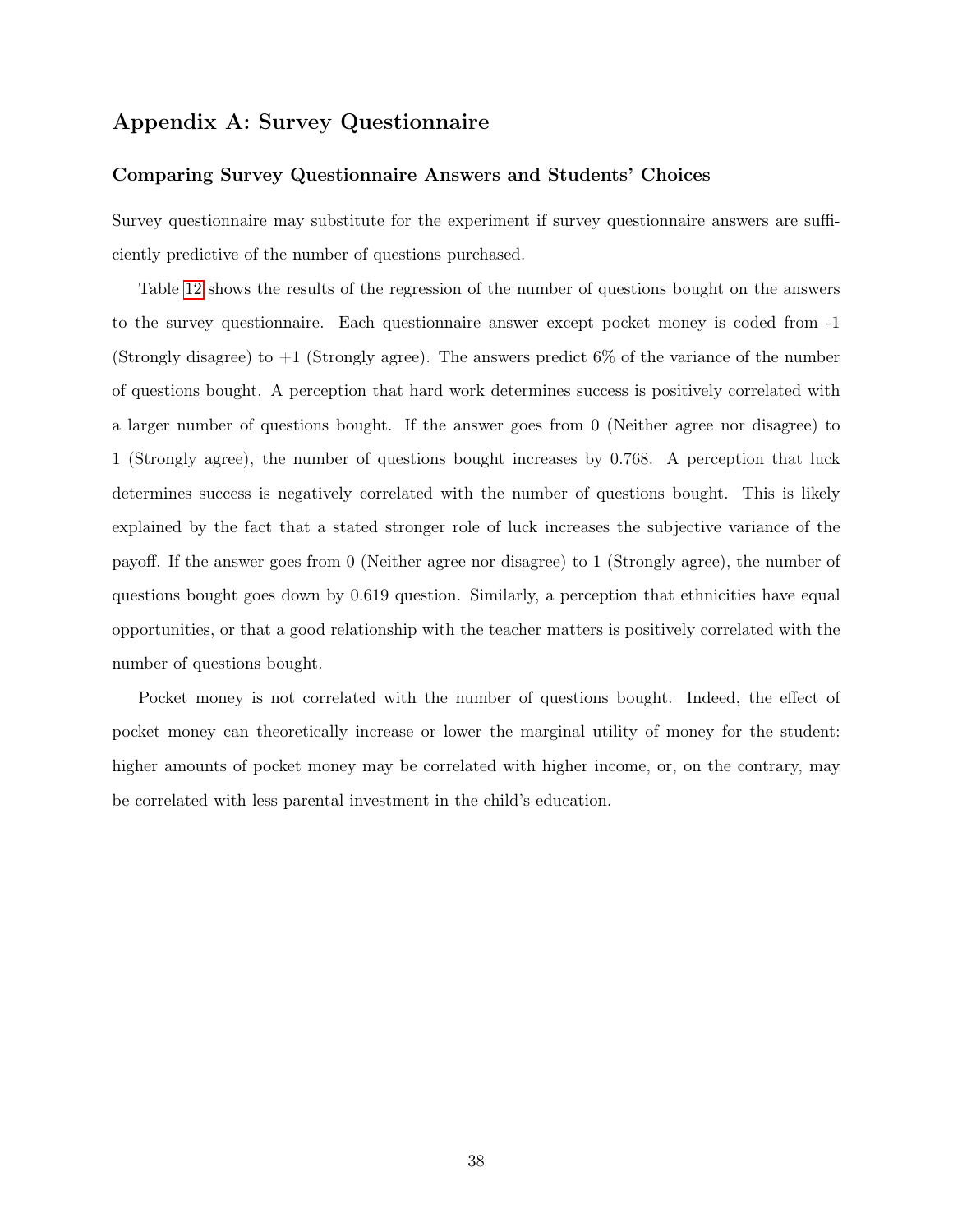<span id="page-44-0"></span>

|                                                                                        | Mean     | S.D. | Min     | Max   | N   |  |
|----------------------------------------------------------------------------------------|----------|------|---------|-------|-----|--|
|                                                                                        |          |      |         |       |     |  |
| According to you, how important are the following in helping you to do well at school? |          |      |         |       |     |  |
|                                                                                        |          |      |         |       |     |  |
| Luck                                                                                   | $0.05\,$ | 0.65 | $-1.00$ | 1.00  | 633 |  |
| Hard Work                                                                              | 0.82     | 0.31 | $-0.67$ | 1.00  | 635 |  |
| Good relationship with the teacher                                                     | 0.33     | 0.52 | $-1.00$ | 1.00  | 636 |  |
|                                                                                        |          |      |         |       |     |  |
| Do you think that pupils with the same ability                                         |          |      |         |       |     |  |
| but different ethnicities are equally likely to succeed at school?                     |          |      |         |       |     |  |
|                                                                                        |          |      |         |       |     |  |
| Strongly disagree $(-1)$ to Strongly agree $(1)$                                       | 0.68     | 0.50 | $-1.00$ | 1.00  | 631 |  |
|                                                                                        |          |      |         |       |     |  |
| Do you think that, as a student, you are                                               |          |      |         |       |     |  |
|                                                                                        |          |      |         |       |     |  |
| Very weak $(-1)$ to Good $(1)$                                                         | 0.32     | 0.24 | $-0.67$ | 1.00  | 631 |  |
|                                                                                        |          |      |         |       |     |  |
| Do you think your teachers expect you to do well at school?                            |          |      |         |       |     |  |
|                                                                                        |          |      |         |       |     |  |
| Not at all $(-1)$ to Yes very much $(1)$                                               | 0.68     | 0.40 | $-1.00$ | 1.00  | 629 |  |
|                                                                                        |          |      |         |       |     |  |
| Sometimes my effort at school is not given a proper reward                             |          |      |         |       |     |  |
| Strongly disagree $(-1)$ to Strongly agree $(1)$                                       | 0.28     | 0.48 | $-1.00$ | 1.00  | 633 |  |
|                                                                                        |          |      |         |       |     |  |
|                                                                                        |          |      |         |       |     |  |
| The advice and help of my teacher have played an important role in my progress         |          |      |         |       |     |  |
| Not at all $(-1)$ to Yes very much $(1)$                                               | $0.50\,$ | 0.45 | $-1.00$ | 1.00  | 630 |  |
|                                                                                        |          |      |         |       |     |  |
|                                                                                        |          |      |         |       |     |  |
| Pocket money per week                                                                  | 5.89     | 7.87 | 0.00    | 60.00 | 679 |  |

# Table 12: Survey Questionnaire

Each answer to the survey questionnaire except pocket money was coded from -1 (Strongly Disagree) to  $+1$  (Strongly Agree).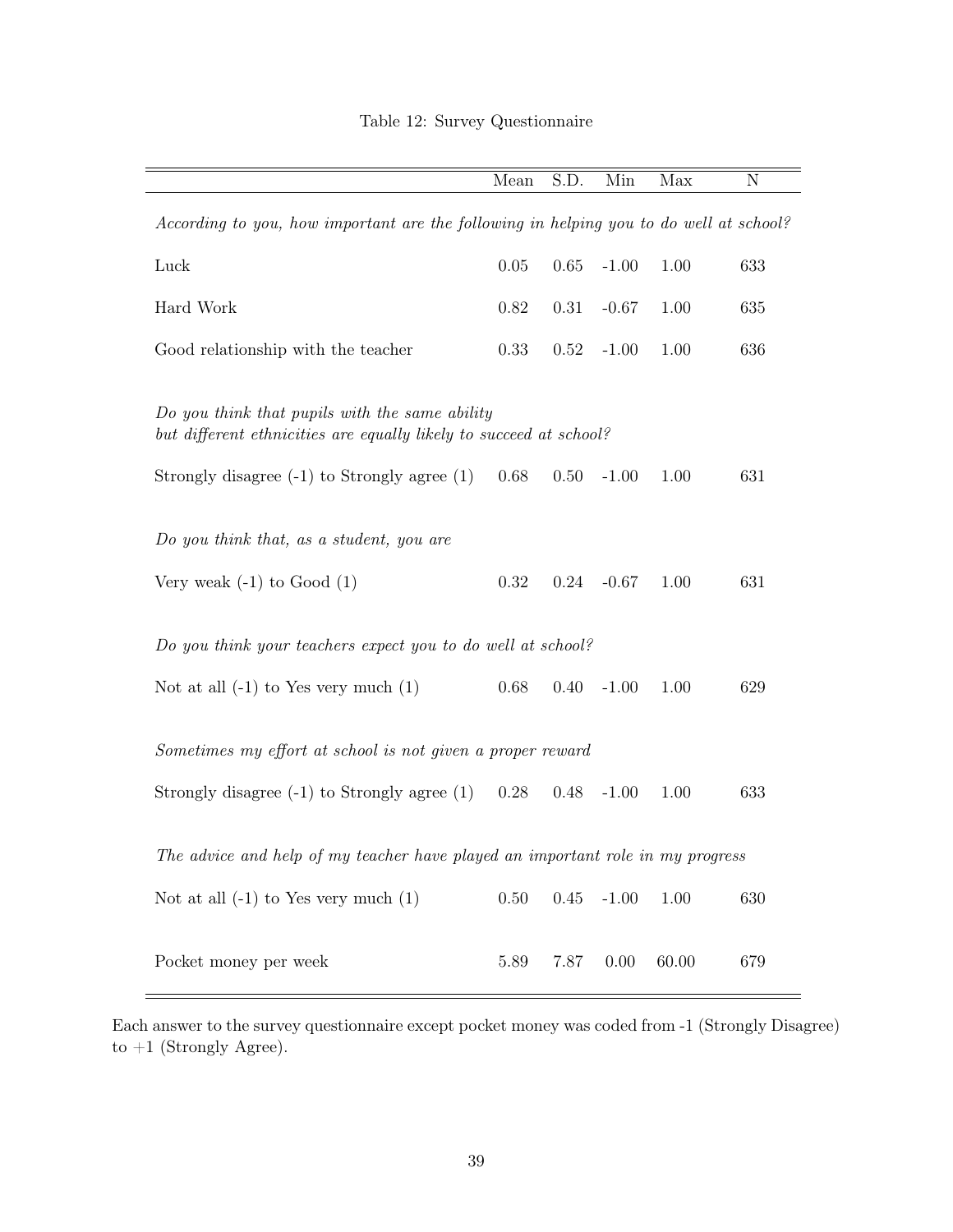|                                                            | Dependent variable: Questions |
|------------------------------------------------------------|-------------------------------|
| Hard work determines success                               | $0.753\,$<br>$(0.325)$ **     |
| Luck determines success                                    | $-0.579$<br>$(0.144)$ ***     |
| Ethnicities have equal opportunities                       | 0.567<br>$(0.190)$ ***        |
| Good relationship with the teacher matters                 | 0.379<br>$(0.193)$ **         |
| Advice of the teacher helped                               | 0.285<br>(0.229)              |
| Thinks teacher has high expectations                       | $-0.437$<br>$(0.255)^*$       |
| Sometimes my effort at school is not given a proper reward | $-0.445$<br>$(0.191)$ **      |
| Self-perception of Ability                                 | 1.285<br>$(0.416)$ ***        |
| Pocket Money                                               | $-0.003$<br>(0.011)           |
| F-Statistic                                                | 8.579                         |
| R-squared                                                  | 0.068                         |
| N                                                          | 1,073                         |

Table 13: Correlations of Students' Choice with the Answers to the Survey Questionnaire

Each answer to the survey questionnaire except pocket money was coded from -1 (Strongly Disagree) to +1 (Strongly Agree). The grade 6 score is standardized to a mean of zero and a standard deviation of 1. The dataset contains two choices per student and one survey questionnaire answer per student. Thus, standard errors are clustered by student.

 $=$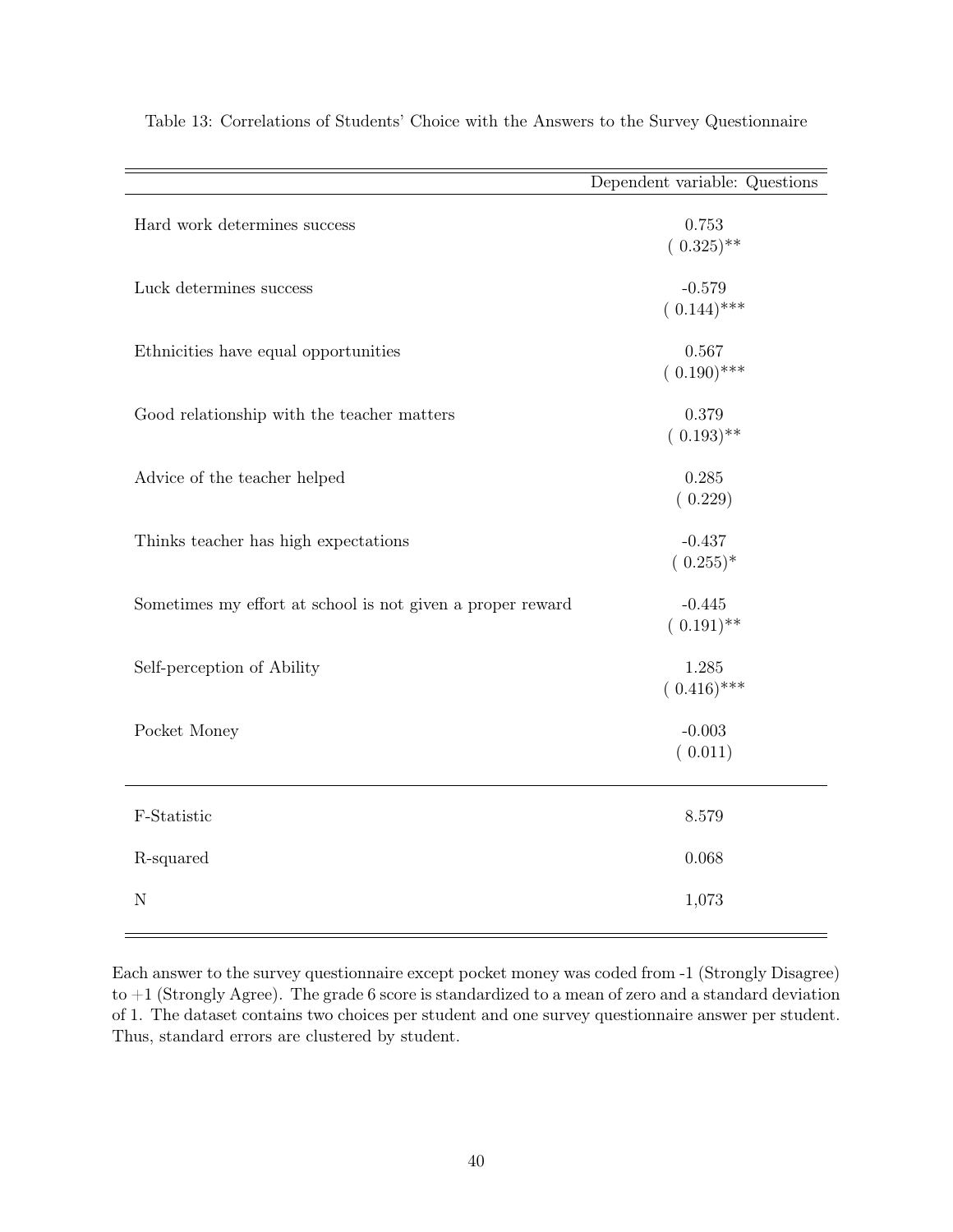# Appendix B: Experimental Procedure

## Detailed Timeline

- 1. We determine randomly which experimenters are assigned to which classroom.
- 2. Students are assigned a random number.
- 3. Students sit at the table corresponding to the number.
- 4. The presenter introduces the experiment to students.
- 5. Students answer the example definition.
- 6. The presenter gives one among many possible answers for the example definition.

#### First round

- 7. Students choose how many questions they would like to buy, from no question to 10 questions.
- 8. Once this choice is made, Students can open the envelope and have 20 minutes to provide answers.
- 9. Envelopes are collected.

#### Second round

- 10. Students get a second envelope.
- 11. In the non anonymous group, the presenter states that questions will be corrected by their teacher. Students confirm that they know the teacher and are asked to confirm the subject that he/she teaches.
- 12. In the non anonymous group, students write down their name and their teacher's name on the envelope.
- 13. Students choose how many questions they would like to buy, from no question to 10 questions.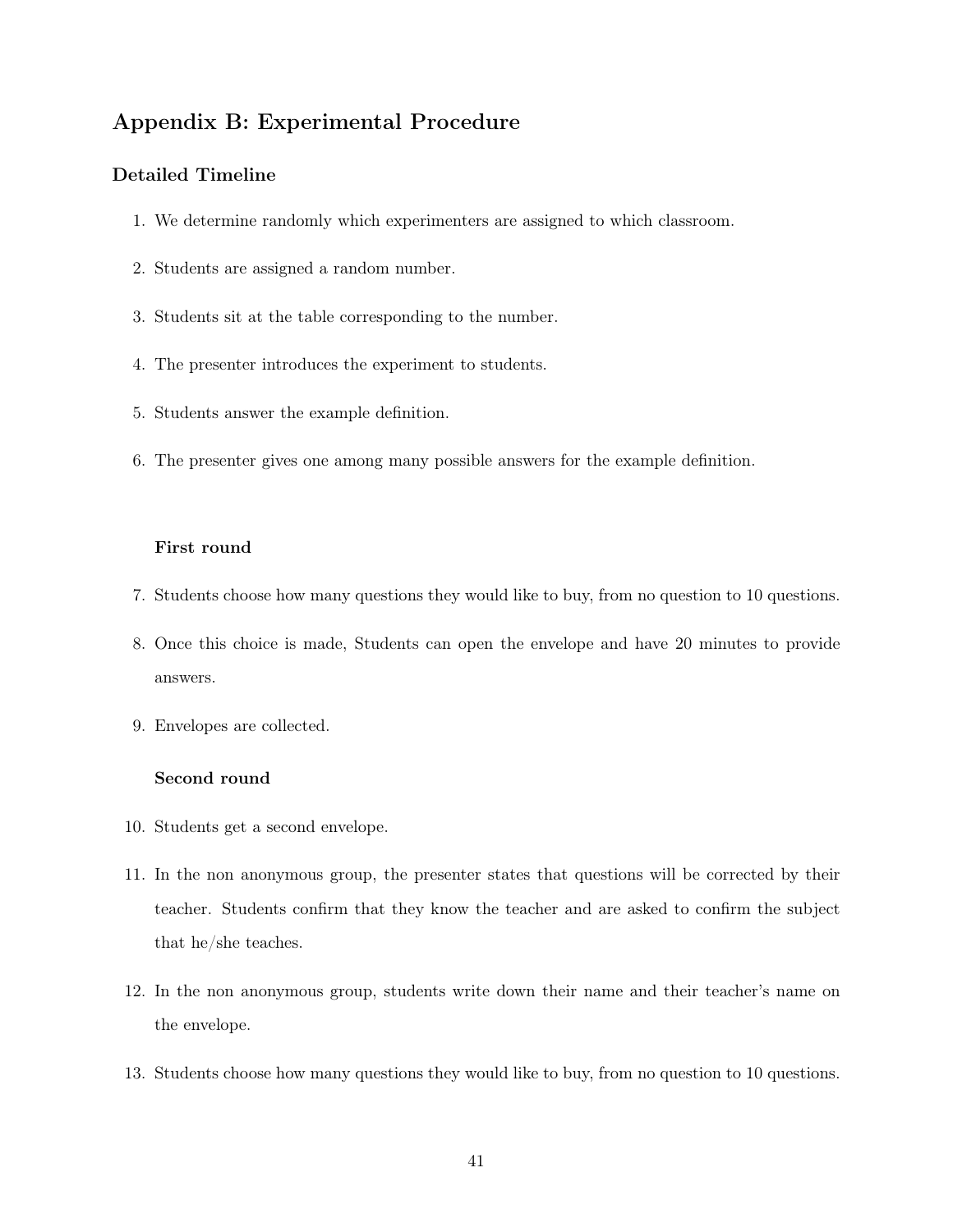- 14. Once this choice is made, students can open the envelope and have 20 minutes to write down their answers.
- 15. Envelopes are collected.
- 16. Students can leave the classroom.
- 17. The teacher/the external marker grades the papers.
- 18. Payoffs are calculated and distributed in envelopes bearing the student's number.

#### Instructions

Today we would like to conduct an experiment with you, where you have the opportunity to win some real money. Over the next 90 minutes, we will ask you to complete two quizzes which are based on the definitions of words. The more questions you answer correctly, the more money you can win. I'd like you to relax, have fun and enjoy this experiment. I'm now going to explain what you have to do. If you have any questions, please ask me at the end.

In front of you will see an instruction sheet for the game. We will give you  $\pounds 2$  to start with which you will use to take part in the quiz – you won't see the actual money until the end of the 90 minute round. Inside the envelope there are 10 questions where you will be asked to define different words. If you want to answer a question – you will have to pay 20p to play. If you get it right, you win  $40p - so$  you double your money. If you get the question wrong, you don't win anything, but you forfeit the 20p you used to play. Remember – You're only playing with the money we give you.

Let's have a practice. On the instruction sheet, you'll see the practice question: 'Many people from pirates to archaeologists – have devoted their lives to a quest. What is an archaeologist?' Now I'll give you 2 minutes to have a go at this question – you must remain silent during these 2 minutes. Remember that this is just a practice – no money will be awarded.

#### 2 minutes

A definition could be 'An archaeologist is somebody who studies past human societies such as the things they built and the environment they lived in. An archaeologist may excavate sites and recover evidence of past societies'.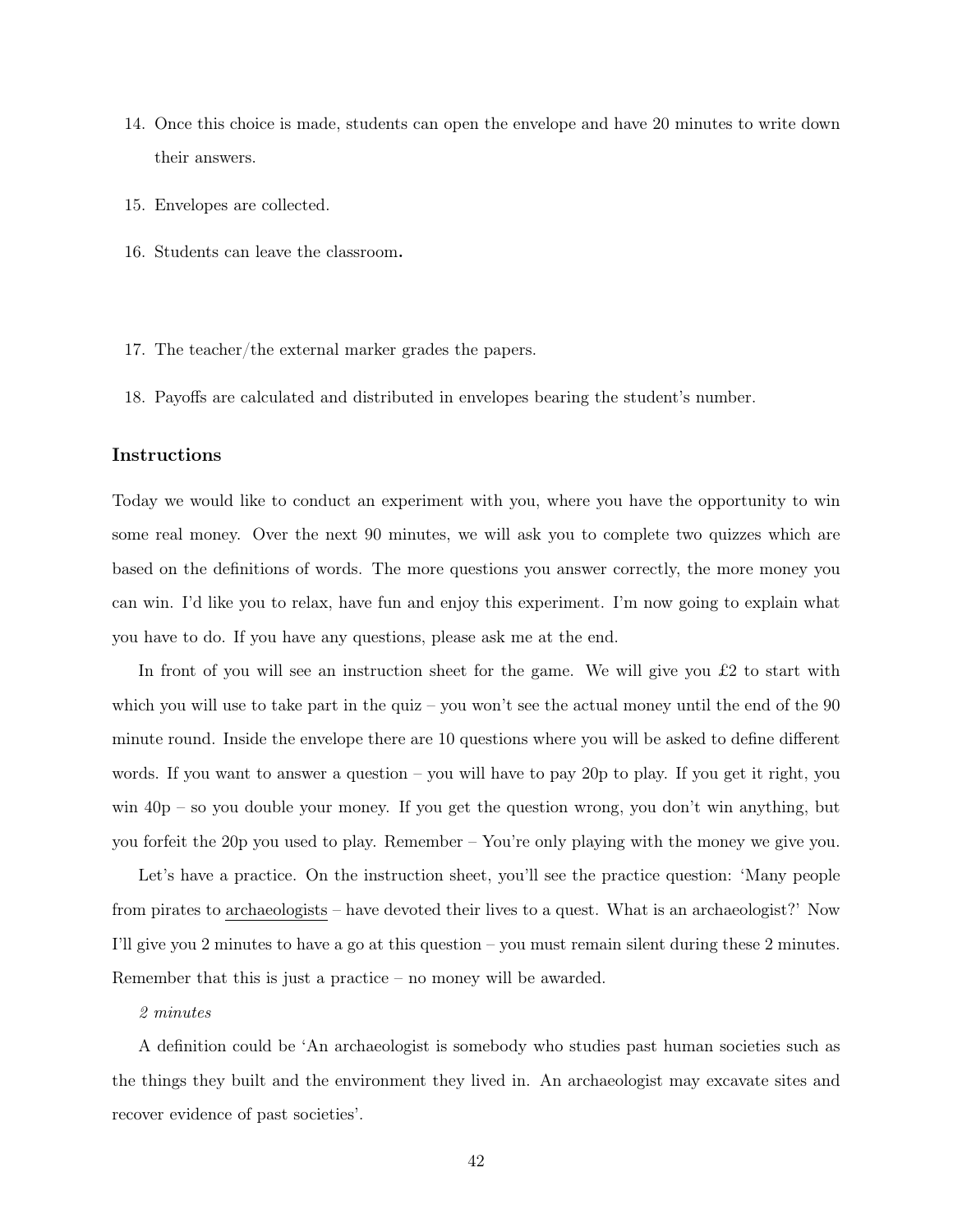Now the real experiment will involve 10 separate questions like this and you will have 20 minutes to answer them. At the end of the 20 minutes, the quiz will be marked anonymously – that means that your name will not appear on the quiz sheet, but you can be identified by the number on your desk. Please keep hold of this desk number as it identifies you so you collect your winnings.

There is no clear-cut definition of the word, so a range of answers could be accepted.

To recap, in order to play, you will have to pay 20p per question. If you decide to answer all 10 questions and you answer them all correctly, you could win  $\pounds 4$  – doubling your money. If you get any questions wrong, you will forfeit the 20p you paid to answer it. You don't have to answer a question if you don't want to. You will receive your winnings at the end of the experiment.

Now I'd like you to turn over the envelope and fill in your desk number on the sheet and the name of your teacher. You'll see another example on the sheet about wrestling. At the bottom of the sheet, you must choose how many questions you would like to answer – you can choose from 0 to 10. Please choose now.

In a moment, I'll ask you to remove the quiz paper from the envelope and begin. You will have 20 minutes to answer the questions – and you must remain silent during these 20 minutes. I'll give you a warning when there are 5 minutes left.

You may now take out your quiz paper and begin. You have 20 minutes. Good luck.

20 minutes

Ask the young people to put the quiz back in the envelope and collect them all. Tell the young people that the quizzes will now be marked and the results will be given at the end when they will receive any winnings.

Hand out the envelopes again.

OK, now we are going to ask you to try a second quiz paper. Like last time, you will be given 10 questions on the definition of words and you will have 20 minutes to answer them.

I'm going to give you another  $\pounds 2$  to play with – remember it costs 20p to answer each question and you can win 40p for every correct answer. Please turn over the envelope and fill in your desk number and your teacher's name. At the bottom of the sheet, you must choose how many questions you would like to answer – you can choose from 0 to 10. Please choose now.

• Anonymous condition Again your paper will be marked anonymously – You must remain